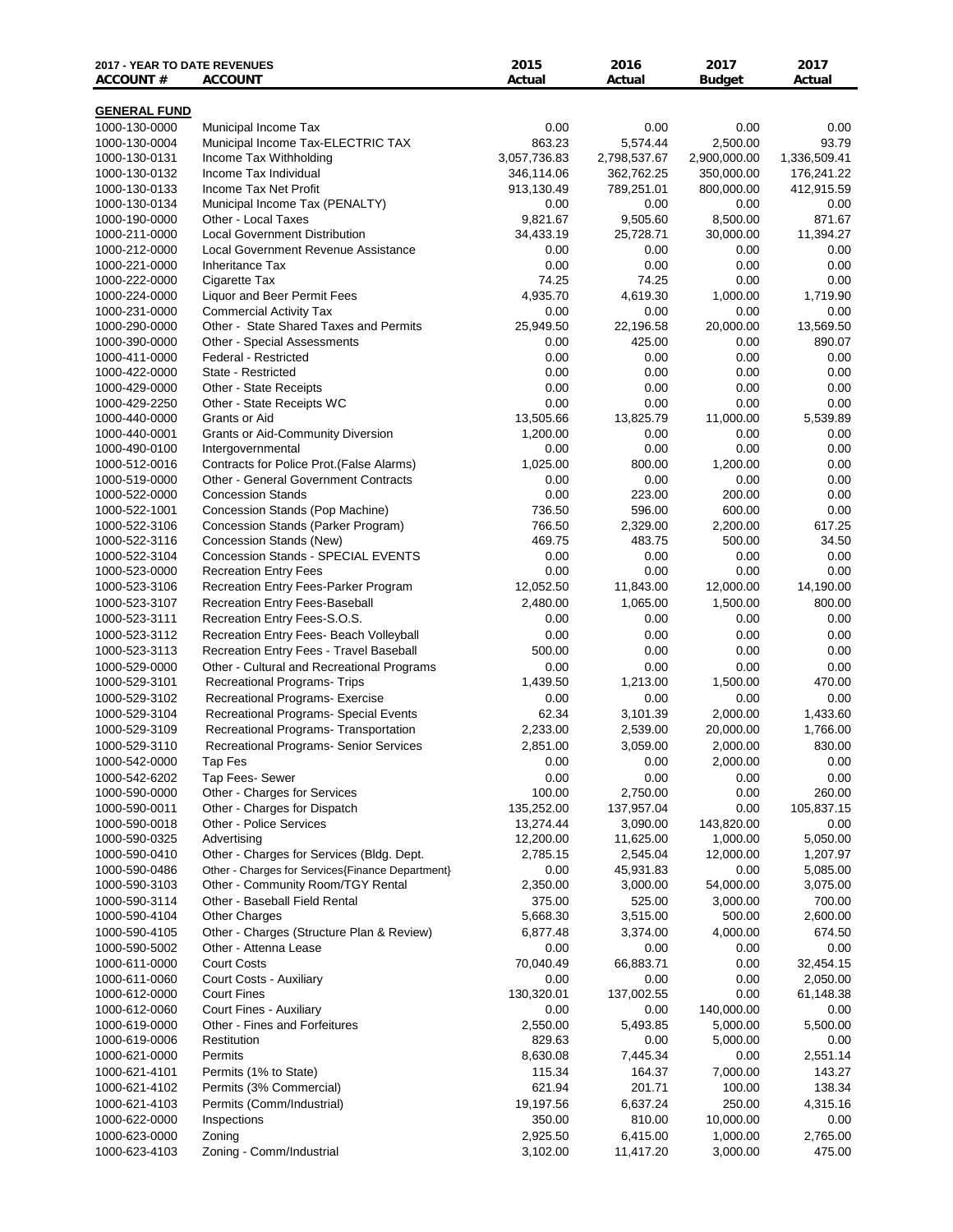| <b>2017 - YEAR TO DATE REVENUES</b><br><b>ACCOUNT #</b> | <b>ACCOUNT</b>                                              | 2015<br>Actual | 2016<br>Actual       | 2017<br><b>Budget</b> | 2017<br>Actual       |
|---------------------------------------------------------|-------------------------------------------------------------|----------------|----------------------|-----------------------|----------------------|
| 1000-624-0000                                           | <b>Street Opening</b>                                       | 0.00           | 200.00               | 7,000.00              | 400.00               |
| 1000-625-0000                                           | <b>Cable Franchise Fees</b>                                 | 34,239.81      | 35,238.93            | 0.00                  | 15,595.23            |
| 1000-629-0000                                           | Other - Licenses and Permits                                | 1,000.00       | 500.00               | 35,000.00             | 0.00                 |
| 1000-629-0411                                           | Other Licenses and Permits (General)                        | 19,775.00      | 18,100.00            | 0.00                  | 9,350.00             |
| 1000-690-0000                                           | Other - Fines, Licenses and Permits                         | 0.00           | 130.00               | 15,000.00             | 0.00                 |
| 1000-690-5225                                           | Fire dept permits                                           | 834.00         | 0.00                 | 0.00                  | 200.00               |
| 1000-701-0000                                           | Interest- Transferred to Capital                            | 0.00           | 2,679.48             | 0.00                  | 1,846.80             |
| 1000-820-0000                                           | <b>Contributions and Donations</b>                          | 100.00         | 602.00               | 0.00                  | 0.00                 |
| 1000-820-3104                                           | Contributions and Donations-Special Events                  | 2,165.00       | 2,125.00             | 0.00                  | 0.00                 |
| 1000-820-3106                                           | Contributions and Donations (Parker Program)                | 50.00          | 390.00               | 2,000.00              | 14.00                |
| 1000-820-3107                                           | Contributions and Donations-baseball                        | 0.00           | 150.00               | 350.00                | 0.00                 |
| 1000-820-3111                                           | <b>Contributions and Donations - SOS</b>                    | 0.00           | 0.00                 | 0.00                  | 0.00                 |
| 1000-891-0000                                           | Other - Miscellaneous Operating                             | 57.76          | 20.00                | 0.00                  | 2,294.93             |
| 1000-891-5001                                           | Other - Miscellaneous Recycling                             | 0.00           | 0.00                 | 0.00                  | 0.00                 |
| 1000-892-0000                                           | Other - Miscellaneous Non-Operating                         | 4,172.35       | 31,498.82            | 0.00                  | 4,656.60             |
| 1000-892-0002                                           | Other - Miscellaneous                                       | 62.34          | 3.13                 | 3,000.00              | 0.00                 |
| 1000-892-0003                                           | Other - Prisoner Housing                                    | 1,265.00       | 0.00                 | 0.00                  | 0.00                 |
| 1000-892-0005                                           | Printing/Advertising Directory                              | 979.73         | 58.97                | 0.00                  | 153.59               |
| 1000-892-0009                                           | Other - Vehicle Release                                     | 6,860.00       | 4,745.50             | 0.00                  | 1,975.00             |
| 1000-892-0014                                           | Other - Title Search                                        | 100.00         | 10.00                | 4,000.00              | 0.00                 |
| 1000-892-3105                                           | Garage Sale                                                 | 650.00         | 854.00               | 100.00                | 631.00               |
| 1000-892-3110                                           | <b>Senior Services</b>                                      | 0.00           | 0.00                 | 800.00                | 0.00                 |
| 1000-931-0000                                           | Transfers - In                                              | 0.00           | 391,560.99           | 0.00                  | 181,662.13           |
| 1000-941-0000                                           | Advances - In                                               | 0.00           | 0.00                 | 400,000.00            | 0.00                 |
| 1000-961-0000                                           | Sale of Fixed Assets                                        | 0.00           | 0.00                 | 0.00                  | 0.00                 |
| 1000-961-0018                                           | Sale of Fixed Assets{POLICE SERVICES}<br>TOTAL GENERAL FUND | 4,922,256.58   | 0.00<br>5,005,403.44 | 0.00<br>5,025,620.00  | 0.00<br>2,434,696.00 |
| <b>S.C.M.R.</b>                                         |                                                             |                |                      |                       |                      |
| 2011-225-0000                                           | Gasoline Tax (State)                                        | 111,547.47     | 112,069.70           | 0.00                  | 54,153.55            |
| 2011-430-0000                                           | License Tax - County Levied                                 | 64,832.66      | 55,503.79            | 110,000.00            | 32,976.69            |
| 2011-440-0000                                           | Grants or Aid (Non-Federal or State)                        | 0.00           | 0.00                 | 53,000.00             | 0.00                 |
| 2011-701-0000                                           | Interest- Transferred to Capital                            | 0.00           | 0.00                 | 0.00                  | 0.00                 |
| 2011-892-0000                                           | Other - Miscellaneous Non-Operating                         | 165.25         | 1,992.75             | 0.00                  | 113.00               |
| 2011-931-0000                                           | Transfers in- General Fund                                  | 590,000.00     | 660,000.00           | 0.00                  | 0.00                 |
| 2011-941-0000                                           | Advances - In                                               | 0.00           | 0.00                 | 600,000.00            | 0.00                 |
| 2011-961-0000                                           | Sale of Fixed Assets                                        | 0.00           | 0.00                 | 0.00                  | 0.00                 |
| <b>STATE HIGHWAY</b>                                    |                                                             |                |                      |                       |                      |
| 2021-225-0000                                           | Gasoline Tax (State)                                        | 9,044.39       | 9,086.76             | 0.00                  | 4,390.82             |
| 2021-430-0000                                           | License Tax - County Levied                                 | 5,256.72       | 7,525.96             | 9,000.00              | 2,674.16             |
| 2021-701-0000                                           | Interest                                                    | 0.00           | 0.00                 | 0.00                  | $0.00\,$             |
| 2021-941-0000                                           | Advances - In                                               | 6,798.76       | 0.00                 | 7,000.00              | 0.00                 |
| <b>LEFT</b>                                             |                                                             |                |                      |                       |                      |
| 2091-413-0000                                           | Federal - Pass Through Grants                               | 0.00           | 0.00                 | 0.00                  | 0.00                 |
| 2091-422-0000                                           | State - Pass Through Grants                                 | 0.00           | 0.00                 | 0.00                  | 0.00                 |
| 2091-612-0000                                           | <b>Court Fines</b>                                          | 1,540.00       | 1,530.00             | 0.00                  | 765.00               |
| 2091-619-0000                                           | Other - Fines and Forfeitures                               | 165.00         | 392.00               | 3,000.00              | 140.00               |
| 2091-820-0000                                           | <b>Contributions and Donations</b>                          | 0.00           | 0.00                 | 1,000.00              | 0.00                 |
| 2091-931-0000                                           | Transfers - In                                              | 0.00           | 0.00                 | 0.00                  | 0.00                 |
| 2091-961-0000                                           | Sale of Fixed Assets                                        | 0.00           | 3,463.81             | 0.00                  | 12,400.25            |
| <b>MOTOR VEHICLE</b>                                    |                                                             |                |                      |                       |                      |
| 2101-290-0000                                           | Other - State Shared Taxes and Permits                      | 29,721.16      | 25,873.71            | 0.00                  | 11,133.00            |
| 2101-701-0000                                           | Interest- Transferred to Capital                            | 0.00           | 0.00                 | 0.00                  | 0.00                 |
| 2101-931-0000                                           | Transfers - In                                              | 0.00           | 0.00                 | 25,000.00             | 0.00                 |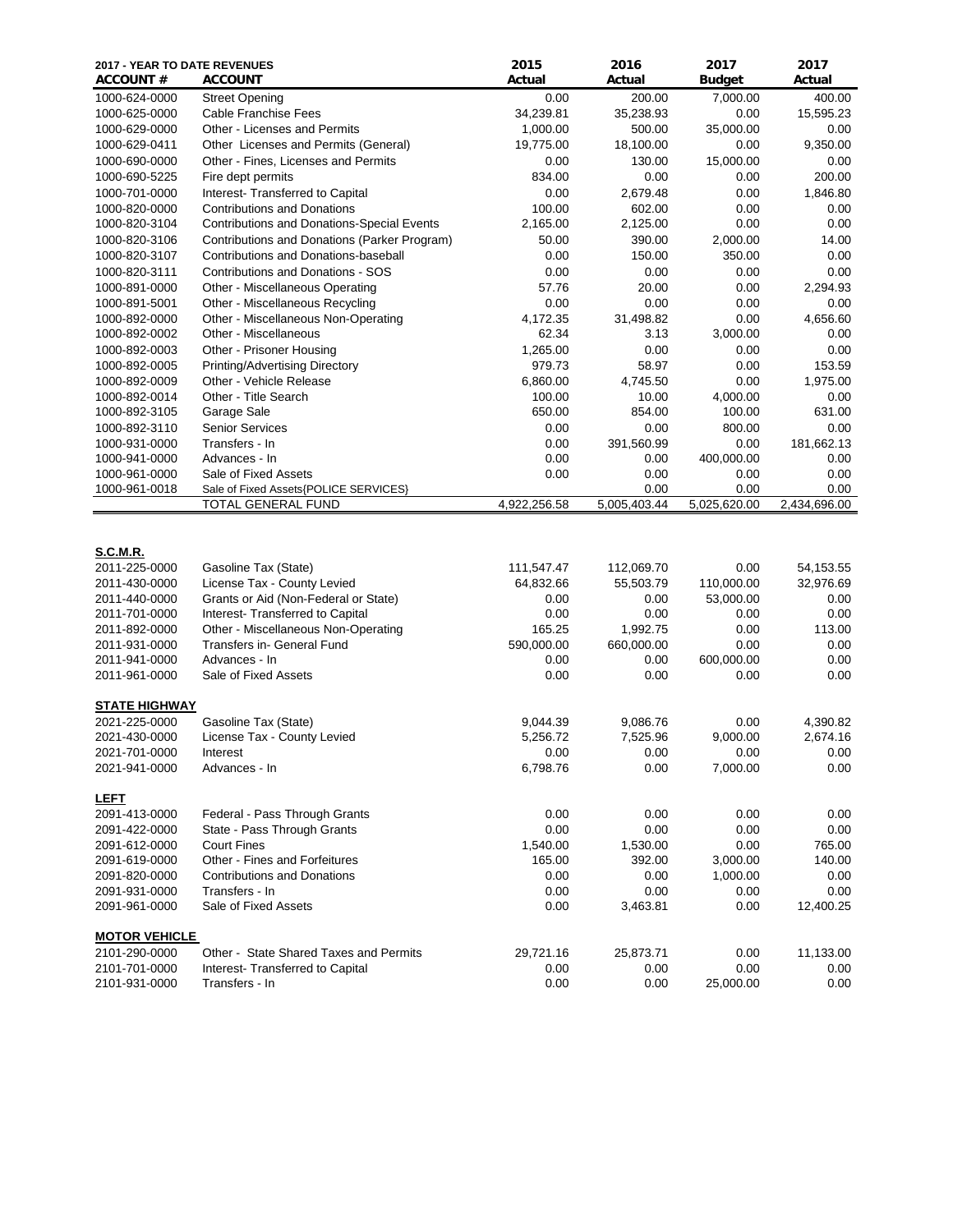| <b>2017 - YEAR TO DATE REVENUES</b><br><b>ACCOUNT#</b> | <b>ACCOUNT</b>                                  | 2015<br>Actual     | 2016<br>Actual             | 2017<br><b>Budget</b> | 2017<br>Actual |
|--------------------------------------------------------|-------------------------------------------------|--------------------|----------------------------|-----------------------|----------------|
| <b>POLICE PENSION</b>                                  |                                                 |                    |                            |                       |                |
| 2131-110-0000                                          | General Property Tax - Real Estate              | 38,101.02          | 34,936.91                  | 0.00                  | 20,186.29      |
| 2131-120-0000                                          | <b>Tangible Personal Property Tax</b>           | 0.00               | 0.00                       | 45,000.00             | $0.00\,$       |
| 2131-120-0020                                          | Tangible Personal Prop Tac (CAT Tax)            | 1,741.62           | 0.00                       | 0.00                  | 0.00           |
| 2131-190-0000                                          | Other - Local Taxes                             | 405.09             | 3,200.46                   | 0.00                  | 1,573.74       |
| 2131-231-0000                                          | <b>Property Tax Rollbacks</b>                   | 0.00               | 0.00                       | 0.00                  | 0.00           |
| 2131-290-0000                                          | Other - State Shared Taxes & Permit             | 0.00               | 0.00                       | 0.00                  | 0.00           |
| 2131-931-0000                                          | Transfers - In                                  | 150,000.00         | 150,000.00                 | 0.00                  | 0.00           |
| <b>WATER METER REPAIR FUND</b>                         |                                                 |                    |                            |                       |                |
| 2901-542-0000                                          | <b>Tap Fees</b>                                 | 340.00             | 400.00                     | 120,000.00            | $0.00\,$       |
| 2901-701-0000                                          | Interest                                        | 0.00               | 0.00                       | 0.00                  | 0.00           |
| 2901-931-0000                                          | Transfers - In                                  | 9,000.00           | 9,000.00                   | 200.00                | 0.00           |
| <b>MAYOR'S COURT COMPUTER</b>                          |                                                 |                    |                            |                       |                |
| 2903-612-0000                                          | <b>Court Fines</b>                              | 6,105.00           | 6,030.00                   | 9,000.00              | 2,905.00       |
|                                                        | <b>SPECIAL BOND RETIREMENT FUND</b>             |                    |                            |                       |                |
| 3101-390-0000                                          | <b>Other - Special Assessments</b>              | 0.00               | 0.00                       | 6,000.00              | 0.00           |
|                                                        | Transfer In - Capital                           | 0.00               | 0.00                       | 0.00                  | 0.00           |
| 3101-701-0000                                          | Interest- Transferred to Capital                | 0.00               | 0.00                       | 0.00                  | 0.00           |
| 3101-892-0000                                          | Other- Misc. Non-Operating                      | 0.00               | 9,828.00                   | 1,685,000.00          | 0.00           |
| 3101-911-4905                                          | <b>BONDS</b>                                    | 0.00<br>375,000.00 | 0.00                       | 0.00                  | 0.00           |
| 3101-921-0000<br>3101-931-0000                         | Sale of Notes<br>Transfers - In                 | 100,000.00         | 1,170,000.00<br>170,000.00 | 1,565,000.00          | 0.00<br>0.00   |
|                                                        |                                                 |                    |                            | 0.00                  |                |
| <b>THIRD PARTY</b>                                     |                                                 |                    |                            |                       |                |
| 4101-892-0000                                          | Other - Miscellaneous Non-Operating             | 0.00               | 0.00                       | 120,000.00            | 0.00           |
| 4101-892-3110                                          | Other - Miscellaneous                           | 0.00               | 0.00                       | 0.00                  | 0.00           |
| 4101-931-0000                                          | Transfers - In                                  | 0.00               | 0.00                       | 0.00                  | 0.00           |
| <b>ISSUE I and II</b>                                  |                                                 |                    |                            |                       |                |
| 4201-422-0000                                          | State - Restricted                              | 0.00               | 0.00                       | 0.00                  | 0.00           |
| 4201-422-4905                                          | State - Restricted-Dunham Rd Sanitary           | 0.00               | 0.00                       | 0.00                  | 0.00           |
| 4201-931-0000                                          | Advance- In                                     | 0.00               | 0.00                       | 0.00                  | 0.00           |
| 4201-422-0000                                          | State-Restricted                                | 0.00               | 0.00                       | 0.00                  | 0.00           |
| 4201-931-0000                                          | Transfers - In                                  | 0.00               | 0.00                       | 0.00                  | 0.00           |
| 4201-941-0000                                          | Advance-In                                      | 0.00               | 0.00                       | 0.00                  | 0.00           |
| <b>CAPITAL</b>                                         |                                                 |                    |                            |                       |                |
| 4901-440-0000                                          | Grants or Aid                                   | 1,918,733.60       | 75,338.44                  | 0.00                  | 16,687.66      |
| 4901-490-0000                                          | Other - Intergovernmental                       | 375,588.05         | 294,208.49                 | 380.000.00            | $0.00\,$       |
| 4901-490-0801                                          | <b>Fueling Facilty Rheab</b><br><b>TAP FEES</b> | 0.00               | 0.00                       | 0.00<br>0.00          | 0.00<br>0.00   |
| 4901-542-0000<br>4901-549-4910                         | <b>Barclay Sewer Fees</b>                       | 0.00<br>0.00       | 0.00<br>20,735.00          | 0.00                  | 10,367.50      |
| 4901-612-0000                                          | Court fines                                     | 0.00               | 0.00                       | 0.00                  | $0.00\,$       |
| 4901-612-0015                                          | Court Fines - Safety Vehicle                    | 12,192.00          | 12,060.00                  | 0.00                  | 10,705.00      |
| 4901-624-0000                                          |                                                 | 0.00               | 0.00                       | 0.00                  | 0.00           |
| 4901-629-0000                                          |                                                 | 0.00               | 0.00                       | 0.00                  | 0.00           |
| 4901-701-0000                                          | Interest                                        | 13,472.21          | 19,125.00                  | 18,000.00             | $0.00\,$       |
| 4901-701-0135                                          | Interest                                        | 754.35             | 0.00                       | 0.00                  | 0.00           |
| 4901-820-0000                                          | <b>Contributions and Donations</b>              | 0.00               | 15,000.00                  | 0.00                  | 0.00           |
| 4901-892-0000                                          | Other - Miscellaneous Non-Operating             | 0.00               | 4,663.69                   | 0.00                  | 242.00         |
| 4901-921-0000                                          | Sale of Notes                                   | 900,000.00         | 550,000.00                 | 0.00                  | 0.00           |
| 4901-931-0000                                          | Trans (Adv) - In (Interest from other Funds)    | 250,000.00         | 110,000.00                 | 0.00                  | 0.00           |
| 4901-941-0000                                          | Advances - In                                   | 0.00               | 0.00                       | 0.00                  | 0.00           |
| 4901-961-0000                                          | Sale of Fixed Assets                            | 15,902.15          | 1,372.50                   | 360,000.00            | 0.00           |
| 4901-971-0000                                          | <b>Other Debt Proceeds</b>                      | 0.00               | 0.00                       | 15,000.00             | 0.00           |
|                                                        |                                                 | 0.00               | 0.00                       | 0.00                  | 0.00           |
| <b>VETERAN'S MEMORIAL</b>                              |                                                 |                    |                            |                       |                |
| 4902-820-0000                                          | <b>Memorial Bricks</b>                          | 450.00             | 50.00                      | 0.00                  | 100.00         |
| 4902-892-0000                                          | Recycling                                       | 1,171.92           | 644.45                     | 0.00                  | 141.58         |
| 4902-931-0000                                          | <b>Transfers- General</b>                       | 0.00               | 0.00                       | 0.00                  | 0.00           |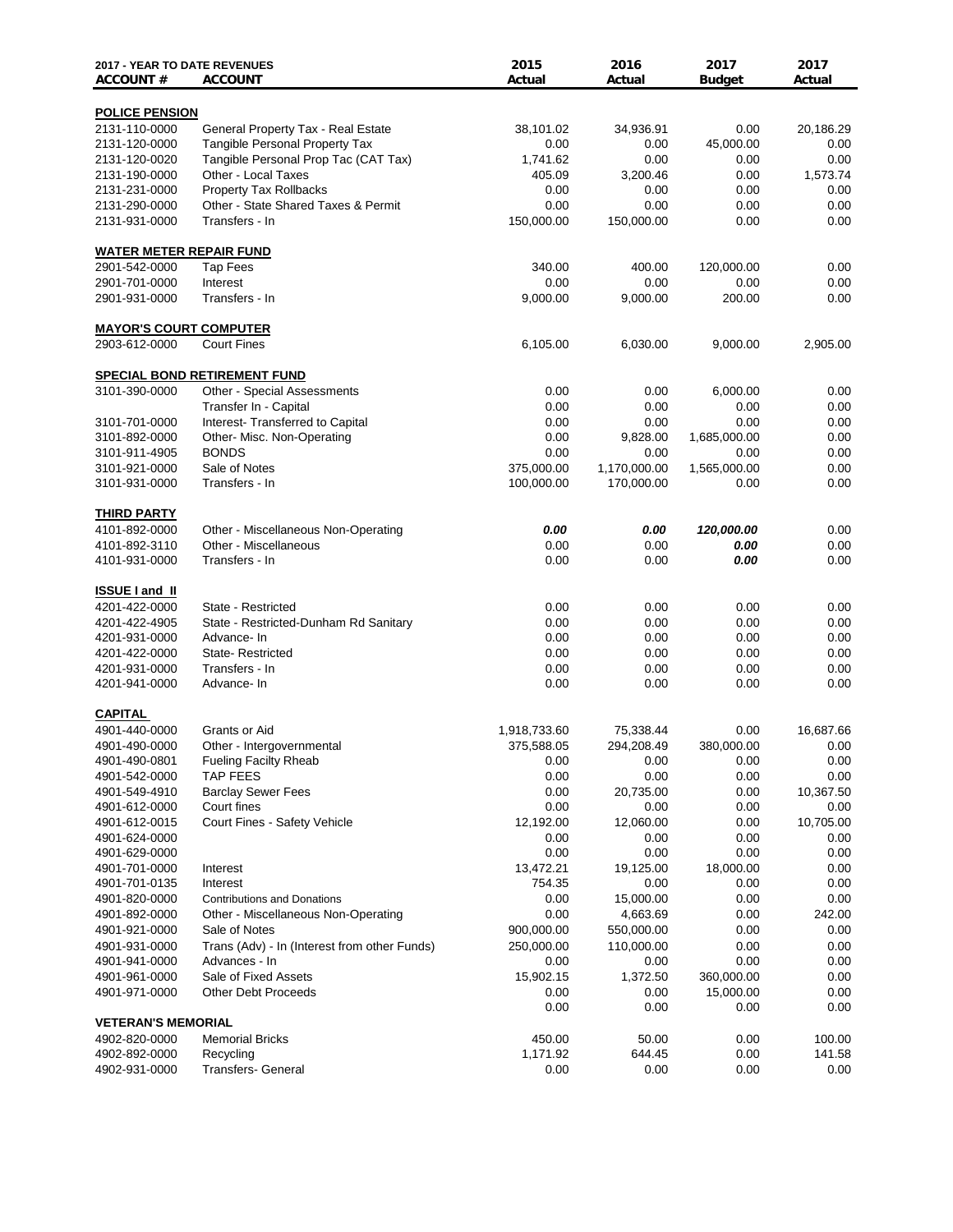| <b>2017 - YEAR TO DATE REVENUES</b><br><b>ACCOUNT#</b> | <b>ACCOUNT</b>                          | 2015<br>Actual | 2016<br>Actual | 2017<br><b>Budget</b> | 2017<br>Actual |
|--------------------------------------------------------|-----------------------------------------|----------------|----------------|-----------------------|----------------|
| <b>BUILDING BOND</b>                                   |                                         |                |                |                       |                |
| 7001-701-0000                                          | <b>INTEREST</b>                         | 0.00           | 0.00           | 0.00                  | 0.00           |
| 7001-892-0000                                          | <b>OTHER</b>                            | 0.00           | 0.00           | 0.00                  | 0.00           |
| <b>UNCLAIMED MONIES</b>                                |                                         |                |                |                       |                |
| 9101-892-0000                                          | Other - Miscellaneous Non-Operating     | 0.00           | 0.00           | 600.00                | 0.00           |
| <b>BUILDING BOND</b>                                   |                                         |                |                |                       |                |
| 9901-544-0000                                          | Deposits                                | 6,000.00       | 2,500.00       | 500.00                | 0.00           |
| 9901-892-0000                                          | Other - Miscellaneous Non-Operating     | 0.00           | 0.00           | 0.00                  | 0.00           |
| <b>Mayor's Court</b>                                   |                                         |                |                |                       |                |
| 9902-690-0000                                          | Other-Fines, Licenses, & Permits        | 310,047.40     | 306,178.65     | 0.00                  | 160,446.00     |
| 9902-892-0000                                          | Other- Misc. Non Operating              | 0.00           | 0.00           | 0.00                  | 0.00           |
| <b>SECOND PARTY SERVICE</b>                            |                                         |                |                |                       |                |
| 9903-544-0000                                          | Other - Miscellaneous Non-Operating     | 24,758.90      | 23,174.70      | 0.00                  | 21,117.50      |
| 9903-544-0001                                          | Deposits (Comm. Diversion Program)      | 0.00           | 0.00           | 0.00                  | 0.00           |
| 9903-544-0007                                          | Deposits (Benevolent Fund-General)      | 1,353.20       | 1,272.00       | 0.00                  | 3,037.50       |
| 9903-544-0008                                          | Deposits (Benevolent Fund-Events)       | 506.00         | 605.00         | 0.00                  | 0.00           |
| 9903-544-0013                                          | Deposits (Animal Fund)                  | 0.00           | 0.00           | 0.00                  | 25.00          |
| 9903-544-3200                                          | Deposits (Sr. Snow Plow)                | 10,416.00      | 9.744.00       | 0.00                  | 168.00         |
| 9903-892-0000                                          | Other - Miscellaneous Non-Operating     | 0.00           | 10.00          | 0.00                  | 0.00           |
| 9903-931-0000                                          | Transfers-In                            | 0.00           | 0.00           | 0.00                  | 0.00           |
|                                                        | <b>WALTON HILLS/SAGAMORE HILLS JEDD</b> |                |                |                       |                |
| 9904-130-0131                                          | Income Tax Withholding                  | 164,511.76     | 774,915.46     | 800,000.00            | 369,635.03     |
| 9904-130-0132                                          | Income Tax Individual                   |                | 298.65         |                       | 198.77         |
| 9904-130-0133                                          | Income Tax Net Profit                   |                |                |                       | 32.00          |
|                                                        | <b>TOTAL</b>                            | 10,427,878.26  | 9,658,133.32   | 10.957.920.00         | 3,171,011.04   |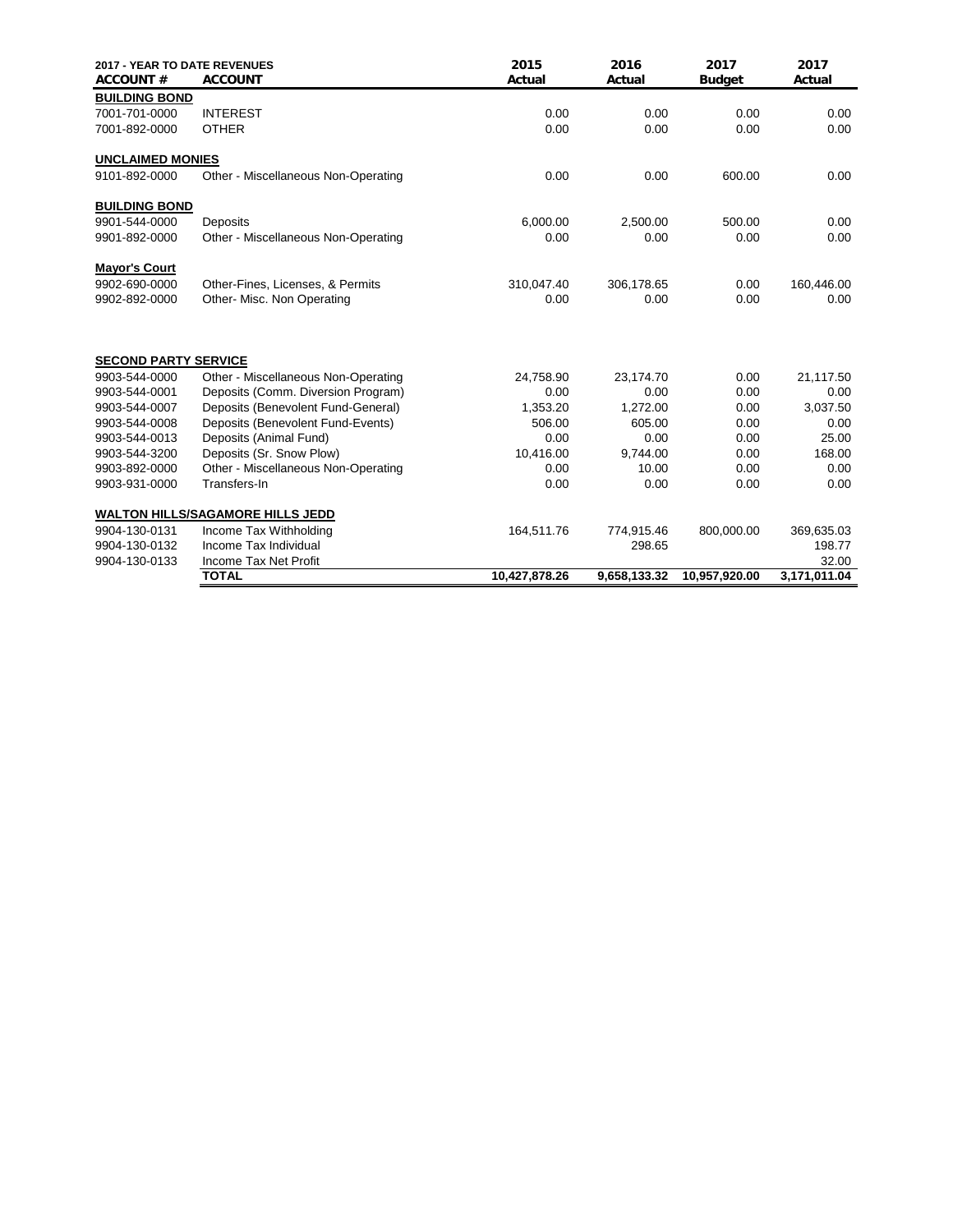| <b>2017 - YEAR TO DATE EXPENDITURES</b> |                                              | 2015       | 2016       | 2017          | 2017       |
|-----------------------------------------|----------------------------------------------|------------|------------|---------------|------------|
| <b>Account Code</b>                     | <b>Account Name</b>                          | Actual     | Actual     | <b>Budget</b> | Actual     |
|                                         |                                              |            |            |               |            |
| <b>General Fund</b>                     | <b>POLICE</b>                                |            |            |               |            |
| 1000-110-190-0000                       | Police Salary-FT                             | 901,695.59 | 917,754.60 | 983,183.00    | 484,452.68 |
| 1000-110-190-0001                       | Salary-Community Diversion                   | 0.00       | 0.00       | 0.00          | 0.00       |
| 1000-110-190-0010                       | Overtime Police                              | 18,501.90  | 21,697.38  | 15,000.00     | 12,495.15  |
| 1000-110-190-0011                       | Dispatch Salary-FT                           | 176,217.33 | 204,946.44 | 239,552.00    | 113,254.18 |
| 1000-110-190-0012                       | Dispatch Overtime                            | 3,866.03   | 10,392.37  | 5,000.00      | 2,776.46   |
| 1000-110-190-0190                       | Police Salary-PT                             | 152,245.58 | 122,816.96 | 90,000.00     | 64,572.75  |
| 1000-110-190-0198                       | Auxillary Salary - PT                        | 36,475.75  | 32,479.24  | 24,000.00     | 17,857.39  |
| 1000-110-190-0191                       | Dispatch Salary-PT                           | 218,620.20 | 172,196.51 | 100,000.00    | 79,565.20  |
| 1000-110-190-0194                       | Longevity                                    | 21,622.27  | 21,160.42  | 20,431.00     | 6,810.40   |
| 1000-110-190-0195                       | Employee Uniform Police                      | 0.00       | 0.00       | 0.00          | 0.00       |
| 1000-110-190-0196                       | Employee Weapons Allowance                   | 8,100.00   | 7,650.00   | 7,650.00      | 0.00       |
| 1000-110-190-0197                       | Employee Uniform Dispatch                    | 0.00       | 0.00       | 0.00          | 0.00       |
| 1000-110-190-0200                       | Sick Leave Conversion                        | 0.00       | 49,739.54  | 0.00          | 0.00       |
| 1000-110-190-0201                       | Sick Leave Conversion-Dispatch               | 0.00       | 0.00       | 0.00          | 0.00       |
| 1000-110-190-0202                       | Sick Leave - Police                          | 9,591.88   | 7,463.94   | 0.00          | 7,535.59   |
| 1000-110-190-0203                       | Sick Leave - Injury Pay                      | 0.00       | 0.00       | 0.00          | 0.00       |
| 1000-110-190-0204                       | Sick Leave - Dispatch                        | 9,967.64   | 2.602.89   | 0.00          | 941.77     |
| 1000-110-190-7906                       | Payments in Lieu of Healthcare               | 0.00       | 0.00       | 0.00          | 0.00       |
| 1000-110-190-7916                       | Payments in Lieu of Healthcare-Dispatch      | 0.00       | 0.00       | 0.00          | 0.00       |
| 1000-110-211-0000                       | OPERS-Police                                 | 26,545.30  | 23,745.82  | 9,000.00      | 9,898.30   |
| 1000-110-211-0011                       | OPERS-Dispatch                               | 54,378.93  | 54,548.18  | 38,955.00     | 23,675.79  |
| 1000-110-213-0000                       | Medicare-Police                              | 15,237.46  | 15,622.92  | 15,909.00     | 7,781.91   |
| 1000-110-213-0011                       | Medicare-Dispatch                            | 5,646.80   | 5,509.31   | 4,923.00      | 2,829.55   |
| 1000-110-221-0000                       | Medical/Hospitalization-Police               | 114,891.30 | 140,894.11 | 150,450.00    | 75,445.75  |
| 1000-110-221-0011                       | Medical/Hospitalization-Dispatch             | 25,928.50  | 36,597.34  | 39,160.00     | 19,655.22  |
| 1000-110-222-0000                       | Life Insurance-Police                        | 3,908.75   | 4,976.20   | 5,649.00      | 1,855.00   |
| 1000-110-222-0011                       | Life Insurance-Dispatch                      | 530.00     | 892.00     | 800.00        | 331.25     |
| 1000-110-225-0000                       | <b>Workers' Compensation</b>                 | 23,711.26  | 22,053.45  | 12,500.00     | 12,978.70  |
| 1000-110-225-0011                       | Workers' Compensation-Dispatch               | 8,743.82   | 8,158.33   | 5,250.00      | 4,813.22   |
| 1000-110-240-0000                       | Unemployment Compensation                    | 0.00       | 0.00       | 0.00          | 0.00       |
| 1000-110-240-0011                       | Unemployment Compensation (Dispatch)         | 0.00       | 0.00       | 0.00          | 0.00       |
| 1000-110-251-0000                       | Uniform, Tool, and Equip Reimbursements      | 0.00       | 0.00       | 0.00          | 0.00       |
| 1000-110-252-0000                       | Travel and Transportation-Police             | 302.26     | 390.26     | 1,000.00      | 14.50      |
| 1000-110-252-0001                       | Travel and Transportation-Community Div      | 990.00     | 1,010.00   | 1,000.00      | 790.00     |
| 1000-110-260-0000                       | Lodging and Meals                            | 1,426.38   | 950.28     | 1,000.00      | 0.00       |
| 1000-110-270-0000                       | Uniforms and Clothing                        | 23,110.42  | 30,767.83  | 26,000.00     | 11,238.30  |
| 1000-110-270-0060                       | Uniforms and Clothing (Auxiliary)            | 1,290.43   | 3,237.93   | 2,000.00      | 335.48     |
| 1000-110-290-0000                       | Income Tax Reimbursement                     | 0.00       | 0.00       | 0.00          | 0.00       |
| 1000-110-321-0000                       | Telephone & Pagers                           | 4,156.02   | 4,337.74   | 4,400.00      | 2,169.10   |
| 1000-110-324-0000                       | Printing and Reproduction                    | 1,516.64   | 1,922.83   | 1,200.00      | 900.00     |
| 1000-110-330-0000                       | Rents and Leases                             | 0.00       | 0.00       | 0.00          | 0.00       |
| 1000-110-348-0000                       | <b>Training Services</b>                     | 865.00     | 5,976.85   | 4,000.00      | 1,021.99   |
| 1000-110-348-0060                       | Training Services (Auxiliary)                | 0.00       | 0.00       | 0.00          | 0.00       |
| 1000-110-349-0000                       | Professional and Technical Services          | 17,813.73  | 11,383.62  | 15,000.00     | 880.00     |
| 1000-110-391-0000                       | Dues and Fees                                | 29,286.89  | 27,513.00  | 30,000.00     | 25,990.50  |
| 1000-110-394-0000                       | Machinery, Equipment & Furniture             | 10,747.30  | 16,960.45  | 15,000.00     | 0.00       |
| 1000-110-399-0000                       | <b>Contractual Services</b>                  | 11,720.00  | 11,914.62  | 10,000.00     | 4,290.00   |
| 1000-110-410-0000                       | Office Supplies and Materials                | 7,837.98   | 9,808.69   | 8,000.00      | 6,571.30   |
| 1000-110-420-0000                       | <b>Operating Supplies and Materials</b>      | 29,220.70  | 30,332.11  | 20,000.00     | 16,444.96  |
| 1000-110-420-0060                       | <b>Auxiliary - Supplies</b>                  | 0.00       | 0.00       | 0.00          | 0.00       |
| 1000-110-420-6700                       | Fuel                                         | 32,899.70  | 26,315.68  | 32,000.00     | 14,244.72  |
| 1000-110-420-0120                       | <b>Operating Supplies - Auxiliary Police</b> | 0.00       | 0.00       | 0.00          | 0.00       |
| 1000-110-431-0000                       | R & M of Buildings and Land                  | 0.00       | 0.00       | 0.00          | 0.00       |
| 1000-110-432-0000                       | R & M of Machinery & Equipment               | 7,986.22   | 5,638.35   | 7,000.00      | 3,544.56   |
| 1000-110-433-0000                       | R & M of Motor vehicles                      | 18,582.20  | 24,175.22  | 15,000.00     | 4,346.52   |
| 1000-110-440-0000                       | Small Tools and Minor Equipment              | 0.00       | 1,011.79   | 1,000.00      | 1,110.55   |
| 1000-110-490-0000                       | Other - Supplies and Materials               | 1,026.43   | 1,413.78   | 1,000.00      | 0.00       |
| 1000-110-490-0003                       | Supplies and Materials- Prisoners            | 5,498.05   | 6,235.29   | 5,000.00      | 2,096.73   |
| 1000-110-520-0000                       | Equipment                                    | 993.85     | 7,003.23   | 3,000.00      | 0.00       |
| 1000-110-520-0482                       | <b>Equipment-Emergency Warning Sirens</b>    | 5,000.00   | 5,000.00   | 5,000.00      | 5,000.00   |
|                                         | Motor Vehicle Equipment                      | 0.00       | 0.00       | 0.00          | 0.00       |
|                                         |                                              |            |            |               |            |
| 1000-110-550-0000<br>1000-110-600-0852  | <b>Computers &amp; Supplies</b>              | 14,897.99  | 0.00       | 5,000.00      | 29,228.20  |

|                   | OTHER SECURITY OF PERSONS & PROPERTY |      |      |      |      |  |  |  |
|-------------------|--------------------------------------|------|------|------|------|--|--|--|
| 1000-120-440-0000 | Small Tool and Minor Equipment       | 0.00 | 0.00 | 0.00 | 0.00 |  |  |  |
| 1000-120-590-0000 | Capital Outlav                       | 0.00 | 0.00 | 0.00 | 0.00 |  |  |  |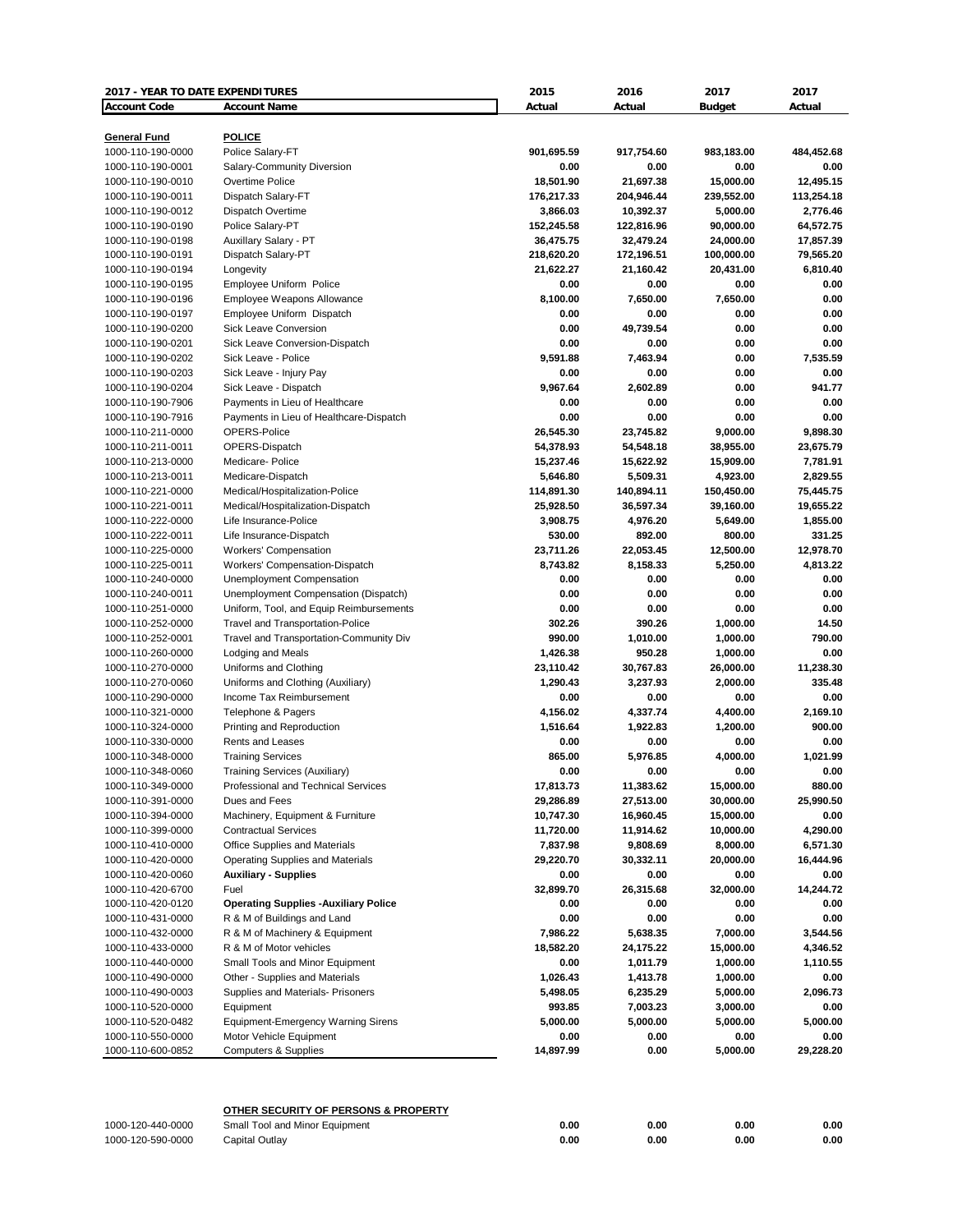| 2017 - YEAR TO DATE EXPENDITURES |                                         | 2015       | 2016       | 2017          | 2017       |
|----------------------------------|-----------------------------------------|------------|------------|---------------|------------|
| <b>Account Code</b>              | <b>Account Name</b>                     | Actual     | Actual     | <b>Budget</b> | Actual     |
|                                  |                                         |            |            |               |            |
| 1000-120-640-0000                | <b>Fire Contract</b>                    | 525,402.00 | 535,910.04 | 546,418.00    | 273,314.12 |
| 1000-130-311-0000                | <b>Electricity- Street Lights</b>       | 0.00       | 0.00       | 0.00          | 0.00       |
| 1000-140-399-0000                | <b>Contractual Services</b>             | 3.500.00   | 3,500.00   | 3,500.00      | 3,500.00   |
|                                  |                                         |            |            |               |            |
| 1000-150-311-0000                | <b>Electricity- Traffic Lights</b>      | 0.00       | 0.00       | 0.00          | 0.00       |
| 1000-150-349-0000                | Professional and Technical Services     | 0.00       | 0.00       | 0.00          | 0.00       |
| 1000-160-349-0000                | <b>Other Professional</b>               | 6,478.53   | 449.61     | 3,000.00      | 1,208.25   |
| 1000-210-349-2110                | Board of Health                         | 8,941.52   | 8,941.52   | 9,000.00      | 4,698.86   |
|                                  |                                         |            |            |               |            |
|                                  | <b>RECREATION and COMMUNITY LIFE</b>    |            |            |               |            |
| 1000-310-190-0000                | Salary                                  | 44,528.70  | 48,968.28  | 55,000.00     | 24,799.43  |
| 1000-310-190-0010                | Overtime                                | 0.00       | 915.93     | 0.00          | 166.43     |
| 1000-310-190-0192                | Seasonal Salary                         | 28,554.33  | 38,736.04  | 36,000.00     | 15,541.72  |
| 1000-310-190-0193                | <b>Transportation Salary</b>            | 20,034.54  | 12,076.51  | 20,000.00     | 4,657.47   |
| 1000-310-211-0000                | Ohio Public Employees Retirement System | 12,695.88  | 14,100.35  | 15,540.00     | 3,666.59   |
| 1000-310-212-0000                |                                         | 0.00       | 0.00       | 0.00          | 0.00       |
|                                  | <b>Social Security</b>                  |            |            |               |            |
| 1000-310-213-0000                | Medicare                                | 1,350.21   | 1,460.11   | 1,610.00      | 654.90     |
| 1000-310-225-0000                | Workers' Compensation                   | 2,355.26   | 2,200.24   | 1,250.00      | 1,299.34   |
| 1000-310-252-0000                | Travel & Transportation                 | 65.80      | 179.37     | 200.00        | 0.00       |
| 1000-310-260-0000                | Lodging & Meals                         | 171.95     | 1,576.15   | 2,000.00      | 499.54     |
| 1000-310-270-0000                | Uniforms                                | 0.00       | 420.00     | 0.00          | 174.00     |
| 1000-310-324-0000                | Printing and Reproduction               | 0.00       | 16.00      | 0.00          | 0.00       |
| 1000-310-330-0000                | Rents and Leases                        | 0.00       | 0.00       | 0.00          | 0.00       |
| 1000-310-348-0000                | Training                                | 0.00       | 0.00       | 0.00          | 0.00       |
| 1000-310-349-0000                | Professional and Technical Services     | 652.52     | 962.09     | 1,200.00      | 672.00     |
|                                  |                                         |            |            |               |            |
| 1000-310-349-2569                | Professional - Golf Outing              | 0.00       | 0.00       | 0.00          | 0.00       |
| 1000-310-349-3101                | Trips                                   | 1,966.85   | 2,646.80   | 3,000.00      | 1.023.71   |
| 1000-310-349-3102                | Exercise Program                        | 0.00       | 0.00       | 0.00          | 0.00       |
| 1000-310-349-3104                | <b>Special Events</b>                   | 8,610.91   | 14,782.18  | 15,000.00     | 2,654.65   |
| 1000-310-349-3105                | Garage Sale                             | 311.50     | 526.24     | 600.00        | 242.50     |
| 1000-310-349-3106                | Parker program                          | 8,681.22   | 11,667.43  | 12,000.00     | 2,870.75   |
| 1000-310-349-3107                | Baseball                                | 11,072.70  | 8,413.46   | 10,000.00     | 1,193.22   |
| 1000-310-349-4587                | <b>Community Day</b>                    | 20,924.70  | 24,018.29  | 25,000.00     | 7,198.63   |
|                                  | Music                                   | 0.00       | 0.00       | 0.00          |            |
| 1000-310-349-9633                |                                         |            |            |               | 0.00       |
| 1000-310-351-0000                | Insurance and Bonding                   | 334.00     | 265.00     | 300.00        | 0.00       |
| 1000-310-353-3107                | Liability Insurance                     | 0.00       | 0.00       | 0.00          | 0.00       |
| 1000-310-391-0000                | Dues & Fees                             | 560.00     | 1,700.00   | 2,000.00      | 750.00     |
| 1000-310-394-0000                | Machinery, Equipment & Furniture        | 216.68     | 0.00       | 3,000.00      | 0.00       |
| 1000-310-399-0000                | Contractual                             | 20,000.00  | 20,000.00  | 20,000.00     | 0.00       |
| 1000-310-420-0000                | Operating Supplies and Materials        | 1,866.03   | 3,635.20   | 2,000.00      | 2,503.38   |
| 1000-310-420-3108                | <b>Operating Supplies -Concessions</b>  | 1,663.02   | 1,609.94   | 2,000.00      | 724.56     |
| 1000-310-420-3110                | <b>Senior Services</b>                  | 8,177.02   | 8,121.20   | 6,500.00      | 4,784.01   |
| 1000-310-420-6700                | Fuel                                    | 3,027.24   | 2,279.06   | 4,000.00      | 728.07     |
| 1000-310-420-8522                |                                         | 9.48       | 80.39      |               | 18.96      |
|                                  | Operating Supplies and Materials-TGY    |            |            | 100.00        |            |
| 1000-310-431-0000                | Land & Buildings                        | 414.83     | 399.00     | 750.00        | 16.55      |
| 1000-310-432-0000                | Repairs and Maint of Machinery & Equip  | 458.12     | 0.00       | 0.00          | 0.00       |
| 1000-310-433-0000                | Repairs and Maint of Motor Vehicles     | 2,002.23   | 2,486.73   | 2,500.00      | 796.74     |
| 1000-310-440-0000                | Small Tools and Minor Equipment         | 24.99      | 157.17     | 500.00        | 0.00       |
| 1000-310-500-0000                | Capital Outlay                          | 5,795.00   | 0.00       | 0.00          | 0.00       |
| 1000-310-600-0852                | Other-Computers & Supplies              | 0.00       | 187.96     | 200.00        | 0.00       |
| 1000-310-610-3103                | Deposits Refunded                       | 0.00       | 0.00       | 0.00          | 0.00       |
|                                  |                                         |            |            |               |            |
|                                  | <b>BUILDING DEPARTMENT</b>              |            |            |               |            |
| 1000-410-190-0000                | Salary                                  | 26,018.23  | 16,006.12  | 21,500.00     | 6,999.98   |
|                                  |                                         |            |            |               |            |
| 1000-410-190-0010                | Overtime                                | 0.00       | 0.00       | 0.00          | 0.00       |
| 1000-410-190-0190                | Part-Time                               | 0.00       | 0.00       | 0.00          | 0.00       |
| 1000-410-190-0192                | Seasonal Salary                         | 0.00       | 0.00       | 0.00          | 0.00       |
| 1000-410-190-0200                | Sick Leave Conversion                   | 0.00       | 0.00       | 0.00          | 0.00       |
| 1000-410-190-0202                | Sick Leave                              | 1,404.37   | 0.00       | 0.00          | 0.00       |
| 1000-410-190-7906                | Payments in Lieu of Healthcare          | 0.00       | 0.00       | 0.00          | 0.00       |
| 1000-410-211-0000                | Ohio Public Employees Retirement System | 3,677.82   | 8,489.08   | 3,010.00      | 5,112.50   |
| 1000-410-213-0000                | Medicare                                | 394.38     | 237.88     | 312.00        | 101.53     |
|                                  |                                         |            |            |               |            |
|                                  |                                         |            |            |               |            |
|                                  | <b>BUILDING DEPARTMENT (continued)</b>  |            |            |               |            |
| 1000-410-221-0000                | Medical/Hospitalization                 | 0.00       | 566.45     | 0.00          | 0.00       |
| 1000-410-222-0000                | Life Insurance                          | 0.00       | 0.00       | 0.00          | 0.00       |
| 1000-410-225-0000                | Workers' Compensation                   | 584.87     | 544.37     | 315.00        | 320.54     |
| 1000-410-240-0000                | Unemployment Compensation               | 0.00       | 0.00       | 0.00          | 0.00       |
|                                  |                                         |            |            |               |            |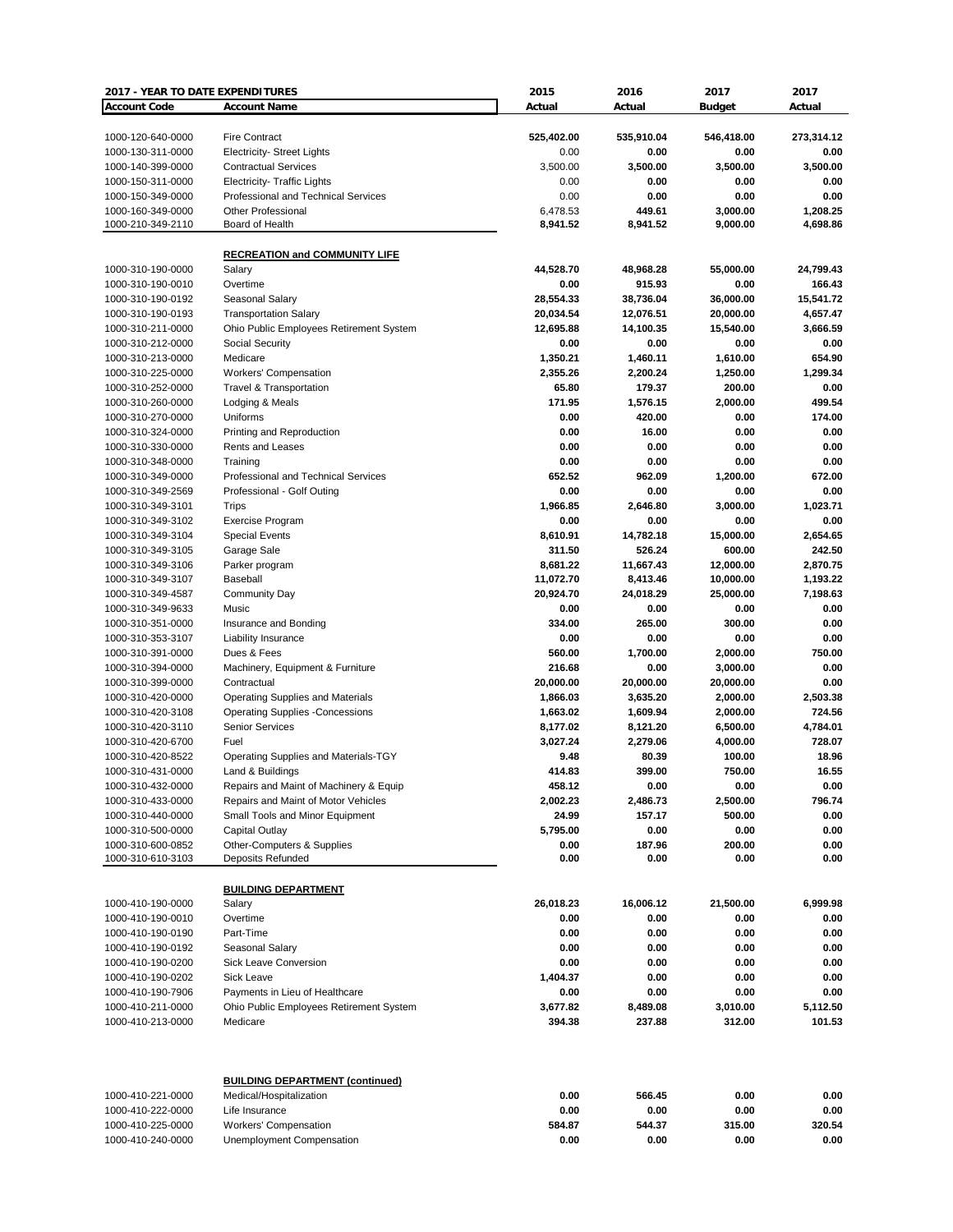| 2017 - YEAR TO DATE EXPENDITURES |                                                   | 2015       | 2016       | 2017          | 2017      |
|----------------------------------|---------------------------------------------------|------------|------------|---------------|-----------|
| <b>Account Code</b>              | <b>Account Name</b>                               | Actual     | Actual     | <b>Budget</b> | Actual    |
|                                  |                                                   |            |            |               |           |
| 1000-410-252-0000                | <b>Travel and Transportation</b>                  | 0.00       | 31.10      | 500.00        | 639.82    |
|                                  |                                                   | 0.00       | 0.00       | 500.00        | 0.00      |
| 1000-410-260-0000                | Lodging and Meals                                 |            |            |               |           |
| 1000-410-270-0000                | Uniforms                                          | 0.00       | 0.00       | 0.00          | 0.00      |
| 1000-410-320-0000                | Communications, Printing and Advertising          | 0.00       | 0.00       | 0.00          | 0.00      |
| 1000-410-348-0000                | Training                                          | 0.00       | 0.00       | 500.00        | 0.00      |
| 1000-410-349-0000                | Professional and Technical Services               | 54,334.00  | 29,197.69  | 30,000.00     | 10,973.00 |
| 1000-410-391-0000                | Dues & Fees                                       | 808.61     | 492.05     | 600.00        | 234.07    |
| 1000-410-394-0000                | Machinery, Equipment & Furniture                  | 0.00       | 0.00       | 0.00          | 0.00      |
| 1000-410-395-0000                | Land and Land Improvements                        | 1.000.00   | 0.00       | 0.00          | 0.00      |
| 1000-410-410-0000                | Office Supplies and Materials                     | 530.75     | 828.28     | 500.00        | 0.00      |
| 1000-410-410-0852                | <b>Computers &amp; Supplies</b>                   | 520.32     | 520.32     | 500.00        | 520.48    |
| 1000-410-420-0000                | <b>Operating Supplies</b>                         | 0.00       | 441.50     | 500.00        | 99.60     |
| 1000-410-420-6700                | <b>FUEL</b>                                       | 0.00       | 0.00       | 0.00          | 0.00      |
|                                  |                                                   |            |            |               |           |
| 1000-410-433-0000                | Repairs & Maint Motor Vehicles                    | 0.00       | 954.32     | 0.00          | 0.00      |
| 1000-410-610-0000                | <b>Deposits Refunded</b>                          | 0.00       | 0.00       | 0.00          | 0.00      |
|                                  |                                                   |            |            |               |           |
|                                  | <b>ENGINEERING</b>                                |            |            |               |           |
| 1000-490-190-0000                | Salary                                            | 18,999.90  | 18,296.20  | 20,500.00     | 10,080.46 |
| 1000-490-211-0000                | Ohio Public Employees Retirement System           | 2,565.26   | 2,561.50   | 2,870.00      | 1,166.77  |
| 1000-490-213-0000                | Medicare                                          | 275.51     | 265.29     | 297.00        | 146.11    |
| 1000-490-225-0000                | Workers' Compensation                             | 371.43     | 345.06     | 188.00        | 202.88    |
|                                  |                                                   |            |            |               |           |
| 1000-490-346-0000                | <b>Engineering Services</b>                       | 0.00       | 0.00       | 0.00          | 0.00      |
| 1000-490-391-0000                | Dues and Fees                                     | 0.00       | 0.00       | 0.00          | 0.00      |
| 1000-490-399-0000                | <b>Contractual Services-Engineering</b>           | 0.00       | 0.00       | 0.00          | 0.00      |
|                                  |                                                   |            |            |               |           |
|                                  | <b>UTILITIES</b>                                  |            |            |               |           |
| 1000-519-311-0000                | Electricity                                       | 72,375.33  | 80,469.27  | 70,000.00     | 36,390.43 |
| 1000-529-313-0000                | <b>Natural Gas</b>                                | 24,695.09  | 20,990.95  | 25,000.00     | 16,821.31 |
| 1000-539-312-0000                | Water and Sewage                                  | 6,126.78   | 1,520.18   | 4,000.00      | 1,753.94  |
| 1000-549-312-0000                | Water and Sewage                                  | 690.00     | 690.00     | 0.00          | 0.00      |
| 1000-551-349-0000                | Other- Professional and Technical Services        | 0.00       | 0.00       | 0.00          | 0.00      |
|                                  |                                                   |            |            |               |           |
| 1000-559-347-0000                | <b>Planning Consultants</b>                       | 0.00       | 0.00       | 0.00          | 0.00      |
| 1000-569-398-0000                | Garbage and Trash Removal                         | 150,323.02 | 141,548.17 | 135,000.00    | 72,525.75 |
| 1000-592-349-0000                | <b>Other- Professional and Technical Services</b> | 0.00       | 0.00       | 0.00          | 0.00      |
| 1000-599-321-0000                | Telephone                                         | 29,576.22  | 22,584.16  | 17,500.00     | 10,824.35 |
| 1000-599-329-0000                | Other communications                              | 10,737.14  | 14,736.35  | 14,000.00     | 12,907.33 |
|                                  |                                                   |            |            |               |           |
|                                  | <b>SERVICE DEPARTMENT</b>                         |            |            |               |           |
| 1000-620-190-0000                | Salary                                            | 83,617.81  | 89,247.91  | 98,816.00     | 29.912.63 |
| 1000-620-190-0010                | Overtime                                          | 4,212.47   | 3.711.07   | 5,000.00      | 1.727.83  |
| 1000-620-190-0190                | Part-time                                         | 0.00       | 0.00       | 0.00          | 0.00      |
| 1000-620-190-0193                | Salary -Seasonal                                  | 0.00       | 0.00       | 0.00          | 0.00      |
|                                  |                                                   |            |            |               |           |
| 1000-620-190-0200                | <b>Sick Leave Conversion</b>                      | 0.00       | 0.00       | 0.00          | 0.00      |
| 1000-620-190-0202                | <b>Sick Leave</b>                                 | 1,404.38   | 416.00     | 0.00          | 0.00      |
| 1000-620-211-0000                | Ohio Public Employees Retirement System           | 12,064.34  | 9,356.68   | 13,834.00     | 3,952.67  |
| 1000-620-213-0000                | Medicare                                          | 1,253.88   | 1,502.94   | 1,433.00      | 448.70    |
| 1000-620-221-0000                | Medical/Hospitalization                           | 24,551.94  | 31,838.07  | 27,000.00     | 16,133.70 |
| 1000-620-222-0000                | Life Insurance                                    | 265.00     | 344.50     | 265.00        | 132.50    |
| 1000-620-225-0000                | <b>Workers' Compensation</b>                      | 2,350.54   | 2,168.45   | 1,200.00      | 1,267.96  |
| 1000-620-252-0000                | <b>Travel and Transportation</b>                  | 0.00       | 0.00       | 0.00          | 0.00      |
|                                  |                                                   |            | 0.00       |               | 0.00      |
| 1000-620-260-0000                | Lodging and Meals                                 | 0.00       |            | 0.00          |           |
| 1000-620-270-0000                | Uniforms and Clothing                             | 872.86     | 1,594.88   | 1,500.00      | 1,083.45  |
| 1000-620-330-0000                | <b>Rents and Leases</b>                           | 0.00       | 0.00       | 0.00          | 0.00      |
| 1000-620-346-0000                | <b>Engineering Services</b>                       | 0.00       | 0.00       | 0.00          | 0.00      |
| 1000-620-348-0000                | <b>Training Services</b>                          | 0.00       | 0.00       | 0.00          | 0.00      |
| 1000-620-349-0000                | Professional and Technical Services               | 10,741.49  | 2,476.53   | 25,000.00     | 2,313.01  |
| 1000-620-391-0000                | Dues and Fees                                     | 156.50     | 53.25      | 200.00        | 0.00      |
| 1000-620-394-0000                | Machinery, Equipment & Furniture                  | 0.00       | 0.00       | 0.00          | 0.00      |
|                                  |                                                   |            |            |               |           |
|                                  |                                                   |            |            |               |           |
|                                  | <b>SERVICE DEPARTMENT (continued)</b>             |            |            |               |           |
| 1000-620-395-5001                | Land and Improvements-Recycling                   | 0.00       | 0.00       | 0.00          | 0.00      |
| 1000-620-420-0000                | <b>Operating Supplies and Materials</b>           | 2,165.33   | 5,320.58   | 5,000.00      | 25,613.24 |
| 1000-620-420-6700                | Fuel                                              | 0.00       | 0.00       | 0.00          | 0.00      |
|                                  |                                                   |            |            |               |           |
| 1000-620-431-0000                | Repairs and Maint of Buildings and Land           | 51,848.24  | 67,667.20  | 50,000.00     | 43,070.03 |
| 1000-620-431-6208                | <b>Building Supplies</b>                          | 0.00       | 0.00       | 0.00          | 0.00      |
| 1000-620-431-6209                | <b>Hardware Supplies</b>                          | 0.00       | 0.00       | 0.00          | 0.00      |
| 1000-620-432-0000                | R & M of Machinery & Equip                        | 918.97     | 2,063.94   | 2,000.00      | 0.00      |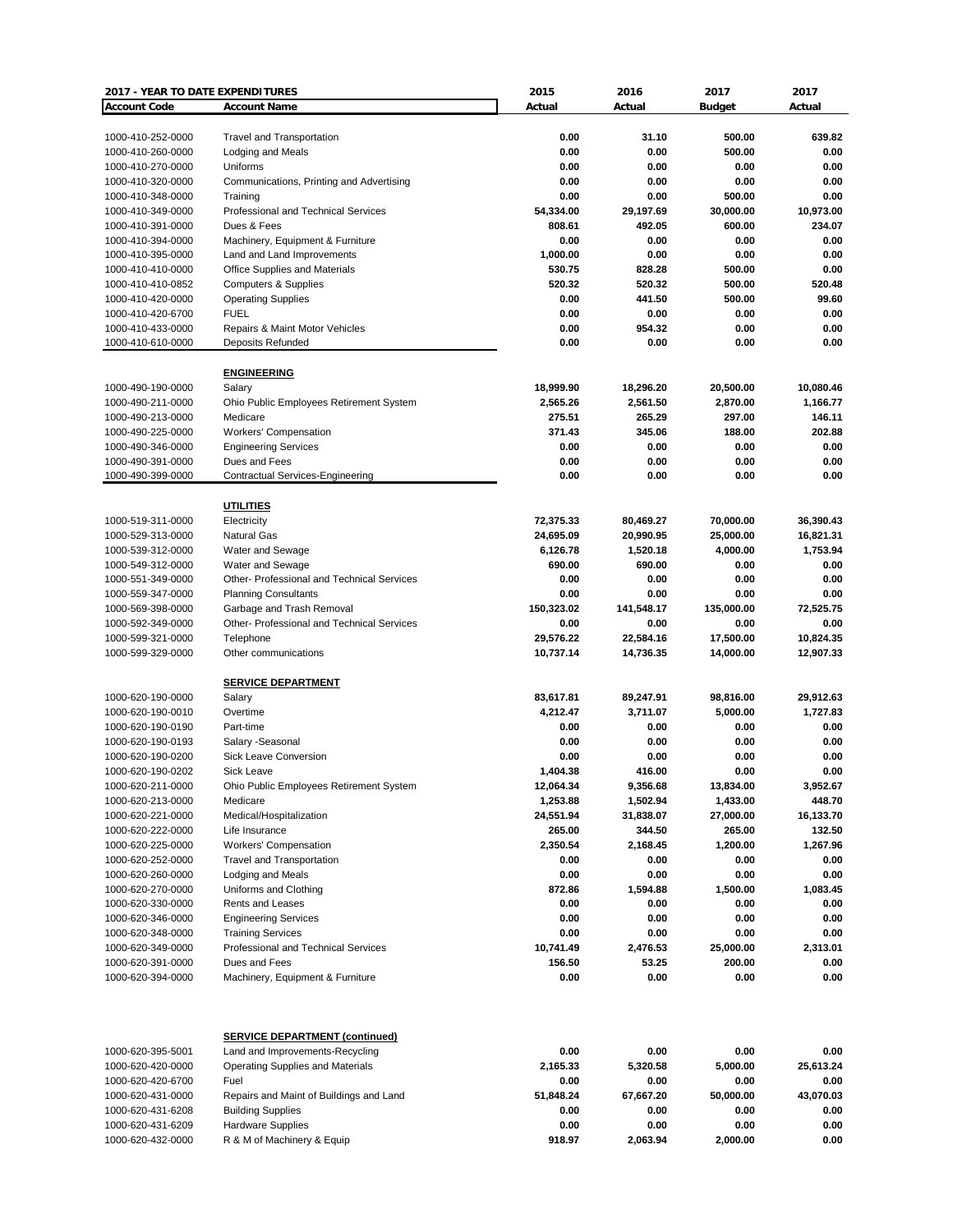| 2017 - YEAR TO DATE EXPENDITURES |                                         | 2015      | 2016      | 2017          | 2017      |
|----------------------------------|-----------------------------------------|-----------|-----------|---------------|-----------|
| <b>Account Code</b>              | <b>Account Name</b>                     | Actual    | Actual    | <b>Budget</b> | Actual    |
|                                  |                                         |           |           |               |           |
| 1000-620-432-6220                | R & M of Machinery & Equip-Major        | 0.00      | 0.00      | 0.00          | 0.00      |
| 1000-620-432-6230                | R & M of Machinery & Equip-Minor        | 0.00      | 0.00      | 0.00          | 0.00      |
| 1000-620-433-0000                | R & M of Motor Vehicles                 | 0.00      | 0.00      | 0.00          | 0.00      |
| 1000-620-433-6110                | R & M of Motor Vehicles                 | 0.00      | 0.00      | 0.00          | 0.00      |
|                                  | R & M of Motor Vehicles                 | 0.00      | 0.00      | 0.00          | 0.00      |
| 1000-620-433-6225                |                                         |           |           |               |           |
| 1000-620-433-6310                | R & M of Motor Vehicles                 | 0.00      | 0.00      | 0.00          | 0.00      |
| 1000-620-440-0000                | Small Tools and Minor Equipment         | 0.00      | 573.24    | 0.00          | 0.00      |
| 1000-620-490-0000                | Other - Supplies and Materials          | 0.00      | 0.00      | 0.00          | 0.00      |
| 1000-620-490-0000-1              | <b>Other Operating Supplies</b>         | 0.00      | 0.00      | 0.00          | 0.00      |
| 1000-620-520-0000                | Equipment                               | 0.00      | 0.00      | 0.00          | 0.00      |
| 1000-620-640-0000                | Leaf Dumping                            | 0.00      | 0.00      | 0.00          | 0.00      |
| 1000-630-349-0000                | Professional and Technical Services     | 0.00      | 0.00      | 0.00          | 0.00      |
| 1000-630-390-0000                | Contractual -Senior Snow plowing        | 0.00      | 0.00      | 0.00          | 0.00      |
| 1000-630-420-0000                | <b>Operating Supplies -Salt</b>         | 0.00      | 0.00      | 0.00          | 0.00      |
| 1000-630-432-6320                | R & M - Snow Plows                      | 0.00      | 0.00      | 0.00          | 0.00      |
| 1000-640-399-6201                | R & M-Sanitary Sewers                   | 28,489.82 | 28,011.70 | 25,000.00     | 28,279.64 |
|                                  |                                         |           |           |               |           |
|                                  |                                         |           |           |               |           |
|                                  | <b>MAYOR</b>                            |           |           |               |           |
| 1000-710-131-0000                | Salary - MAYOR                          | 60,114.36 | 57,887.96 | 61,650.00     | 28,943.98 |
| 1000-710-131-7906                | Payments in Lieu of Healthcare          | 0.00      | 0.00      | 0.00          | 0.00      |
| 1000-710-211-0000                | Ohio Public Employees Retirement System | 8,111.69  | 8,272.32  | 8,631.00      | 4,324.75  |
| 1000-710-213-0000                | Medicare                                | 901.26    | 1,025.60  | 894.00        | 420.00    |
| 1000-710-221-0000                | Medical/Hospitalization                 | 22,117.62 | 19,628.53 | 13,570.00     | 7,568.70  |
| 1000-710-222-0000                | Life Insurance                          | 132.50    | 172.75    | 159.00        | 66.25     |
| 1000-710-225-0000                | <b>Workers' Compensation</b>            | 1,350.84  | 1,256.00  | 700.00        | 738.98    |
|                                  |                                         |           |           |               |           |
| 1000-710-252-0000                | <b>Travel and Transportation</b>        | 804.85    | 2,805.37  | 800.00        | 500.00    |
| 1000-710-259-0000                | Other - Employee Reimbursements         | 0.00      | 0.00      | 0.00          | 0.00      |
| 1000-710-260-0000                | Housing & Meals                         | 1,034.55  | 3,901.31  | 2,000.00      | 857.29    |
| 1000-710-324-0000                | Printing and Reproduction               | 0.00      | 0.00      | 0.00          | 0.00      |
| 1000-710-330-0000                | <b>Rents and Leases</b>                 | 0.00      | 0.00      | 0.00          | 0.00      |
| 1000-710-349-0000                | Professional and Technical Services     | 27.96     | 0.00      | 0.00          | 0.00      |
| 1000-710-349-7150                | <b>Education Expenses</b>               | 0.00      | 0.00      | 0.00          | 0.00      |
| 1000-710-391-0000                | Dues and Fees                           | 4,248.03  | 3,803.03  | 5,000.00      | 1,053.03  |
|                                  |                                         |           |           |               |           |
| 1000-710-394-0000                | Machinery, Equipment & Furniture        | 174.98    | 0.00      | 0.00          | 0.00      |
| 1000-710-399-0000                | <b>Contractual Services</b>             | 0.00      | 0.00      | 0.00          | 0.00      |
| 1000-710-410-0000                | Office Supplies and Materials           | 2,041.41  | 216.24    | 1,000.00      | 0.00      |
| 1000-710-420-0000                | <b>Operating Supplies and Materials</b> | 0.00      | 201.10    | 0.00          | 7.96      |
|                                  |                                         |           |           |               |           |
|                                  | <b>COUNCIL</b>                          |           |           |               |           |
| 1000-715-111-0000                | Salaries - Council                      | 64,284.30 | 65,569.40 | 65,569.00     | 33,118.41 |
| 1000-715-211-0000                | Ohio Public Employees Retirement System | 8,672.55  | 9,140.01  | 9,180.00      | 3,916.03  |
| 1000-715-212-0000                | <b>Social Security</b>                  | 0.00      | 0.00      | 0.00          | 0.00      |
| 1000-715-213-0000                | Medicare                                | 996.67    | 950.75    | 951.00        | 481.22    |
|                                  |                                         |           |           |               |           |
| 1000-715-225-0000                | <b>Workers' Compensation</b>            | 1,499.20  | 1,392.76  | 800.00        | 818.91    |
| 1000-715-252-0000                | Travel and Transportation               | 0.00      | 0.00      | 0.00          | 0.00      |
| 1000-715-260-0000                | Lodging & Meals                         | 0.00      | 0.00      | 0.00          | 0.00      |
| 1000-715-324-0000                | Printing and Reproduction               | 0.00      | 0.00      | 0.00          | 0.00      |
| 1000-715-325-0000                | Advertising                             | 0.00      | 0.00      | 0.00          | 0.00      |
| 1000-715-348-0000                | Training                                | 0.00      | 0.00      | 0.00          | 0.00      |
| 1000-715-349-0000                | Professional and Technical Services     | 0.00      | 0.00      | 0.00          | 0.00      |
| 1000-715-349-7150                | <b>Education Exp</b>                    | 0.00      | 0.00      | 0.00          | 0.00      |
| 1000-715-391-0000                | Dues and Fees                           | 0.00      | 0.00      | 0.00          | 0.00      |
|                                  |                                         |           |           |               |           |
| 1000-715-399-0000                | <b>Contractual Services</b>             | 0.00      | 0.00      | 0.00          | 0.00      |
| 1000-715-399-7150                | Contractual Services-Education Exp      | 0.00      | 0.00      | 0.00          | 0.00      |
| 1000-715-399-7151                | Contractual Services- Master Plan       | 0.00      | 0.00      | 0.00          | 0.00      |
|                                  |                                         |           |           |               |           |
|                                  |                                         |           |           |               |           |
|                                  |                                         |           |           |               |           |
|                                  | <b>COUNCIL (continued)</b>              |           |           |               |           |
| 1000-715-410-0000                | Office Supplies and Materials           | 0.00      | 0.00      | 0.00          | 0.00      |
| 1000-715-420-0000                | <b>Operating Supplies and Materials</b> | 0.00      | 0.00      | 0.00          | 0.00      |
| 1000-715-600-6584                | Unemployment Compensation               | 0.00      | 0.00      | 0.00          | 0.00      |
|                                  |                                         |           |           |               |           |
|                                  |                                         |           |           |               |           |
|                                  | <b>MAYOR'S COURT</b>                    |           |           |               |           |
| 1000-720-141-0000                | Salary - Legal Counsel-Prosecutor       | 31,256.11 | 31,780.83 | 32,000.00     | 14,307.68 |
| 1000-720-141-0141                | Magistrate                              | 9,600.00  | 18,800.00 | 19,200.00     | 9,600.00  |
| 1000-720-190-0000                | Salary- Mayor's Court Clerk             | 27,940.50 | 39,430.00 | 42,432.00     | 21,200.00 |
| 1000-720-190-0001                | Community Diversion Program             | 0.00      | 0.00      | 0.00          | 0.00      |
| 1000-720-190-0010                | Overtime                                | 0.00      | 0.00      | 0.00          | 0.00      |
|                                  |                                         |           |           |               |           |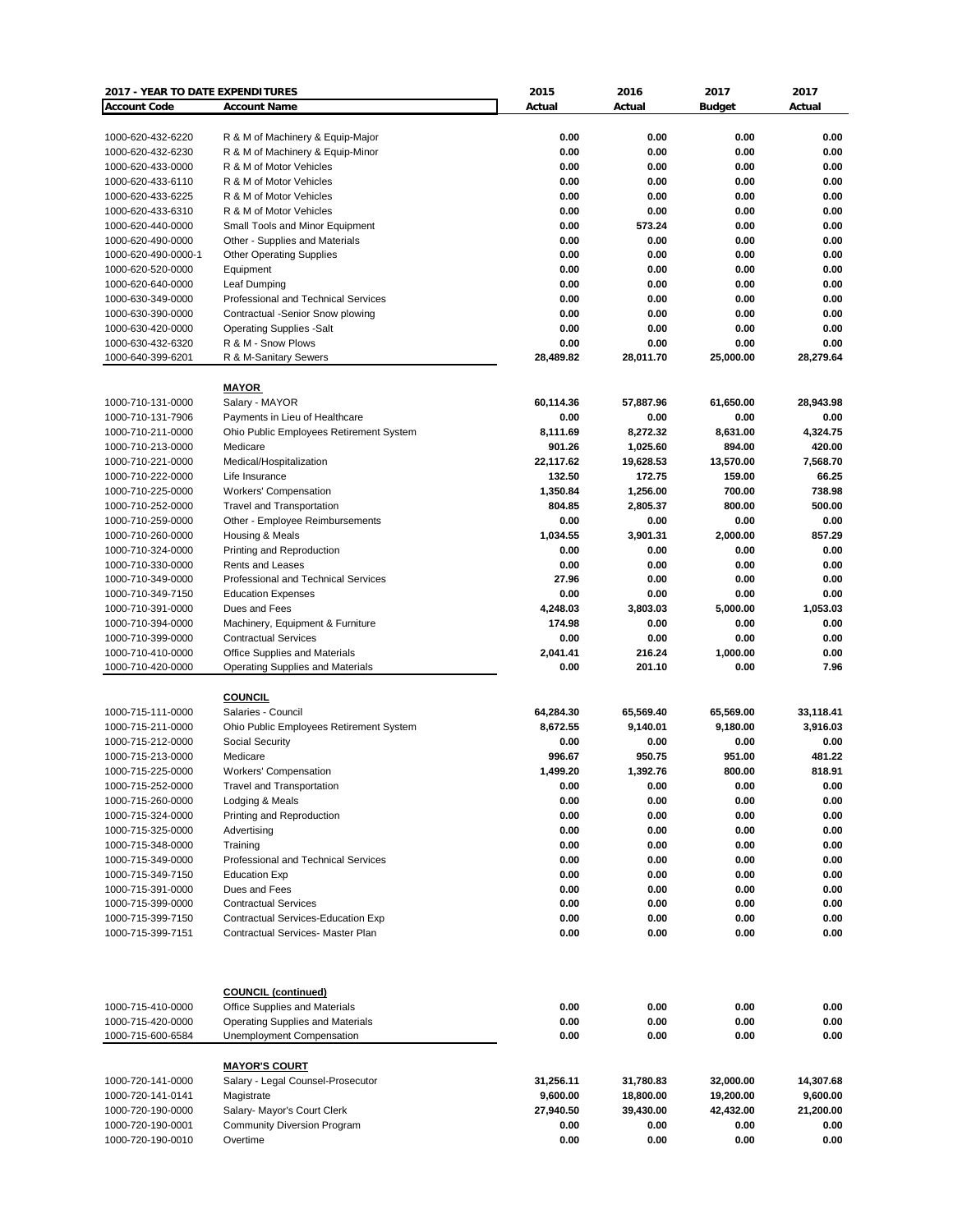| 2017 - YEAR TO DATE EXPENDITURES |                                             | 2015      | 2016      | 2017          | 2017      |
|----------------------------------|---------------------------------------------|-----------|-----------|---------------|-----------|
| <b>Account Code</b>              | <b>Account Name</b>                         | Actual    | Actual    | <b>Budget</b> | Actual    |
|                                  |                                             |           |           |               |           |
| 1000-720-190-0195                | Employee Uniform Allowance                  | 0.00      | 0.00      | 0.00          | 0.00      |
| 1000-720-190-0202                | Sick Leave                                  | 0.00      | 0.00      | 0.00          | 0.00      |
| 1000-720-211-0000                | Ohio Public Employees Retirement System     | 9,321.78  | 11,036.94 | 13,108.00     | 4,470.71  |
| 1000-720-213-0000                | Medicare                                    | 965.68    | 780.08    | 1,358.00      | 636.57    |
| 1000-720-221-0000                | Medical/Hospitalization                     | 0.00      | 17,091.75 | 19,662.00     | 10,710.81 |
| 1000-720-222-0000                | Life Insurance                              | 0.00      | 0.00      | 0.00          | 0.00      |
| 1000-720-225-0000                | Workers' Compensation                       | 1,593.16  | 1,480.04  | 810.00        | 870.22    |
| 1000-720-240-0000                | Unemployment Compensation                   | 0.00      | 0.00      | 0.00          | 0.00      |
| 1000-720-252-0000                | Travel & Transportation                     | 316.38    | 145.80    | 500.00        | 0.00      |
| 1000-720-260-0000                | Lodging & Meals                             | 286.34    | 0.00      | 0.00          | 0.00      |
| 1000-720-270-0000                | Uniforms and Clothing                       | 0.00      | 0.00      | 0.00          | 0.00      |
| 1000-720-340-0853                | <b>Technical Services-Software Support</b>  | 0.00      | 0.00      | 0.00          | 0.00      |
| 1000-720-348-0000                | Training                                    | 150.00    | 350.00    | 0.00          | 0.00      |
| 1000-720-348-0001                | <b>Training- Community Diversion</b>        | 0.00      | 0.00      | 0.00          | 0.00      |
| 1000-720-349-0000                | Other - Professional and Technicl Services  | 2,320.97  | 0.00      | 0.00          | 0.00      |
| 1000-720-391-0000                | Dues and Fees                               | 375.00    | 770.00    | 1,000.00      | 75.00     |
| 1000-720-391-0001                | Dues and Fees (Community Diversion Program) | 0.00      | 0.00      | 0.00          | 0.00      |
| 1000-720-394-0000                | Machinery, Equipment & Furniture            | 0.00      | 0.00      | 0.00          | 0.00      |
| 1000-720-399-0000                | <b>Contractual Services</b>                 | 0.00      | 0.00      | 0.00          | 0.00      |
| 1000-720-410-0000                | Office Supplies and Materials               | 3,016.49  | 1,515.50  | 2,000.00      | 2,366.50  |
| 1000-720-410-0001                | Office Supplies (Community Diversion)       | 0.00      | 0.00      | 0.00          | 0.00      |
| 1000-720-420-0000                | <b>Operating Supplies and Materials</b>     | 0.00      | 251.96    | 0.00          | 24.37     |
| 1000-720-640-0000                | Payment to Another Political Subdivision    | 0.00      | 0.00      | 0.00          | 0.00      |
|                                  |                                             |           |           |               |           |
|                                  | <b>BOARDS &amp; COMMISSIONS</b>             |           |           |               |           |
| 1000-735-150-0000                | Compensation of Planning Commission         | 1,800.00  | 1,710.00  | 1,900.00      | 984.93    |
| 1000-735-150-0701                | <b>Compensation of Zoning Board Members</b> | 3,030.00  | 2,722.48  | 3,000.00      | 1,042.32  |
|                                  |                                             |           |           | 0.00          |           |
| 1000-735-190-0000                | <b>Other- Personal Services</b>             | 0.00      | 0.00      |               | 0.00      |
| 1000-735-211-0000                | <b>OPERS</b>                                | 280.00    | 302.40    | 266.00        | 112.00    |
| 1000-735-211-0701                | OPERS-BZA                                   | 257.60    | 213.15    | 420.00        | 112.00    |
| 1000-735-213-0000                | Medicare                                    | 26.10     | 26.55     | 28.00         | 19.14     |
| 1000-735-213-0701                | Medicare-BZA                                | 43.95     | 37.75     | 43.00         | 17.41     |
| 1000-735-225-0000                | Workers' Compensation                       | 48.38     | 44.95     | 50.00         | 26.42     |
| 1000-735-225-0701                | Workers' Compensation-BZA                   | 95.60     | 88.81     | 25.00         | 52.22     |
| 1000-735-240-0701                | Unemployment Compensation                   | 0.00      | 0.00      | 0.00          | 0.00      |
| 1000-735-252-0000                | <b>Travel and Transportation</b>            | 0.00      | 0.00      | 0.00          | 0.00      |
| 1000-735-349-000                 | <b>Professional Services</b>                | 0.00      | 0.00      | 0.00          | 0.00      |
| 1000-735-410-0000                | Office Supplies and Materials               | 0.00      | 0.00      | 0.00          | 0.00      |
|                                  | <b>AOS FEES</b>                             |           |           |               |           |
| 1000-745-342-0000                | <b>Auditor of State Audit Services</b>      | 1.00      | 16,071.50 | 0.00          | 0.00      |
| 1000-745-343-0000                | Uniform Accounting Network Fees             | 3,800.00  | 4,296.00  | 4,500.00      | 2,010.00  |
|                                  | <b>SOLICITOR</b>                            |           |           |               |           |
| 1000-750-141-0000                | Salary - Legal Counsel                      | 54,035.00 | 62,001.30 | 60,000.00     | 0.00      |
| 1000-750-141-0001                | Salary - Legal Counsel-Comm Diversion       | 0.00      | 0.00      | 0.00          | 0.00      |
| 1000-750-211-0000                | <b>OPERS</b>                                | 7,289.78  | 1,843.89  | 0.00          | 0.00      |
| 1000-750-211-0001                | <b>OPERS-Community Diversion</b>            | 0.00      | 0.00      | 0.00          | 0.00      |
| 1000-750-211-0001-1              | <b>OPERS (Community Diversion)</b>          | 0.00      | 0.00      | 0.00          | 0.00      |
| 1000-750-213-0000                | Medicare                                    | 739.93    | 340.58    | 0.00          | 0.00      |
| 1000-750-213-0001                | Medicare-Community Diversion                | 0.00      | 0.00      | 0.00          | 0.00      |
| 1000-750-213-0001-1              | Medicare (Community Diversion Program)      | 0.00      | 0.00      | 0.00          | 0.00      |
| 1000-750-225-0000                | Workers' Compensation                       | 1,259.70  | 1,170.26  | 0.00          | 688.09    |
| 1000-750-349-0000                | Professional and Technical Services         | 14,007.55 | 20,056.87 | 15,000.00     | 30,000.00 |
|                                  |                                             |           |           |               |           |
|                                  |                                             |           |           |               |           |
|                                  |                                             |           |           |               |           |
|                                  | <b>SOLICITOR (continued)</b>                |           |           |               |           |
| 1000-750-391-0000                | Dues & Fees                                 | 175.00    | 0.00      | 0.00          | 0.00      |
| 1000-750-399-0000                | <b>Contractual Services</b>                 | 21,514.83 | 54,936.12 | 0.00          | 5,950.00  |
|                                  | <b>INCOME TAX</b>                           |           |           |               |           |
| 1000-755-322-0000                | Postage                                     | 911.29    | 48.63     | 600.00        | 0.00      |
| 1000-755-342-0000                | <b>Auditing Services</b>                    | 0.00      | 0.00      | 0.00          | 0.00      |
| 1000-755-348-0000                |                                             | 0.00      | 0.00      | 0.00          | 0.00      |
|                                  | Training                                    | 0.00      | 0.00      | 0.00          | 0.00      |
| 1000-755-348-0000-1              | <b>Training Services</b>                    |           |           |               |           |
| 1000-755-349-0000                | <b>Other Technical Services-Software</b>    | 2,782.26  | 3,418.33  | 3,000.00      | 188.50    |
| 1000-755-349-0000-1              | <b>Other Contractual Services</b>           | 0.00      | 0.00      | 0.00          | 0.00      |
| 1000-755-391-0000                | Dues and Fees                               | 0.00      | 0.00      | 0.00          | 0.00      |
| 1000-755-391-0000-1              | Dues and Fees                               | 0.00      | 0.00      | 0.00          | 0.00      |
| 1000-755-399-0000                | <b>Contractual Services</b>                 | 0.00      | 0.00      | 0.00          | 0.00      |
| 1000-755-420-0000                | <b>Operating Supplies</b>                   | 359.66    | 0.00      | 0.00          | 0.00      |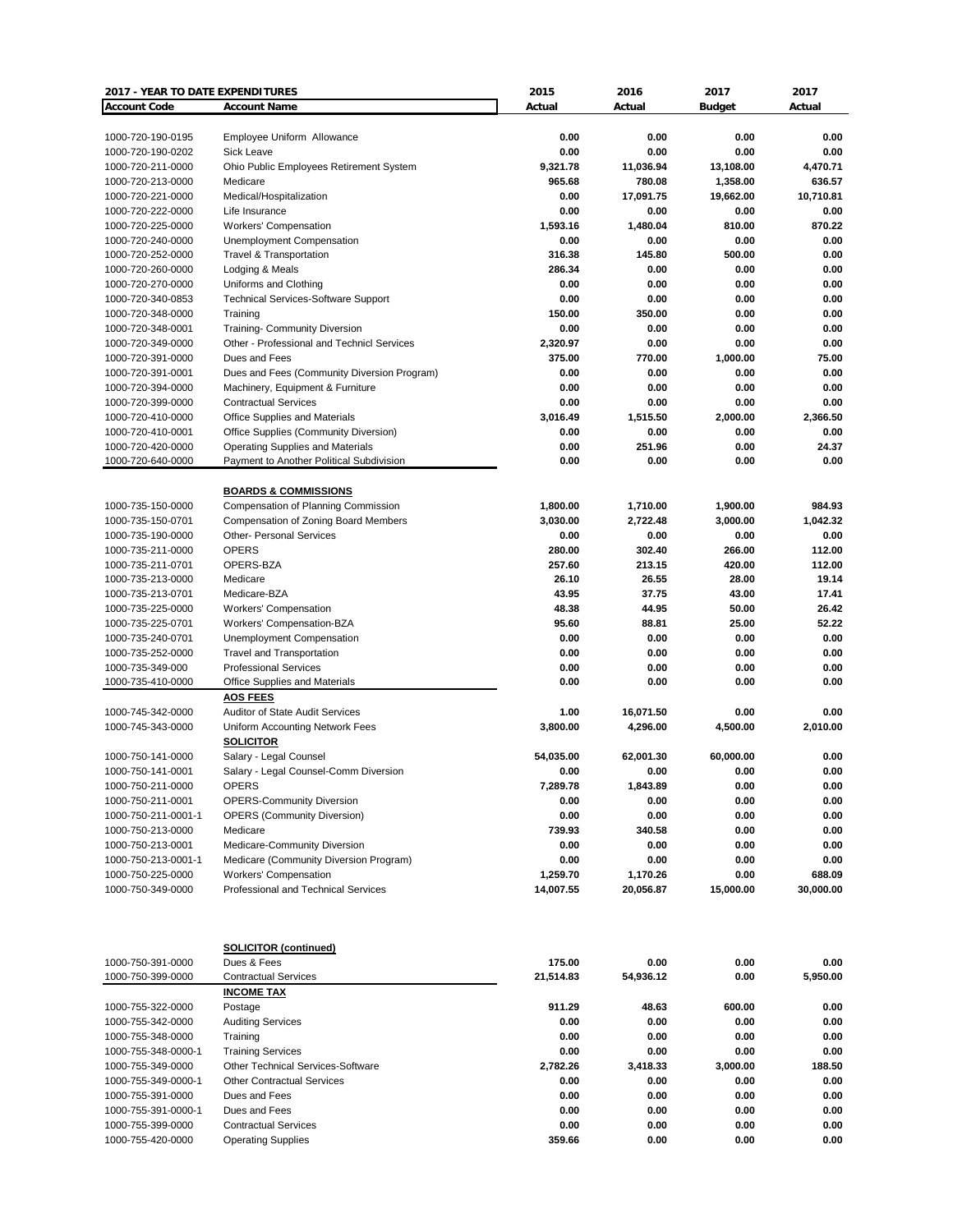| 2017 - YEAR TO DATE EXPENDITURES |                                         | 2015         | 2016         | 2017          | 2017         |
|----------------------------------|-----------------------------------------|--------------|--------------|---------------|--------------|
| <b>Account Code</b>              | <b>Account Name</b>                     | Actual       | Actual       | <b>Budget</b> | Actual       |
| 1000-760-690-0000                | <b>Tax Refunds</b>                      | 72,450.50    | 248,889.49   | 150,000.00    | 24,116.19    |
|                                  | <b>ADMINISTRATIVE &amp; FINANCE</b>     |              |              |               |              |
| 1000-790-190-0000                | Salary                                  | 169,563.48   | 213,950.38   | 224,000.00    | 115,708.36   |
| 1000-790-190-0010                | Overtime                                | 0.00         | 0.00         | 0.00          | 0.00         |
| 1000-790-190-0190                | Part-time                               | 43,459.85    | 17,879.16    | 0.00          | 0.00         |
| 1000-790-190-0192                | Salary Seasonal                         | 0.00         | 0.00         | 0.00          | 0.00         |
| 1000-790-190-0200                | Sick Leave conversion                   | 18,550.93    | 0.00         | 0.00          | 0.00         |
| 1000-790-190-0202                | Sick Leave                              | 3,205.23     | 4,376.17     | 0.00          | 1.405.77     |
| 1000-790-190-7906                | Payments in Lieu of Healthcare          | 0.00         | 0.00         | 0.00          | 0.00         |
| 1000-790-211-0000                | <b>OPERS</b>                            | 28,883.22    | 30,282.17    | 31,360.00     | 12,925.86    |
| 1000-790-213-0000                | Medicare                                | 3,383.38     | 3,250.07     | 3,248.00      | 1,619.06     |
| 1000-790-221-0000                | Medical/Hospitalization                 | 39,958.50    | 52,921.25    | 58,300.00     | 28,424.92    |
| 1000-790-222-0000                | Life Insurance                          | 397.50       | 699.50       | 650.00        | 0.00         |
| 1000-790-222-1790                | Life Insurance-RETIREE                  | 1,293.00     | 1,937.96     | 2,400.00      | 244.60       |
| 1000-790-225-0000                | <b>Workers' Compensation</b>            | 4,387.26     | 4,089.18     | 2,500.00      | 2.410.56     |
| 1000-790-252-0000                | <b>Travel and Transportation</b>        | 358.95       | 779.29       | 1,000.00      | 175.60       |
| 1000-790-260-0000                | Meals & Lodging                         | 369.27       | 2,305.05     | 2,000.00      | 175.00       |
| 1000-790-322-0000                | Postage                                 | 3,392.91     | 3,200.00     | 3,000.00      | 1,600.00     |
| 1000-790-323-0000                | Postage Machine Rental                  | 593.99       | 767.99       | 800.00        | 174.00       |
| 1000-790-324-0000                | Printing and Reproduction               | 1,690.64     | 1,354.19     | 2,500.00      | 630.95       |
| 1000-790-324-0005                | Printing and Reproduction               | 16,840.82    | 17,491.54    | 19,000.00     | 0.00         |
| 1000-790-325-0000                | Advertising                             | 5,767.22     | 6,169.40     | 6,000.00      | 453.42       |
| 1000-790-330-0000                | Rents and Leases                        | 0.00         | 0.00         | 0.00          | 0.00         |
| 1000-790-345-0000                | <b>Election Expenses</b>                | 0.00         | 2,120.25     | 6,000.00      | 0.00         |
| 1000-790-348-0000                | Training                                | 200.00       | 591.66       | 500.00        | 0.00         |
| 1000-790-349-0000                | Professional and Technical Services     | 76,246.94    | 126,798.66   | 75,000.00     | 105,981.93   |
| 1000-790-351-0000                | Insurance and Bonding                   | 52,115.00    | 53,066.00    | 53,000.00     | 29,317.00    |
| 1000-790-391-0000                | Dues and Fees                           | 2,784.92     | 11,054.24    | 9,000.00      | 6,311.05     |
| 1000-790-394-0000                | Machinery, Equipment & Furniture        | 8,575.13     | 14,160.59    | 5,000.00      | 0.00         |
| 1000-790-399-0000                | <b>Contractual Services</b>             | 0.00         | 1,679.19     | 0.00          | 5,743.25     |
| 1000-790-410-0000                | Office Supplies and Materials           | 4,105.32     | 3,761.41     | 4,000.00      | 1,978.52     |
| 1000-790-420-0000                | <b>Operating Supplies and Materials</b> | 3,213.10     | 3,680.14     | 4,000.00      | 2,557.06     |
| 1000-790-431-0000                | R & M of Buildings and Land             | 0.00         | 0.00         | 0.00          | 0.00         |
| 1000-790-432-0000                | R & M of Machinery & Equip              | 0.00         | 65.16        | 0.00          | 0.00         |
| 1000-790-490-0000                | Econ Dev - Supplies & Materials         | 909.20       | 298.65       | 0.00          | 0.00         |
| 1000-790-640-0000                | Payment to County Treasurer             | 210.73       | 0.00         | 0.00          | 8.82         |
|                                  | <b>CAPITAL &amp; TRANSFERS</b>          |              |              |               |              |
| 1000-800-520-0000                | Equipment                               |              |              |               |              |
| 1000-910-910-0000                | Transfers - Out OP&F                    | 289,000.00   | 159,000.00   | 129,500.00    | 0.00         |
| 1000-910-910-0620                | Transfers - Out S.C.M.R. & Int          | 460,000.00   | 660,000.00   | 600,000.00    | 0.00         |
| 1000-910-910-0000-1              | Transfers - Out VETERAN'S MEM           | 0.00         | 0.00         | 0.00          | 0.00         |
| 1000-910-910-4901                | Transfers - Out Interest to Capital     | 250,000.00   | 110,000.00   | 360,000.00    | 0.00         |
| 1000-910-910-0000-2              | Transfers - Out Water Meter Repair      | 0.00         | 0.00         | 0.00          | 0.00         |
| 1000-920-920-0000                | Advances - Out                          | 0.00         | 0.00         | 0.00          | 0.00         |
| 1000-930-930-0000                | Contingencies                           | 0.00         | 0.00         | 0.00          | 0.00         |
|                                  |                                         | 5,383,384.64 | 5,724,853.36 | 5,533,084.00  | 2,312,100.58 |

| <b>SCMR Fund</b>  |                                         |            |            |            |            |
|-------------------|-----------------------------------------|------------|------------|------------|------------|
| 2011-620-190-0000 | Salary                                  | 345,160.78 | 423,502.56 | 378,420.00 | 198,856.15 |
| 2011-620-190-0010 | Overtime                                | 15,890.13  | 16,622.99  | 20,000.00  | 17,205.66  |
| 2011-620-190-0190 | Part -time                              | 2,842.00   | 0.00       | 0.00       | 0.00       |
| 2011-620-190-0192 | Salary -Seasonal                        | 0.00       | 0.00       | 0.00       | 0.00       |
| 2011-620-190-0200 | Sick Leave conversion                   | 0.00       | 316.32     | 0.00       | 0.00       |
| 2011-620-190-0202 | Sick Leave                              | 6,805.48   | 11,338.65  | 0.00       | 15,219.82  |
| 2011-620-190-0203 | Injury Pay                              | 1,760.36   | 0.00       | 0.00       | 0.00       |
| 2011-620-190-7906 | In Lieu of Healthcare                   | 0.00       | 0.00       | 0.00       | 0.00       |
| 2011-620-211-0000 | Ohio Public Employees Retirement System | 50,192.69  | 55,776.16  | 52,979.00  | 24,237.57  |
| 2011-620-213-0000 | Medicare                                | 3,189.77   | 4,127.41   | 5,487.00   | 2,363.86   |
| 2011-620-221-0000 | Medical/Hospitalization                 | 55.017.54  | 78,408.17  | 91,700.00  | 36,056.13  |
| 2011-620-222-0000 | Life Insurance                          | 927.50     | 1,498.50   | 1,200.00   | 861.25     |
| 2011-620-225-0000 | Workers' Compensation                   | 7,113.65   | 6,616.30   | 6,600.00   | 3,893.83   |
| 2011-620-252-0000 | Travel and Transportation               | 0.00       | 24.00      | 0.00       | 0.00       |
| 2011-620-259-0000 | Sick Leave Conversion                   | 0.00       | 0.00       | 0.00       | 0.00       |
| 2011-620-260-0000 | Lodging and Meals                       | 62.35      | 0.00       | 0.00       | 0.00       |
|                   |                                         |            |            |            |            |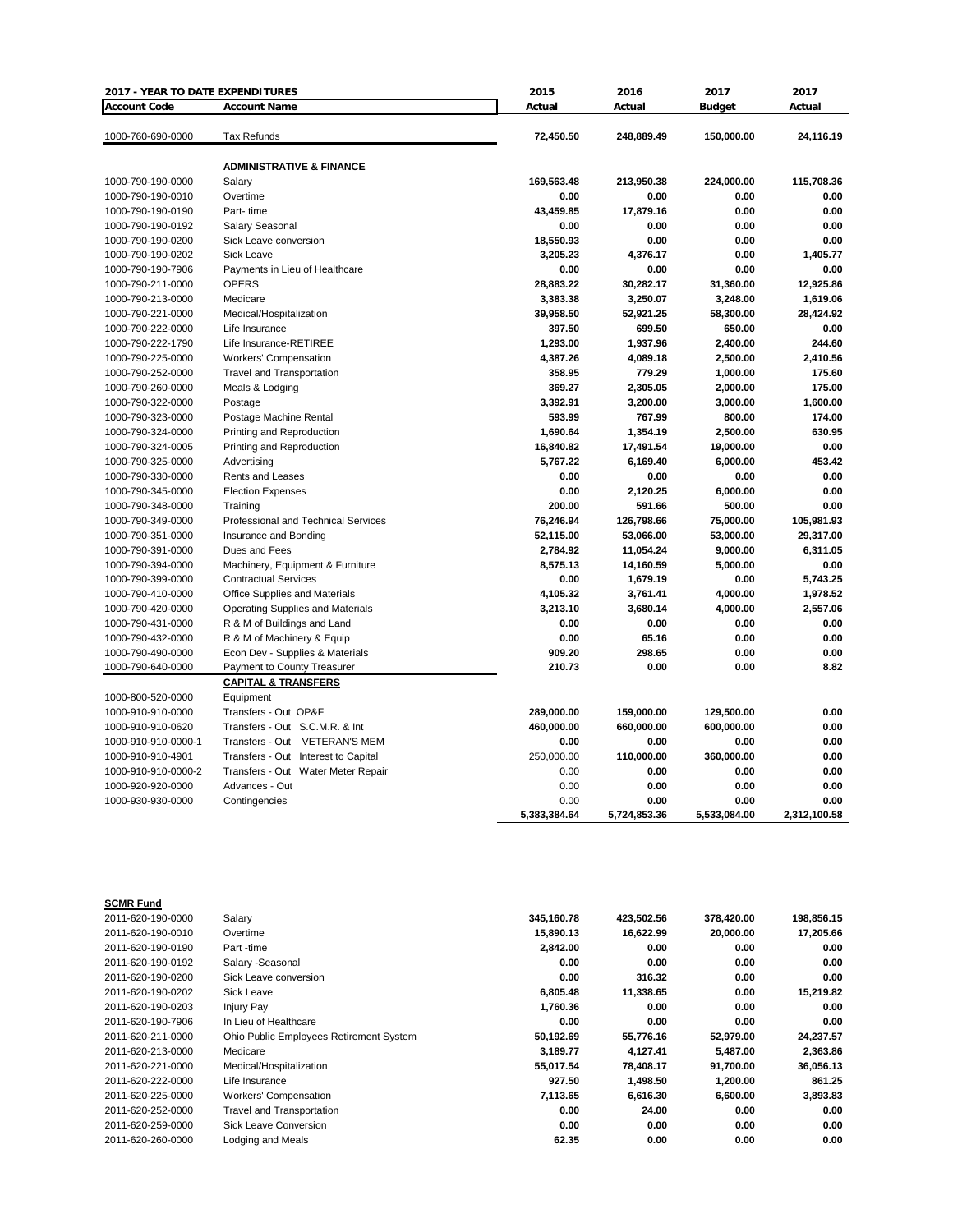| 2017 - YEAR TO DATE EXPENDITURES  |                                           | 2015       | 2016       | 2017          | 2017       |
|-----------------------------------|-------------------------------------------|------------|------------|---------------|------------|
| <b>Account Code</b>               | <b>Account Name</b>                       | Actual     | Actual     | <b>Budget</b> | Actual     |
|                                   |                                           |            |            |               |            |
| 2011-620-270-0000                 | Uniforms and Clothing                     | 2,433.54   | 2,650.29   | 3,250.00      | 365.27     |
| 2011-620-325-0000                 | Advertising                               | 0.00       | 0.00       | 0.00          | 0.00       |
| 2011-620-346-0000                 | <b>Engineering Services</b>               | 0.00       | 0.00       | 0.00          | 0.00       |
| 2011-620-348-0000                 | Training                                  | 158.00     | 522.00     | 0.00          | 60.00      |
| 2011-620-349-0000                 | Professional and Technical Services       | 9,766.31   | 15,836.52  | 15,000.00     | 6,891.88   |
| 2011-620-391-0000                 | Dues and Fees                             | 858.52     | 617.43     | 600.00        | 222.78     |
| 2011-620-420-0000                 | <b>Operating Supplies and Materials</b>   | 44,376.94  | 69,620.30  | 45,000.00     | 41.401.74  |
| 2011-620-420-6700                 | Fuel                                      | 24,535.83  | 20,268.26  | 22,000.00     | 11,581.24  |
| 2011-620-431-0000                 | R & M of Buildings and Land               | 5,608.26   | 4,018.66   | 5,000.00      | 8,906.66   |
| 2011-620-432-0000                 | R & M of Machinery & Equip                | 7,097.94   | 4,102.22   | 10,000.00     | 3,336.95   |
| 2011-620-433-0000                 | Repairs and Maintenance of Motor Vehicles | 8,211.84   | 31,946.43  | 15,000.00     | 14,289.68  |
| 2011-620-440-0000                 | Minor equipment                           | 359.10     | 0.00       | 0.00          | 0.00       |
| 2011-630-420-0000                 | Materials-Salt, Cold Patch & Gravel       | 89,588.08  | 110,227.39 | 75,000.00     | 52,405.28  |
| 2011-630-432-0000                 | Repairs and Maintenance - Snow Plows      | 4,966.35   | 0.00       | 6,500.00      | 0.00       |
| 2011-800-555-0000                 | Streets, Highways, Sidewalks and Curbs    | 0.00       | 0.00       | 0.00          | 0.00       |
| 2011-920-920-0000                 | Advances - Out                            | 0.00       | 0.00       | 0.00          | 0.00       |
|                                   |                                           | 686,922.96 | 858,040.56 | 753,736.00    | 438,155.75 |
|                                   |                                           |            |            |               |            |
| <b>State Highway Fund</b>         |                                           |            |            |               |            |
| 2021-610-430-4569                 | Repairs and Maintenance-Signals           | 0.00       | 0.00       | 0.00          | 0.00       |
| 2021-620-420-0000                 | Materials-Salt                            | 17,864.90  | 0.00       | 13,000.00     | 0.00       |
| 2021-650-349-0000                 | Professional and Technical Services       | 0.00       | 0.00       | 0.00          | 0.00       |
| 2021-620-431-0000                 | R & M of Buildings and Land               | 0.00       | 0.00       | 0.00          | 0.00       |
| 2021-630-432-0000                 | R & M of Machinery & Equip                | 0.00       | 0.00       | 0.00          | 0.00       |
| 2021-800-555-0000                 | Streets, Highways, Sidewalks and Curbs    | 0.00       | 0.00       | 0.00          | 0.00       |
| 2021-800-555-0802                 | Streets, Highways, Sidewalks and Curbs    | 0.00       | 0.00       | 0.00          | 0.00       |
| 2021-800-590-0802                 | Other - Capital Outlay                    | 0.00       | 0.00       | 0.00          | 0.00       |
| 2021-800-590-0803                 | Advances - Out                            | 0.00       | 0.00       | 0.00          | 0.00       |
| 2021-650-349-0000-1               | Other-Professional & Technical Services   | 0.00       | 0.00       | 0.00          | 0.00       |
| 2021-800-555-0000-1               | Streets, Highways, Sidewalks and Curbs    | 0.00       | 0.00       | 0.00          | 0.00       |
|                                   |                                           |            |            | 0.00          |            |
|                                   |                                           | 17,864.90  | 0.00       | 13.000.00     | 0.00       |
|                                   |                                           |            |            |               |            |
| <b>Law Enforcement Trust Fund</b> |                                           |            |            |               |            |
| 2091-110-100-0101                 | Personal Services-DARE                    | 0.00       | 0.00       | 0.00          | 0.00       |
| 2091-110-213-0000                 | Medicare                                  | 254.65     | 0.00       | 0.00          | 0.00       |
| 2091-110-348-0000                 | Training                                  | 0.00       | 0.00       | 0.00          | 0.00       |
| 2091-110-349-0102                 | Professional Services                     | 2,822.74   | 3,742.24   | 3,000.00      | 1,802.84   |
| 2091-110-420-0000                 | <b>Operating Supplies and Materials</b>   | 1,933.61   | 1,042.50   | 1,000.00      | 501.34     |
| 2091-110-420-0101                 | Operating Supplies and Materials-DARE     | 95.65      | 0.00       | 0.00          | 0.00       |
| 2091-110-640-0000                 | Payment to Another Political Subdivision  | 0.00       | 0.00       | 0.00          | 0.00       |
| 2091-800-520-0000                 | Equipment                                 | 0.00       | 0.00       | 0.00          | 0.00       |
|                                   |                                           | 5,106.65   | 4,784.74   | 4,000.00      | 2,304.18   |
|                                   |                                           |            |            |               |            |
|                                   |                                           |            |            |               |            |
|                                   |                                           |            |            |               |            |
|                                   |                                           |            |            |               |            |
|                                   |                                           |            |            |               |            |
|                                   |                                           |            |            |               |            |

| <b>Motor Vehicle License Tax Fund</b> |                                        |            |            |            |            |
|---------------------------------------|----------------------------------------|------------|------------|------------|------------|
| 2101-610-420-0000                     | Operating Supplies and Materials       | 0.00       | 0.00       | 0.00       | 0.00       |
| 2101-760-431-0000                     | R & M of Buildings and Land            | 0.00       | 0.00       | 0.00       | 0.00       |
| 2101-760-432-0000                     | R & M of Machinery & Equip             | 0.00       | 0.00       | 0.00       | 0.00       |
| 2101-800-555-0000                     | Streets, Highways, Sidewalks and Curbs | 0.00       | 0.00       | 0.00       | 0.00       |
|                                       |                                        | 0.00       | 0.00       | 0.00       | 0.00       |
| <b>Police Pension Fund</b>            |                                        |            |            |            |            |
| 2131-110-215-0000                     | Ohio Police and Fire Pension Fund      | 179.743.82 | 187,114.80 | 192.000.00 | 102.674.33 |
| 2131-110-344-0000                     | Property Tax Collection Fees           | 519.44     | 535.75     | 1,000.00   | 317.62     |
| 2131-110-345-0000                     | <b>Election Expense</b>                | 0.00       | 0.00       | 0.00       | 0.00       |
| 2131-910-910-0000                     | Transfer out                           | 0.00       | 0.00       | 0.00       | 0.00       |
|                                       |                                        | 180,263.26 | 187,650.55 | 193,000.00 | 102,991.95 |
| Water Meter & Repair Fund             |                                        |            |            |            |            |
| 2901-539-312-0000                     | Water and Sewage                       | 0.00       | 0.00       | 0.00       | 0.00       |
| 2901-539-431-0000                     | R & M of Buildings and Land            | 0.00       | 0.00       | 0.00       | 0.00       |
| 2901-800-560-0000                     | <b>Utility Distribution Systems</b>    | 8,847.36   | 8,847.36   | 9,000.00   | 10,371.88  |
|                                       |                                        | 8,847.36   | 8,847.36   | 9,000.00   | 10,371.88  |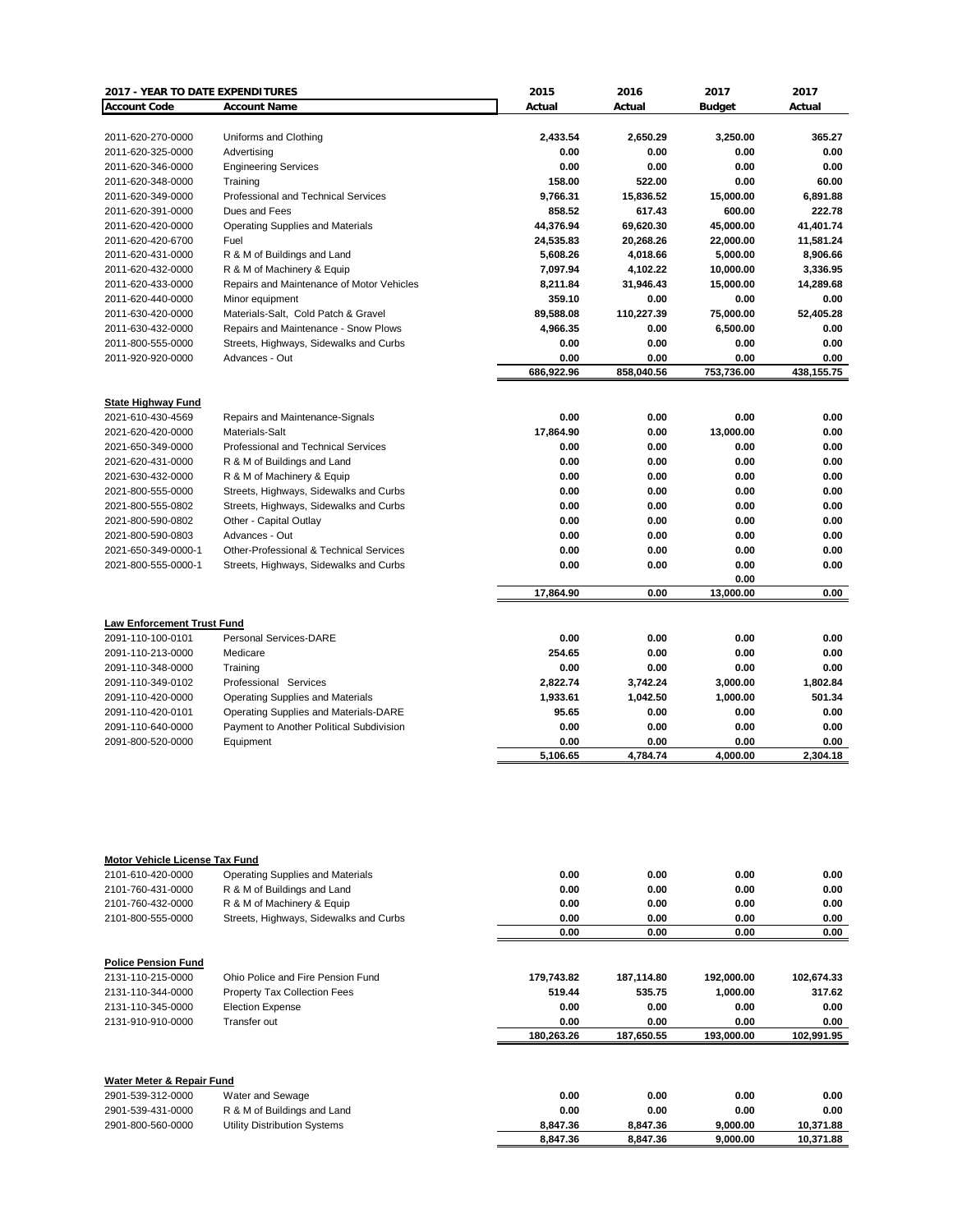| 2017 - YEAR TO DATE EXPENDITURES    |                                          | 2015         | 2016         | 2017          | 2017       |
|-------------------------------------|------------------------------------------|--------------|--------------|---------------|------------|
| <b>Account Code</b>                 | <b>Account Name</b>                      | Actual       | Actual       | <b>Budget</b> | Actual     |
|                                     |                                          |              |              |               |            |
| <b>FEMA Fund</b>                    |                                          |              |              |               |            |
| 2902-110-420-0000                   | <b>Operating Supplies and Materials</b>  | 0.00         | 0.00         | 0.00          | 0.00       |
|                                     |                                          | 0.00         | 0.00         | 0.00          | 0.00       |
|                                     |                                          |              |              |               |            |
| <b>Mayor's Court Computer Fund</b>  |                                          |              |              |               |            |
| 2903-720-340-0000                   | Pro and Tech Services                    | 0.00         | 0.00         | 0.00          | 0.00       |
| 2903-720-340-0853                   | <b>Technical &amp; Software</b>          | 0.00         | 0.00         | 0.00          | 0.00       |
| 2903-720-394-0000                   | Machinery, Equipment & Furniture         | 0.00         | 0.00         | 0.00          | 0.00       |
| 2903-720-410-0000                   | <b>Office Supplies</b>                   | 0.00         | 0.00         | 0.00          | 0.00       |
| 2903-720-420-0001                   | Operating Supplies - Comm Diversion      | 0.00         | 0.00         | 0.00          | 0.00       |
|                                     |                                          |              |              |               |            |
| 2903-720-600-0852                   | <b>Computers &amp; Supplies</b>          | 1,910.00     | 1,948.00     | 3,000.00      | 1,987.00   |
| 2903-800-520-0000                   | Equipment                                | 0.00         | 0.00         | 0.00          | 0.00       |
|                                     |                                          | 1,910.00     | 1,948.00     | 3,000.00      | 1,987.00   |
| <b>Special Bond Retirement Fund</b> |                                          |              |              |               |            |
| 3101-740-344-0000                   | <b>Property Tax Collection Fees</b>      | 0.00         | 0.00         | 0.00          | 0.00       |
| 3101-800-346-4905                   | Eng services - Dunham san sewer          | 0.00         | 0.00         | 0.00          | 0.00       |
| 3101-850-710-0000                   | Principal                                | 0.00         | 0.00         | 0.00          | 0.00       |
| 3101-850-710-4905-1                 | Principal                                | 0.00         | 0.00         | 0.00          | 0.00       |
| 3101-850-720-0000                   | Interest                                 | 0.00         | 0.00         | 0.00          | 0.00       |
| 3101-850-710-4905                   | Principal-Dunham Rd Sanitary Sewer       | 425,000.00   | 1,275,000.00 | 1,720,000.00  | 0.00       |
| 3101-850-710-4906                   | Principal- Dunham Rd Water Main Rehab    | 32,534.49    | 34,702.80    | 36,472.00     | 0.00       |
| 3101-850-720-4906                   | Interest                                 | 16,687.20    | 20,893.88    | 25,800.00     | 0.00       |
| 3101-850-790-0000                   | Other - Debt Service                     | 0.00         | 4,726.26     | 0.00          | 0.00       |
| 3101-850-790-0000-1                 | Other - Debt Service                     | 0.00         | 0.00         | 0.00          | 0.00       |
| 3101-850-790-4905                   | Other - Debt service                     | 0.00         | 0.00         | 0.00          | 0.00       |
|                                     | <b>Walton Road</b>                       | 0.00         | 0.00         | 0.00          | 0.00       |
|                                     | Alex/Dunham Traffic                      | 0.00         | 0.00         | 0.00          | 0.00       |
|                                     |                                          | 474,221.69   | 1,335,322.94 | 1,782,272.00  | 0.00       |
|                                     |                                          |              |              |               |            |
|                                     |                                          |              |              |               |            |
| <b>Third Party Services</b>         |                                          |              |              |               |            |
| 4101-790-620-3110                   | Senior Lawn Care & Benevolent Events     | 0.00         | 0.00         | 0.00          | 0.00       |
| 4101-800-610-6589                   | Deposits Refunded                        | 0.00         | 0.00         | 0.00          | 0.00       |
| 4101-800-620-0000                   | Deposits Applied                         | 0.00         | 0.00         | 0.00          | 0.00       |
|                                     |                                          | 0.00         | 0.00         | 0.00          | 0.00       |
|                                     |                                          |              |              |               |            |
|                                     |                                          |              |              |               |            |
| <b>Issue I and II Capital Funds</b> |                                          |              |              |               |            |
| 4201-800-555-0000                   | Streets, Highways, Sidewalks and Curbs   | 0.00         | 0.00         | 0.00          | 0.00       |
| 4201-800-560-4905                   | Utility Distribution Systems             | 0.00         | 0.00         | 0.00          | 0.00       |
| 4201-800-560-4906                   | Utility Distribution Systems             | 0.00         | 0.00         | 0.00          | 0.00       |
| 4201-920-920-0000                   | <b>Advances Out</b>                      | 0.00         | 0.00         | 0.00          | 0.00       |
|                                     |                                          | 0.00         | 0.00         | 0.00          | 0.00       |
|                                     |                                          |              |              |               |            |
|                                     |                                          |              |              |               |            |
|                                     |                                          |              |              |               |            |
|                                     |                                          |              |              |               |            |
| <b>Capital Improvements Fund</b>    |                                          |              |              |               |            |
| 4901-410-610-0000                   | <b>Deposits Refunded</b>                 | 0.00         | 0.00         | 0.00          | 0.00       |
| 4901-800-312-0000                   | Water & sewage                           | 0.00         | 0.00         | 0.00          | 0.00       |
| 4901-800-325-0000                   |                                          |              |              |               | 0.00       |
|                                     | Advertising                              | 1,001.00     | 1,522.41     | 0.00          |            |
| 4901-800-346-0000                   | <b>Engineering Services</b>              | 0.00         | 0.00         | 0.00          | 0.00       |
| 4901-800-349-0000                   | Other- Pro services                      | 251,396.71   | 242,479.88   | 150,000.00    | 60,693.78  |
| 4901-800-420-0480                   | Advertisina                              | 0.00         | 0.00         | 0.00          | 0.00       |
| 4901-800-433-0000                   | Repairs and Main. Of Motor Vehicles      | 0.00         | 0.00         | 0.00          | 51,984.17  |
| 4901-800-510-0000                   | Land and Land Improvements               | 3,072,671.09 | 379,182.97   | 125,000.00    | 30,514.59  |
| 4901-800-510-0489                   | Land and Land Imp Sagamore Creek         | 0.00         | 0.00         | 0.00          | 0.00       |
| 4901-800-510-0491                   | Land and Land Improvements-Egbert Rd     | 0.00         | 0.00         | 0.00          | 0.00       |
| 4901-800-520-0000                   | Equipment                                | 3.783.00     | 13,315.23    | 0.00          | 18,827.06  |
| 4901-800-520-0480                   | Equipment                                | 0.00         | 0.00         | 0.00          | 0.00       |
| 4901-800-520-0481                   | Equipment-Police                         | 0.00         | 0.00         | 0.00          | 0.00       |
| 4901-800-520-0483                   | Equipment                                | 0.00         | 0.00         | 0.00          | 0.00       |
| 4901-800-520-0484                   | Equipment-Service Dept                   | 0.00         | 0.00         | 0.00          | 0.00       |
| 4901-800-520-0487                   | Equipment- Finance Computer Upgrade      | 0.00         | 0.00         | 0.00          | 0.00       |
|                                     |                                          |              |              |               |            |
| 4901-800-530-0000                   | Buildings & Structures- Toiletry & Sinks | 5,928.00     | 463,805.50   | 0.00          | 102,943.62 |
| 4901-800-530-0000-1                 | <b>Buildings and Other Structures</b>    | 0.00         | 0.00         | 0.00          | 0.00       |
| 4901-800-530-5896                   | <b>Buildings and Other Structures</b>    | 0.00         | 0.00         | 0.00          | 0.00       |
| 4901-800-540-0000                   | Machinery, and Equip-                    | 2,847.87     | 0.00         | 0.00          | 2,650.00   |
| 4901-800-540-0487                   | Equipment- Finance Computer Upgrade      | 0.00         | 0.00         | 0.00          | 0.00       |
| 4901-800-550-0000                   | Motor Vehicles - Recreation              | 18,698.87    | 5,819.12     | 0.00          | 122,374.26 |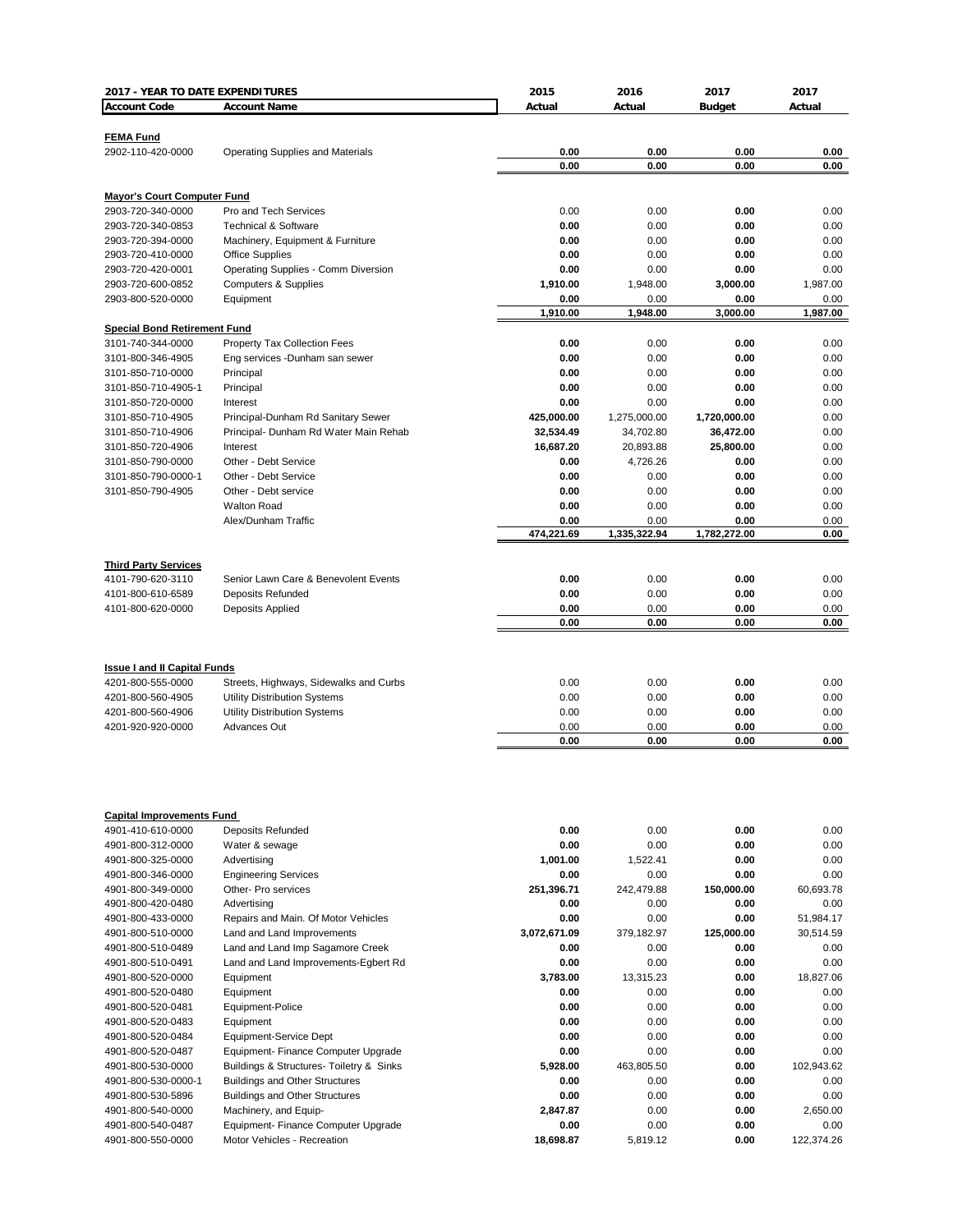| 2017 - YEAR TO DATE EXPENDITURES        |                                                                           | 2015             | 2016             | 2017         | 2017             |
|-----------------------------------------|---------------------------------------------------------------------------|------------------|------------------|--------------|------------------|
| <b>Account Code</b>                     | <b>Account Name</b>                                                       | Actual           | Actual           | Budget       | Actual           |
| 4901-800-550-0000-1                     | Motor Vehicles - Road Dept                                                | 0.00             | 0.00             | 0.00         | 0.00             |
| 4901-800-550-0488                       | Motor Vehicles- POLICE                                                    | 0.00             | 0.00             | 0.00         | 0.00             |
| 4901-800-555-0000                       | Streets, Highways, Sidewalks and Curbs                                    | 13,115.11        | 219,069.82       | 380,000.00   | 37,707.00        |
| 4901-800-555-6202                       | Streets, Highways, Sidewalks and Curbs (Storm Sewers)                     | 21,581.83        | 0.00             | 0.00         | 0.00             |
| 4901-800-560-0000                       | <b>Utility Distribution Systems</b>                                       | 1,802.88         | 147.50           | 0.00         | 0.00             |
| 4901-800-560-0803                       | Utility Systems-Alexander Storm Sewer                                     | 0.00             | 0.00             | 0.00         | 0.00             |
| 4901-800-560-4905                       | Utility Systems-Dunham Rd Sanitary                                        | 0.00             | 0.00             | 0.00         | 0.00             |
| 4901-800-560-4906                       | Utility Systems-Dunham Rd Water Main                                      | 0.00             | 0.00             | 0.00         | 0.00             |
| 4901-800-560-4908                       | Utility Systems-Dunham Rd Resurfacing                                     | 0.00             | 0.00             | 0.00         | 0.00             |
| 4901-800-690-0000                       | Other - Engineering                                                       | 0.00             | 0.00             | 0.00         | 0.00             |
| 4901-800-690-0801                       | <b>Other Capital</b><br>Culvert                                           | 0.00             | 0.00             | 0.00         | 0.00             |
| 4901-800-690-6523                       | Other-Storm damage                                                        | 0.00             | 0.00             | 0.00         | 0.00             |
| 4901-990-990-0000                       | Other - Other Financing Uses                                              | 0.00             | 2,221.74         | 0.00         | 0.00             |
| 4901-910-910-0000                       | Transfers - Out (Debt Service)                                            | 100,000.00       | 170,000.00       | 120,000.00   | 0.00             |
| 4901-920-920-0000                       | Advances Out (capital Lease)                                              | 0.00             | 0.00             | 0.00         | 0.00             |
|                                         |                                                                           | 3,492,826.36     | 1,497,564.17     | 775,000.00   | 427,694.48       |
| <b>Veteran's Memorial Fund</b>          |                                                                           |                  |                  |              |                  |
| 4902-800-349-0000                       | <b>Professional Services</b>                                              | 2,067.99         | 573.00           | 0.00         | 0.00             |
| 4902-800-530-0000                       | <b>Buildings and Other Structures</b>                                     | 937.48           | 1,237.50         | 4,500.00     | 0.00             |
|                                         |                                                                           | 3,005.47         | 1,810.50         | 4,500.00     | 0.00             |
| <b>Building Bond Fund</b>               |                                                                           |                  |                  |              |                  |
| 7001-410-610-0000                       | <b>Deposits Refunded</b>                                                  | 0.00             | 0.00             | 0.00         | 0.00             |
| 7001-910-910-0000                       | Transfers - Out                                                           | 0.00             | 0.00             | 0.00         | 0.00             |
|                                         |                                                                           | 0.00             | 0.00             | 0.00         | 0.00             |
|                                         |                                                                           |                  |                  |              |                  |
| <b>Unclaimed Monies Fund</b>            |                                                                           |                  |                  |              |                  |
| 9101-790-690-0000                       | Other - Other                                                             | 0.00             | 0.00             | 0.00         | 0.00             |
|                                         |                                                                           | 0.00             | 0.00             | 0.00         | 0.00             |
| <b>Unclaimed Monies Fund</b>            |                                                                           |                  |                  |              |                  |
| 9901-410-610-0000                       | <b>Deposits Refunded</b>                                                  | 0.00             | 7,545.76         | 0.00         | 2,050.00         |
| 9901-410-620-0000                       | Deposits Applied                                                          | 0.00             | 0.00             | 0.00         | 0.00             |
|                                         |                                                                           |                  |                  |              |                  |
| 9901-790-690-0000                       | Other - Other                                                             | 0.00             | 0.00             | 0.00         | 0.00             |
| 9901-790-690-3110                       | <b>Other-Senior Services</b>                                              | 0.00             | 0.00             | 0.00         | 0.00             |
|                                         |                                                                           | 0.00             | 0.00             | 0.00         | 0.00             |
| <b>Mayor's Court</b>                    |                                                                           | 0.00             | 0.00             | 0.00         | 0.00             |
| 9902-720-620-0000                       | Deposits Applied                                                          | 0.00             | 300,544.31       | 0.00         | 151,046.66       |
|                                         |                                                                           |                  |                  |              |                  |
| <b>Second Party Service</b>             |                                                                           |                  |                  |              |                  |
| 9903-110-349-0013<br>9903-310-420-0007  | Professional Serv - Animal Fund<br>Operating Exp. Benevolent Fund General | 200.00<br>433.81 | 520.00<br>731.99 | 0.00<br>0.00 | 585.00<br>222.62 |
|                                         |                                                                           |                  |                  |              |                  |
| 9903-310-420-0008                       | Operating Exp. Benevolent Fund Events                                     | 455.46           | 0.00             | 0.00         | 0.00             |
| 9903-730-620-3110                       | Deposits Applied (Senior Services)                                        | 38,686.50        | 32,244.00        | 0.00<br>0.00 | 8,345.50         |
|                                         |                                                                           | 39,775.77        | 33,495.99        |              | 9,153.12         |
| <b>Walton Hills/Sagamore Hills JEDD</b> |                                                                           |                  |                  |              |                  |
| 9904-790-640-0000                       | Payment to another political subdivision                                  |                  | 368,751.61       | 800,000.00   | 171,079.87       |
| 9904-910-910-0000                       | Transfers - Out                                                           |                  | 391,560.99       |              | 181,662.13       |
|                                         |                                                                           |                  | 760,312.60       | 800,000.00   | 352,742.00       |
|                                         | <b>TOTALS</b>                                                             | 10,600,583.12    | 10,722,720.84    | 9,870,592.00 |                  |
|                                         |                                                                           |                  |                  |              | 3,810,597.60     |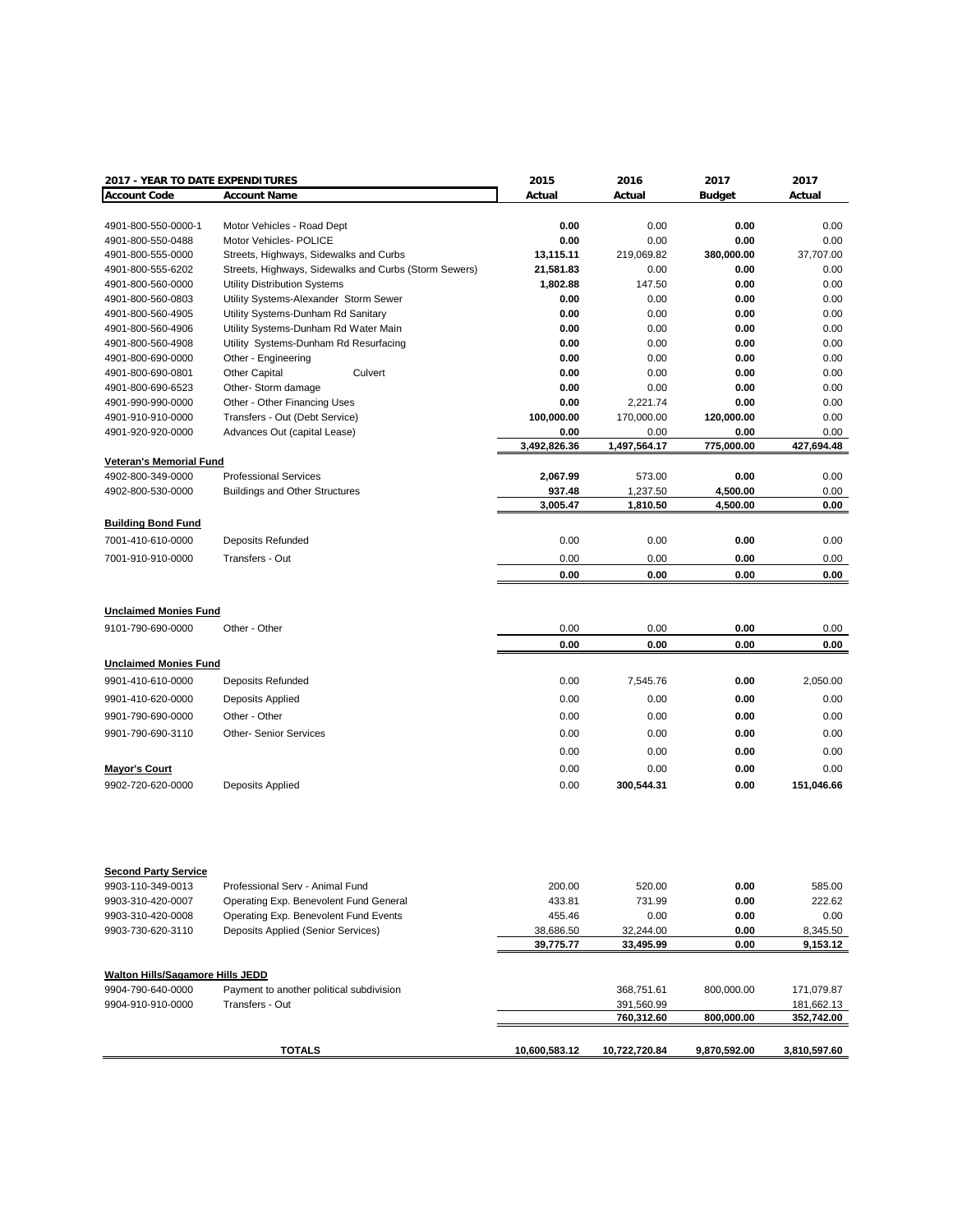|                                   |                                                          | 2015<br>Actual         | 2016<br>Actual         | 2017<br><b>Budget</b>  | 2017<br>Actual         |
|-----------------------------------|----------------------------------------------------------|------------------------|------------------------|------------------------|------------------------|
|                                   | <b>GENERAL FUND #1000</b>                                |                        |                        |                        |                        |
| <b>Balance - January 1st</b>      |                                                          | 2,404,794.19           | 1,943,854.82           | 1,224,404.90           | 1,224,404.90           |
| <b>Revenues</b>                   |                                                          |                        |                        |                        |                        |
| <b>Municipal Income Tax</b>       |                                                          | 4,317,844.61           | 3,956,125.37           | 4,052,500.00           | 1,925,760.01           |
|                                   | Income Tax                                               | 4,316,981.38           | 3,950,550.93           | 4,050,000.00           | 1,925,666.22           |
|                                   | Public Utility - Net Profit Tax                          | 863.23                 | 5,574.44               | 2,500.00               | 93.79                  |
| <b>Other Local Taxes</b>          |                                                          | 9,821.67               | 9,930.60               | 8,500.00               | 1,761.74               |
|                                   | Admissions<br><b>Special Assessments</b>                 | 9,821.67<br>0.00       | 9,505.60<br>425.00     | 8,500.00<br>0.00       | 871.67<br>890.07       |
| Licenses & Permits & Inspections  |                                                          | 55,717.42              | 52,020.86              | 43,350.00              | 20,137.91              |
|                                   | <b>Building Permits</b>                                  | 28,564.92              | 14,448.66              | 17,350.00              | 7,147.91               |
|                                   | Tap Fees                                                 | 0.00                   | 0.00                   | 0.00                   | 0.00                   |
|                                   | Zoning                                                   | 6,027.50               | 17,832.20              | 10,000.00              | 3,240.00               |
|                                   | <b>Street Opening</b>                                    | 0.00                   | 200.00                 | 0.00                   | 400.00                 |
|                                   | Other                                                    | 21,125.00              | 19,540.00              | 16,000.00              | 9,350.00               |
| Intergovernmental                 |                                                          | 80,098.30              | 66,444.63              | 62,000.00              | 32,223.56              |
|                                   | Grants<br>Shared Taxes and Permits (Track)               | 14,705.66              | 13,825.79              | 11,000.00              | 5,539.89               |
|                                   | Local Gov't Fund - State of Ohio                         | 25,949.50<br>34,433.19 | 22,196.58<br>25,728.71 | 20,000.00<br>30,000.00 | 13,569.50<br>11,394.27 |
|                                   | Local Gov't Fund - County                                | 0.00                   | 0.00                   | 0.00                   | 0.00                   |
|                                   | Cigarette Tax - Ohio                                     | 74.25                  | 74.25                  | 0.00                   | 0.00                   |
|                                   | Liquor & Beer Permits - Ohio                             | 4.935.70               | 4,619.30               | 1,000.00               | 1,719.90               |
|                                   | Estate (Inheritance) Tax                                 | 0.00                   | 0.00                   | 0.00                   | 0.00                   |
|                                   | Other                                                    | 0.00                   | 0.00                   | 0.00                   | 0.00                   |
| <b>Charges for Services</b>       |                                                          | 238,572.27             | 276,803.98             | 301,020.00             | 160,426.20             |
|                                   | Concessions                                              | 1,972.75               | 3,631.75               | 3,500.00               | 651.75                 |
|                                   | <b>Recreation Entry Fees</b>                             | 4,234.84               | 6,853.39               | 25,500.00              | 3,669.60               |
|                                   | Cultural & Recreation<br>Comm. Room                      | 17,383.50<br>2,350.00  | 15,967.00              | 15,500.00<br>3,000.00  | 15,820.00<br>3,075.00  |
|                                   | Antenna Lease                                            | 0.00                   | 3,000.00<br>0.00       | 0.00                   | 0.00                   |
|                                   | Cable TV                                                 | 34,239.81              | 35,238.93              | 35,000.00              | 15,595.23              |
|                                   | Fire                                                     | 834.00                 | 0.00                   | 0.00                   | 200.00                 |
|                                   | Other                                                    | 177,557.37             | 212,112.91             | 218,520.00             | 121,414.62             |
| <b>Interest</b>                   |                                                          | 0.00                   | 2,679.48               | 0.00                   | 1,846.80               |
|                                   | <b>Interest Earnings</b>                                 | 0.00                   | 2,679.48               | 0.00                   | 1,846.80               |
| <b>Municipal Court</b>            |                                                          | 203,740.13             | 209,380.11             | 215,000.00             | 101,152.53             |
|                                   | <b>Court Fines</b>                                       | 130,320.01             | 137,002.55             | 145,000.00             | 61,148.38              |
|                                   | Court Costs                                              | 70,040.49              | 66,883.71              | 65,000.00              | 34,504.15              |
|                                   | Forfeiture                                               | 3,379.63               | 5,493.85               | 5,000.00               | 5,500.00               |
|                                   | <b>Witness Fees</b>                                      | 0.00                   | 0.00                   | 0.00                   | 0.00                   |
| <b>All Other Revenue</b>          |                                                          | 16,462.18              | 432,018.41             | 410,250.00             | 191,387.25             |
|                                   | Special Assessments - Direct                             | 0.00                   | 0.00                   | 0.00                   | 0.00                   |
|                                   | <b>Unclaimed Property</b>                                | 0.00                   | 0.00                   | 0.00                   | 0.00                   |
|                                   | Prisoner Housing (County)<br>Donations and Contributions | 1,265.00               | 0.00<br>3,267.00       | 0.00                   | 0.00                   |
|                                   | Garage Sale                                              | 2,315.00<br>650.00     | 854.00                 | 2,350.00<br>800.00     | 14.00<br>631.00        |
|                                   | <b>Asset Sales</b>                                       | 0.00                   | 0.00                   | 0.00                   | 0.00                   |
|                                   | Other                                                    | 12,232.18              | 427,897.41             | 407,100.00             | 190,742.25             |
| <b>Operating Transfers - In</b>   |                                                          | 0.00                   | 0.00                   | 0.00                   | 0.00                   |
|                                   | Transfer In (Political Subdivision Fund                  | 0.00                   | 0.00                   | 0.00                   | 0.00                   |
|                                   | Advances In                                              | 0.00                   | 0.00                   | 0.00                   | 0.00                   |
| <b>Non Revenue</b>                |                                                          | 0.00                   | 0.00                   | 0.00                   | 0.00                   |
|                                   | Miscellaneous Revenue                                    | 0.00                   | 0.00                   | 0.00                   | 0.00                   |
|                                   | <b>RITA Refund</b><br>Other - Adjustment                 | 0.00<br>0.00           | 0.00<br>0.00           | 0.00<br>0.00           | 0.00<br>0.00           |
|                                   |                                                          |                        |                        |                        |                        |
| <b>Total Receipts</b>             |                                                          | 4,922,256.58           | 5,005,403.44           | 5,092,620.00           | 2,434,696.00           |
| <b>Total Receipts and Balance</b> |                                                          | 7,327,050.77           | 6,949,258.26           | 6,317,024.90           | 3,659,100.90           |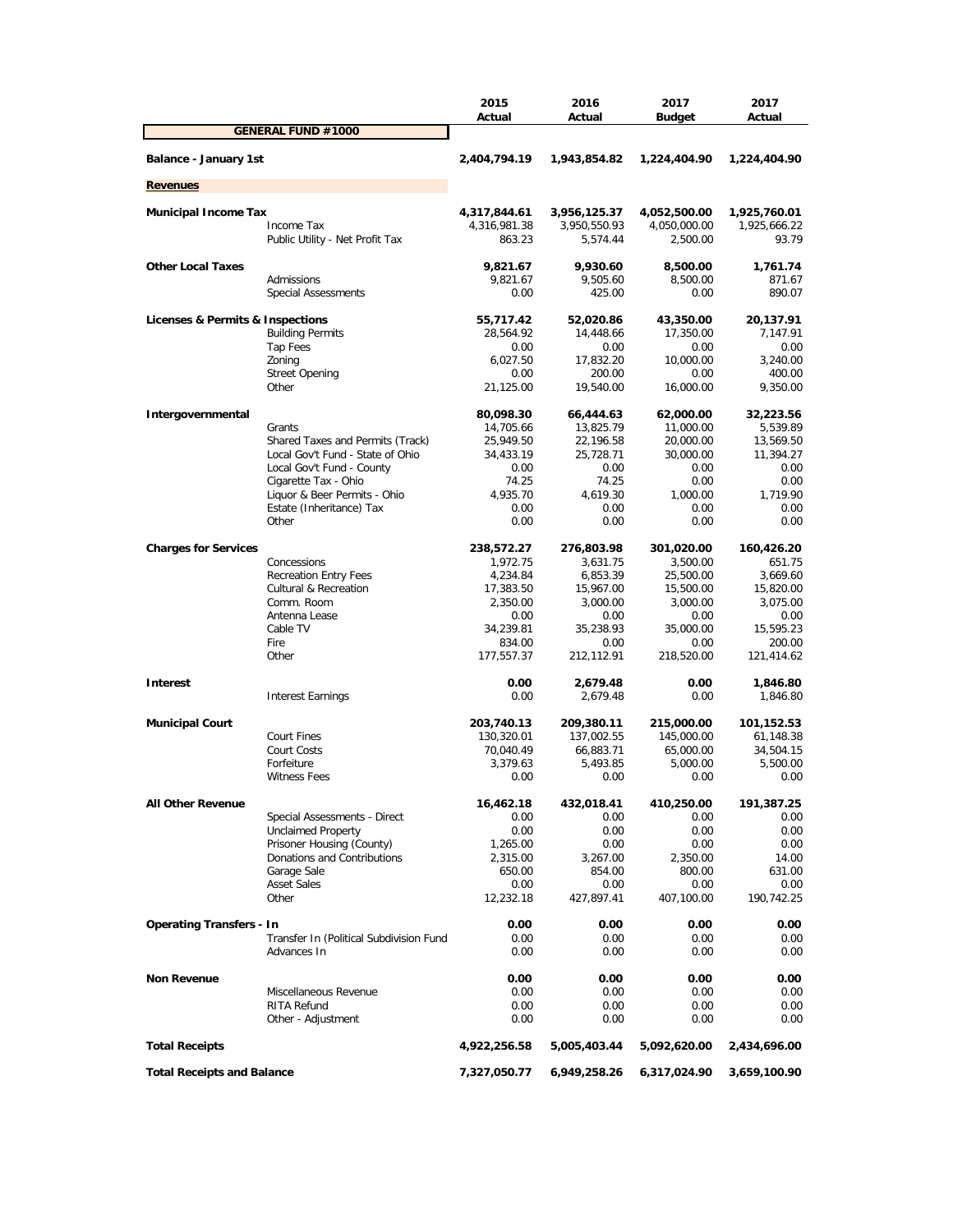|                                        |                                                                | 2015<br>Actual           | 2016<br>Actual           | 2017<br><b>Budget</b>    | 2017<br>Actual           |
|----------------------------------------|----------------------------------------------------------------|--------------------------|--------------------------|--------------------------|--------------------------|
| <b>GENERAL FUND (continued)</b>        |                                                                |                          |                          |                          |                          |
| <b>Expenditures</b>                    |                                                                |                          |                          |                          |                          |
| Police                                 |                                                                | 2,073,573.01             | 2,121,147.11             | 1,986,512.36             | 1,084,451.92             |
|                                        | Personal Services & Benefits                                   | 1,863,545.78             | 1,920,254.25             | 1,798,412.36             | 961,904.54               |
|                                        | Other Operations & Maintenance<br>Capital Outlay               | 210,027.23<br>0.00       | 200,892.86<br>0.00       | 188,100.00<br>0.00       | 122,547.38<br>0.00       |
| Fire                                   | Other Operations & Maintenance                                 | 525,402.00<br>525,402.00 | 535,910.04<br>535,910.04 | 546,418.08<br>546,418.08 | 273,314.12<br>273,314.12 |
|                                        |                                                                |                          |                          | 9.000.00                 |                          |
| Health                                 | Personal Services & Benefits                                   | 8,941.52<br>0.00         | 8,941.52<br>0.00         | 0.00                     | 4,698.86<br>0.00         |
|                                        | Other Operations & Maintenance                                 | 8,941.52                 | 8,941.52                 | 9.000.00                 | 4,698.86                 |
| <b>Recreation &amp; Community Life</b> |                                                                | 206,525.71               |                          |                          |                          |
|                                        | Personal Services & Benefits                                   | 109,756.67               | 224,587.12<br>120,212.98 | 242,249.50<br>131,599.50 | 77,637.15<br>51,285.42   |
|                                        | Other Operations & Maintenance                                 | 96,769.04                | 104,374.14               | 110,650.00               | 26,351.73                |
|                                        | Capital Outlay                                                 |                          |                          |                          |                          |
| <b>Housing and Building</b>            |                                                                | 89,273.35                | 58,309.16                | 58,736.75                | 25,001.52                |
|                                        | Personal Services & Benefits                                   | 32,079.67                | 25,875.00                | 26,136.75                | 13,174.37                |
|                                        | Other Operations & Maintenance                                 | 57,193.68                | 32,434.16                | 32,600.00                | 11,827.15                |
| Engineering                            |                                                                | 22,212.10                | 21,468.05                | 23,855.25                | 11,596.22                |
|                                        | Personal Services & Benefits                                   | 22,212.10                | 21,468.05                | 23,855.25                | 11,596.22                |
|                                        | Other Operations & Maintenance                                 | 0.00                     | 0.00                     | 0.00                     | 0.00                     |
| <b>Basic Utility</b>                   |                                                                | 294,523.58               | 282,539.08               | 265,500.00               | 151,223.11               |
|                                        | Electricity                                                    | 72,375.33                | 80,469.27                | 70,000.00                | 36,390.43                |
|                                        | Natural Gas                                                    | 24,695.09                | 20,990.95                | 25,000.00                | 16,821.31                |
|                                        | Water & Sewage                                                 | 6,126.78                 | 1,520.18                 | 4,000.00                 | 1,753.94                 |
|                                        | Sewer Fees - Residential                                       | 690.00                   | 690.00                   | 0.00                     | 0.00                     |
|                                        | Refuse<br>Telephone & Communications                           | 150,323.02<br>40,313.36  | 141,548.17<br>37,320.51  | 135,000.00<br>31,500.00  | 72,525.75<br>23,731.68   |
|                                        |                                                                |                          |                          |                          |                          |
| <b>Service</b>                         | Personal Services & Benefits                                   | 224,913.57               | 246,346.94               | 256,247.56               | 153,935.36               |
|                                        | Other Operations & Maintenance                                 | 130,593.22<br>94,320.35  | 140,180.50<br>106,166.44 | 149,049.34<br>107,200.00 | 54,659.44<br>99,275.92   |
| Mayor                                  |                                                                | 101,060.05               | 99,170.21                | 94,403.93                | 44,480.94                |
|                                        | Personal Services & Benefits                                   | 94,567.67                | 94,949.84                | 88,403.93                | 43,419.95                |
|                                        | Other Operations & Maintenance                                 | 6,492.38                 | 4,220.37                 | 6,000.00                 | 1,060.99                 |
| Council                                |                                                                | 75,452.72                | 77,052.92                | 76,499.41                | 38,334.57                |
|                                        | Personal Services & Benefits                                   | 75,452.72                | 77,052.92                | 76,499.41                | 38,334.57                |
|                                        | Other Operations & Maintenance                                 | 0.00                     | 0.00                     | 0.00                     | 0.00                     |
| <b>Municipal Court</b>                 |                                                                | 87,142.41                | 123,432.90               | 132,069.76               | 64,261.86                |
|                                        | Personal Services & Benefits                                   | 81,279.95                | 120,545.44               | 129,069.76               | 61,795.99                |
|                                        | Other Operations & Maintenance                                 | 5,862.46                 | 2,887.46                 | 3,000.00                 | 2,465.87                 |
| <b>Clerk Treasurer</b>                 |                                                                | 0.00                     | 0.00                     | 0.00                     | 0.00                     |
|                                        | Personal Services & Benefits<br>Other Operations & Maintenance |                          |                          |                          |                          |
| <b>Planning Commission</b>             |                                                                | 2,154.48                 | 2,083.90                 | 2,243.55                 | 1,142.49                 |
|                                        | Personal Services & Benefits                                   | 2,154.48                 | 2,083.90                 | 2,243.55                 | 1,142.49                 |
| <b>Zoning Commission</b>               |                                                                | 3,427.15                 | 3,062.19                 | 3,488.50                 | 1,223.95                 |
|                                        | Personal Services & Benefits                                   | 3,427.15                 | 3,062.19                 | 3,488.50                 | 1,223.95                 |
|                                        | Other Operations & Maintenance                                 | 0.00                     | 0.00                     | 0.00                     | 0.00                     |
| Law                                    |                                                                | 99,021.79                | 140,349.02               | 75,000.00                | 36,638.09                |
|                                        | Personal Services & Benefits                                   | 63,324.41                | 65,356.03                | 60,000.00                | 688.09                   |
|                                        | Other Operations & Maintenance                                 | 35,697.38                | 74,992.99                | 15,000.00                | 35,950.00                |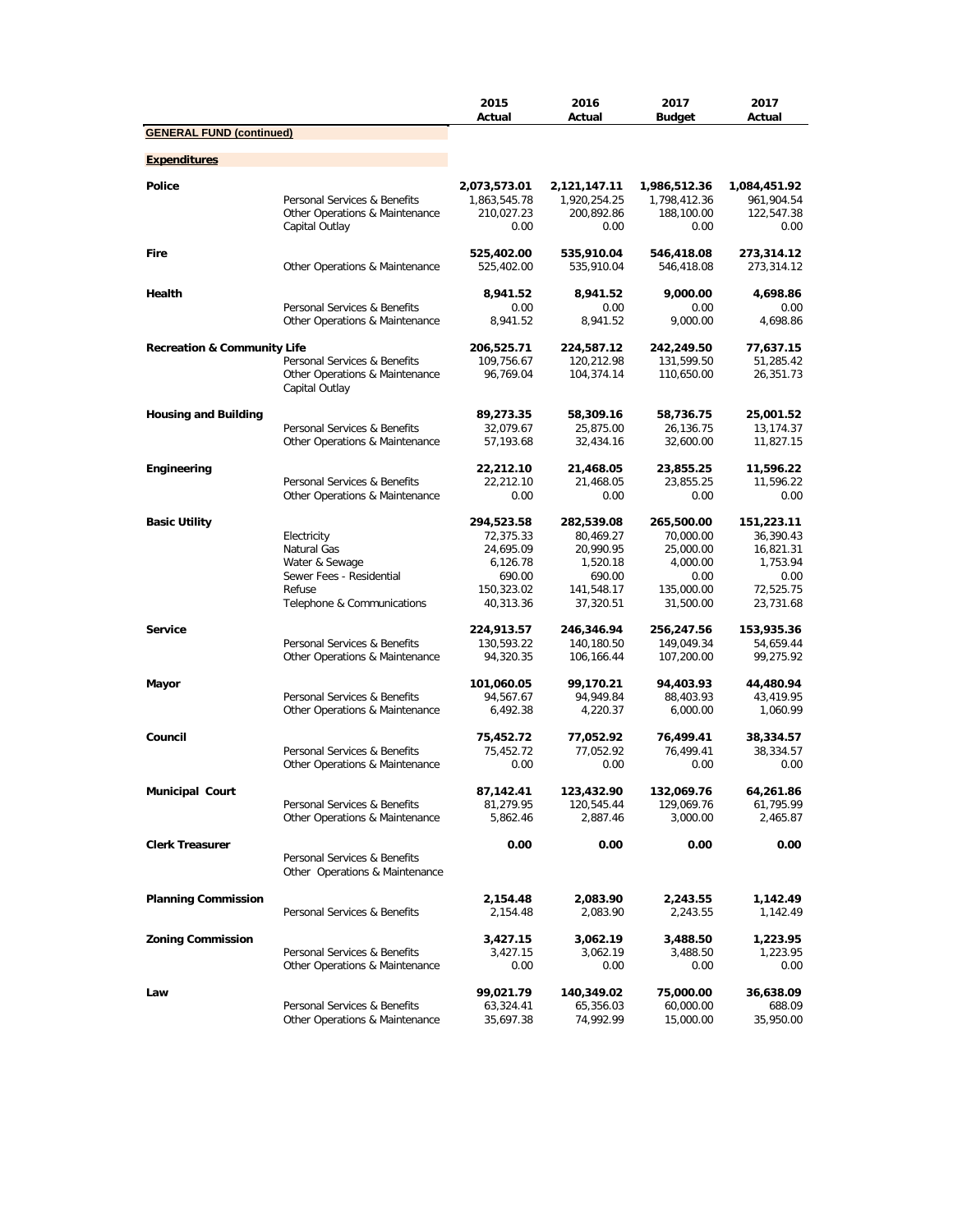|                                   |                                                  | 2015<br>Actual | 2016<br>Actual | 2017<br><b>Budget</b> | 2017<br>Actual |
|-----------------------------------|--------------------------------------------------|----------------|----------------|-----------------------|----------------|
| <b>GENERAL FUND (continued)</b>   |                                                  |                |                |                       |                |
| Income tax                        |                                                  | 76,503.71      | 252,356.45     | 153,600.00            | 24,304.69      |
|                                   | Personal Services & Benefits                     |                |                |                       |                |
|                                   | Other Operations & Maintenance                   | 76,503.71      | 252,356.45     | 153,600.00            | 24,304.69      |
| <b>General Office</b>             |                                                  | 494,257.49     | 599,096.75     | 517,758.00            | 319,855.73     |
|                                   | Personal Services & Benefits                     | 313,810.57     | 332,470.18     | 325,458.00            | 163,089.73     |
|                                   | Other Operations & Maintenance                   | 176,646.92     | 262,330.57     | 187,800.00            | 154,756.00     |
|                                   | <b>UAN Fees</b>                                  | 3,800.00       | 4,296.00       | 4,500.00              | 2,010.00       |
|                                   | Capital Outlay                                   | 0.00           | 0.00           | 0.00                  | 0.00           |
| <b>Total General Government</b>   |                                                  | 939,019.80     | 1,296,604.34   | 1,055,063.15          | 530,242.32     |
| Non-Departmental                  |                                                  | 999,000.00     | 929,000.00     | 1,089,500.00          | 0.00           |
|                                   | <b>Transfers</b>                                 | 999,000.00     | 929,000.00     | 1,089,500.00          | 0.00           |
|                                   | Advances Out                                     | 0.00           | 0.00           | 0.00                  | 0.00           |
|                                   | Other Operations & Maintenance                   | 0.00           | 0.00           | 0.00                  | 0.00           |
| <b>Total Disbursements</b>        |                                                  | 5,383,384.64   | 5,724,853.36   | 5,533,082.66          | 2,312,100.58   |
| <b>Adjustments</b>                |                                                  | 188.69         | 0.00           | 0.00                  | 0.00           |
| <b>Cash Balance</b>               |                                                  | 1,943,854.82   | 1,224,404.90   | 783,942.24            | 1,347,000.32   |
| <b>Less: Encumbrances</b>         |                                                  | 56,162.90      | 48,988.00      | 0.00                  | 808,356.71     |
| <b>Unencumbered Balance</b>       |                                                  | 1,887,691.92   | 1,175,416.90   | 783,942.24            | 538,643.61     |
|                                   | SCMR Fund #2011                                  |                |                |                       |                |
| <b>Balance - January 1st</b>      |                                                  | 48,938.91      | 128,561.33     | 100,087.01            | 100,087.01     |
| <b>Revenues</b>                   |                                                  | 766,545.38     | 829,566.24     | 763,000.00            | 87,243.24      |
|                                   | Gasoline Excise Tax                              | 111,547.47     | 112,069.70     | 110,000.00            | 54, 153. 55    |
|                                   | State Motor Vehicle License Tax                  | 64,832.66      | 55,503.79      | 53,000.00             | 32,976.69      |
|                                   | Interest                                         | 0.00           | 0.00           | 0.00                  | 0.00           |
|                                   | Other                                            | 165.25         | 1,992.75       | 0.00                  | 113.00         |
|                                   | Advances In                                      | 0.00           | 0.00           | 0.00                  | 0.00           |
|                                   | Transfers-In                                     | 590,000.00     | 660,000.00     | 600,000.00            | 0.00           |
| <b>Total Receipts and Balance</b> |                                                  | 815,484.29     | 958,127.57     | 863,087.01            | 187,330.25     |
| <b>Expenditures</b>               |                                                  | 686,922.96     | 858,040.56     | 753,735.89            | 438,155.75     |
|                                   | Personal Services & Benefits                     | 491,395.79     | 600,881.35     | 559,635.89            | 299,059.54     |
|                                   | Other Operations & Maintenance<br>Capital Outlay | 195,527.17     | 257, 159. 21   | 194,100.00            | 139,096.21     |
| <b>Total Disbursements</b>        |                                                  | 686,922.96     | 858,040.56     | 753,735.89            | 438,155.75     |
| <b>Adjustments</b>                |                                                  | 0.00           | 0.00           | 0.00                  | 0.00           |
| <b>Cash Balance</b>               |                                                  | 128,561.33     | 100,087.01     | 109,351.12            | (250, 825.50)  |
| Less: Encumbrances                |                                                  | 20,978.75      | 4,867.90       | 0.00                  | 57,775.78      |
| <b>Unencumbered Balance</b>       |                                                  | 107,582.58     | 95,219.11      | 109,351.12            | (308, 601.28)  |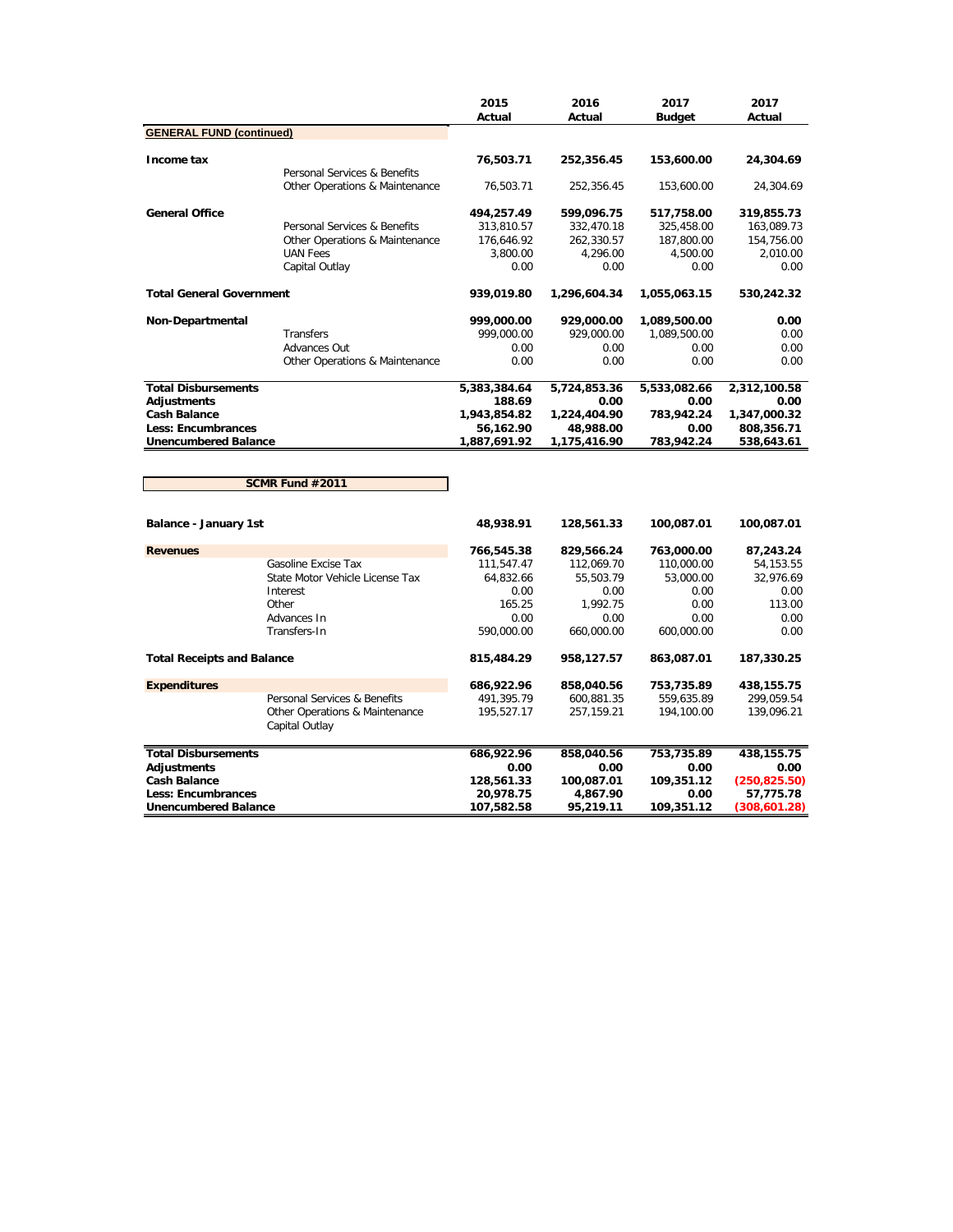|                                                  |                                                                                  | 2015<br>Actual       | 2016<br>Actual       | 2017<br><b>Budget</b> | 2017<br>Actual       |
|--------------------------------------------------|----------------------------------------------------------------------------------|----------------------|----------------------|-----------------------|----------------------|
| State Highway Fund #2021                         |                                                                                  |                      |                      |                       |                      |
|                                                  |                                                                                  |                      |                      |                       |                      |
| Balance - January 1st                            |                                                                                  | 572.63               | 3,807.60             | 20,420.32             | 20,420.32            |
| <b>Revenues</b>                                  |                                                                                  | 21,099.87            | 16,612.72            | 16,000.00             | 7,064.98             |
|                                                  | Gasoline Excise Tax<br>State Motor Vehicle License Tax                           | 9,044.39<br>5,256.72 | 9,086.76<br>7,525.96 | 9,000.00<br>7,000.00  | 4,390.82<br>2,674.16 |
|                                                  | Interest                                                                         | 0.00                 | 0.00                 | 0.00                  | 0.00                 |
|                                                  | Other                                                                            | 6,798.76             | 0.00                 | 0.00                  | 0.00                 |
| <b>Total Receipts and Balance</b>                |                                                                                  | 21,672.50            | 20,420.32            | 36,420.32             | 27,485.30            |
| <b>Expenditures</b>                              |                                                                                  | 17,864.90            | 0.00                 | 13,000.00             | 0.00                 |
|                                                  | Personal Services & Benefits<br>Other Operations & Maintenance<br>Capital Outlay | 17,864.90            | 0.00                 | 13,000.00             | 0.00                 |
| <b>Total Disbursements</b>                       |                                                                                  | 17,864.90            | 0.00                 | 13,000.00             | 0.00                 |
| Adjustments<br><b>Cash Balance</b>               |                                                                                  | 3,807.60             | 20,420.32            | 23,420.32             | 27,485.30            |
| <b>Less: Encumbrances</b>                        |                                                                                  | 0.00                 | 0.00                 | 0.00                  | 0.00                 |
| <b>Unencumbered Balance</b>                      |                                                                                  | 3,807.60             | 20,420.32            | 23,420.32             | 27,485.30            |
|                                                  |                                                                                  |                      |                      |                       |                      |
| Law Enforcement Trust Fund #2091                 |                                                                                  |                      |                      |                       |                      |
|                                                  |                                                                                  |                      |                      |                       |                      |
| Balance - January 1st                            |                                                                                  | 5,541.63             | 2,139.98             | 2,741.05              | 2,741.05             |
| <b>Revenues</b>                                  |                                                                                  | 1,705.00             | 5,385.81             | 4,000.00              | 13,305.25            |
|                                                  | Fines                                                                            | 1,705.00             | 1,922.00             | 4,000.00              | 905.00               |
|                                                  | Grant<br>Other                                                                   | 0.00<br>0.00         | 0.00<br>3,463.81     | 0.00<br>0.00          | 0.00<br>12,400.25    |
|                                                  | Transfers In                                                                     | 0.00                 | 0.00                 | 0.00                  | 0.00                 |
| <b>Total Receipts and Balance</b>                |                                                                                  | 7,246.63             | 7,525.79             | 6,741.05              | 16,046.30            |
| <b>Expenditures</b>                              |                                                                                  | 5,106.65             | 4,784.74             | 4,000.00              | 2,304.18             |
|                                                  | Personal Services & Benefits                                                     | 254.65               | 0.00                 | 0.00                  | 0.00                 |
|                                                  | Other Operations & Maintenance                                                   | 4,852.00             | 4,784.74             | 4,000.00              | 2,304.18             |
|                                                  | Capital Outlay                                                                   | 0.00                 | 0.00                 | 0.00                  | 0.00                 |
| <b>Total Disbursements</b>                       |                                                                                  | 5,106.65             | 4,784.74             | 4,000.00              | 2,304.18             |
| <b>Adjustments</b>                               |                                                                                  | 0.00                 | 0.00                 | 0.00                  | 0.00                 |
| <b>Cash Balance</b>                              |                                                                                  | 2,139.98             | 2,741.05             | 2,741.05              | 13,742.12            |
| Less: Encumbrances                               |                                                                                  | 103.30               | 0.00                 | 0.00                  | 801.00               |
| <b>Unencumbered Balance</b>                      |                                                                                  | 2,036.68             | 2,741.05             | 2,741.05              | 12.941.12            |
|                                                  | Motor Vehicle License Tax #2101                                                  |                      |                      |                       |                      |
| Balance - January 1st                            |                                                                                  | 138,736.56           | 168,457.72           | 194,331.43            | 194,331.43           |
| <b>Revenues</b>                                  |                                                                                  | 29,721.16            | 25,873.71            | 25,000.00             | 11,133.00            |
|                                                  | State Motor Vehicle License Tax                                                  | 29,721.16            | 25,873.71            | 25,000.00             | 11,133.00            |
|                                                  | Interest                                                                         | 0.00                 | 0.00                 | 0.00                  | 0.00                 |
| <b>Total Receipts and Balance</b>                |                                                                                  | 168,457.72           | 194,331.43           | 219,331.43            | 205,464.43           |
| <b>Expenditures</b>                              |                                                                                  | 0.00                 | 0.00                 | 0.00                  | 0.00                 |
|                                                  | Other Operations & Maintenance                                                   | 0.00                 | 0.00                 | 0.00                  | 0.00                 |
|                                                  | Capital Outlay                                                                   | 0.00                 | 0.00                 | 0.00                  | 0.00                 |
| <b>Total Disbursements</b><br><b>Adjustments</b> |                                                                                  | 0.00                 | 0.00                 | 0.00                  | 0.00                 |
| <b>Cash Balance</b>                              |                                                                                  | 168,457.72           | 194,331.43           | 219,331.43            | 205,464.43           |
| Less: Encumbrances                               |                                                                                  | 0.00                 | 0.00                 | 0.00                  | 0.00                 |
| <b>Unencumbered Balance</b>                      |                                                                                  | 168,457.72           | 194,331.43           | 219,331.43            | 205,464.43           |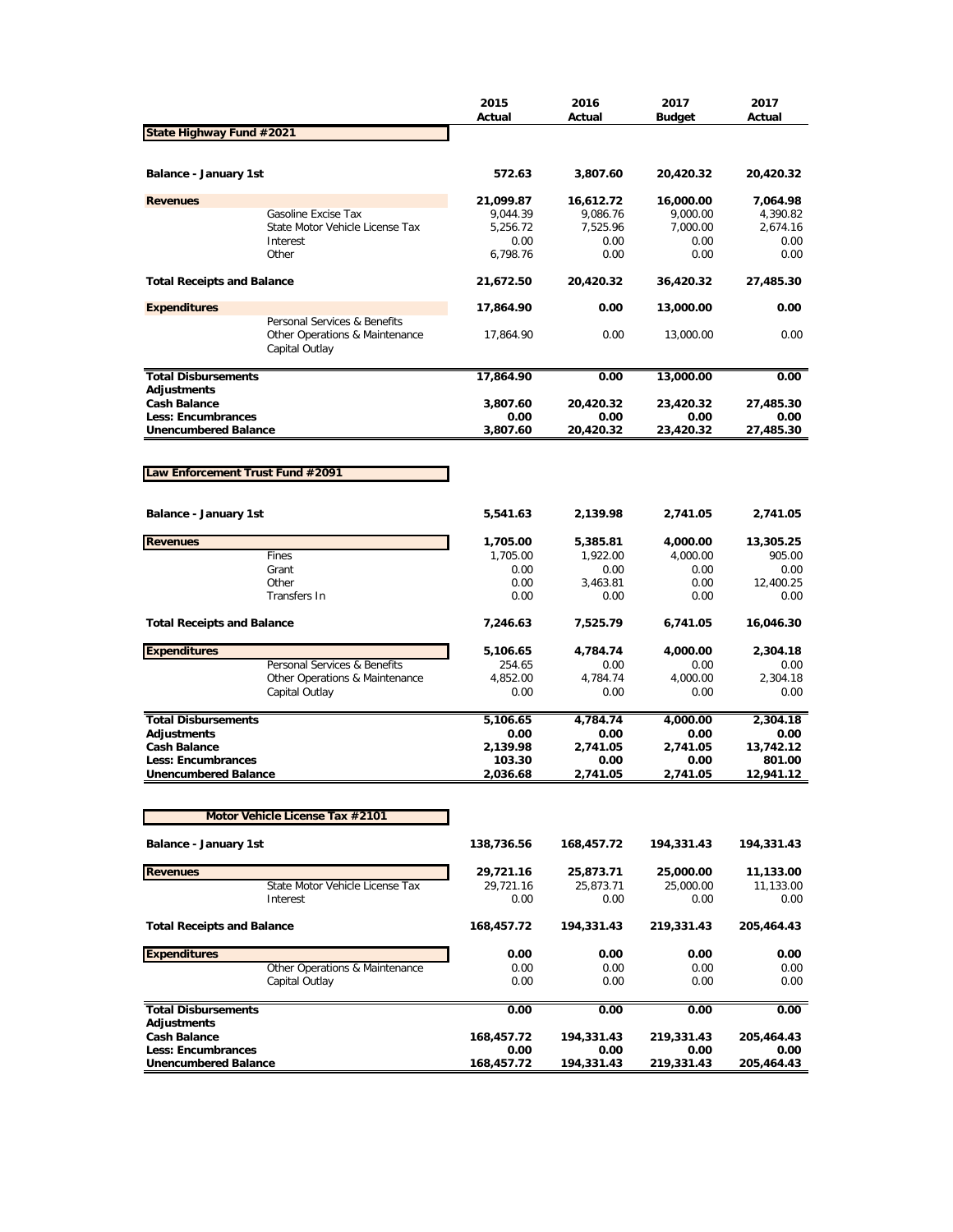|                                                   |                                                  | 2015<br>Actual     | 2016<br>Actual     | 2017<br><b>Budget</b> | 2017<br>Actual     |
|---------------------------------------------------|--------------------------------------------------|--------------------|--------------------|-----------------------|--------------------|
|                                                   | Police Pension Fund #2131                        |                    |                    |                       |                    |
| <b>Balance - January 1st</b>                      |                                                  | 9,175.65           | 19,160.12          | 19,646.94             | 19,646.94          |
| <b>Revenues</b>                                   |                                                  | 190,247.73         | 188,137.37         | 165,000.00            | 21,760.03          |
|                                                   | Real Estate & Public Utility                     | 38,101.02          | 34,936.91          | 45,000.00             | 20,186.29          |
|                                                   | Tangible Personal Property<br>Homestead          | 0.00<br>405.09     | 0.00<br>3,200.46   | 0.00<br>0.00          | 0.00<br>1,573.74   |
|                                                   | Rollback                                         | 0.00               | 0.00               | 0.00                  | 0.00               |
|                                                   | CAT Tax                                          | 1,741.62           | 0.00               | 0.00                  | 0.00               |
|                                                   | Other - State Shared Taxes & Per<br>Transfer in  | 0.00<br>150,000.00 | 0.00<br>150,000.00 | 0.00<br>120,000.00    | 0.00<br>0.00       |
| <b>Total Receipts and Balance</b>                 |                                                  | 199,423.38         | 207,297.49         | 184,646.94            | 41,406.97          |
| <b>Expenditures</b>                               |                                                  | 180,263.26         | 187,650.55         | 193,000.00            | 102,991.95         |
|                                                   | <b>Employers Share</b>                           | 179,743.82         | 187,114.80         | 192,000.00            | 102,674.33         |
|                                                   | County fees                                      | 519.44             | 535.75             | 1,000.00              | 317.62             |
| <b>Total Disbursements</b>                        |                                                  | 180,263.26         | 187,650.55         | 193,000.00            | 102,991.95         |
| <b>Adjustments</b><br><b>Cash Balance</b>         |                                                  | 19,160.12          | 19,646.94          | (8,353.06)            | (61, 584.98)       |
| <b>Less: Encumbrances</b>                         |                                                  | 0.00               | 0.00               | 0.00                  | 0.00               |
| <b>Unencumbered Balance</b>                       |                                                  | 19,160.12          | 19,646.94          | (8,353.06)            | (61, 584.98)       |
| Balance - January 1st                             | Water Meter & Repair Fund #2901                  | 524.55             | 1,017.19           | 1,569.83              | 1,569.83           |
|                                                   |                                                  |                    |                    |                       |                    |
| <b>Revenues</b>                                   | <b>Tap Fees</b>                                  | 9,340.00<br>340.00 | 9,400.00<br>400.00 | 9,200.00<br>200.00    | 0.00<br>0.00       |
|                                                   | Interest<br>Transfer (General Fund)              | 9,000.00           | 9,000.00           | 9,000.00              | 0.00               |
| <b>Total Receipts and Balance</b>                 |                                                  | 9,864.55           | 10,417.19          | 10,769.83             | 1,569.83           |
| <b>Expenditures</b>                               |                                                  | 8,847.36           | 8,847.36           | 9,000.00              | 10,371.88          |
|                                                   | Other Operations & Maintenance                   | 8,847.36           | 8,847.36           | 9,000.00              | 10,371.88          |
| <b>Total Disbursements</b>                        |                                                  | 8,847.36           | 8,847.36           | 9,000.00              | 10,371.88          |
| <b>Adjustments</b>                                |                                                  | 0.00               | 0.00               | 0.00                  | 0.00               |
| <b>Cash Balance</b>                               |                                                  | 1,017.19           | 1,569.83           | 1,769.83              | (8,802.05)         |
| Less: Encumbrances<br><b>Unencumbered Balance</b> |                                                  | 0.00<br>1,017.19   | 0.00<br>1,569.83   | 0.00<br>1,769.83      | 0.00<br>(8,802.05) |
|                                                   |                                                  |                    |                    |                       |                    |
|                                                   | FEMA #2902                                       |                    |                    |                       |                    |
| <b>Balance - January 1st</b>                      |                                                  | 0.00               | 0.00               | 0.00                  | 0.00               |
| <b>Revenues</b>                                   |                                                  | 0.00               | 0.00               | 0.00                  | 0.00               |
|                                                   | Donations and Contributions                      | 0.00               | 0.00               | 0.00                  | 0.00               |
|                                                   | Transfer (General Fund)                          | 0.00               | 0.00               | 0.00                  | 0.00               |
| <b>Total Receipts and Balance</b>                 |                                                  | 0.00               | 0.00               | 0.00                  | 0.00               |
| <b>Expenditures</b>                               |                                                  | 0.00               | 0.00               | 0.00                  | 0.00               |
|                                                   | Personal Services & Benefits                     | 0.00               | 0.00               | 0.00                  | 0.00               |
|                                                   | Other Operations & Maintenance<br>Capital Outlay | 0.00<br>0.00       | 0.00<br>0.00       | 0.00<br>0.00          | 0.00<br>0.00       |
|                                                   |                                                  |                    |                    |                       |                    |
| <b>Total Disbursements</b>                        |                                                  | 0.00               | 0.00               | 0.00                  | 0.00               |
| <b>Cash Balance</b><br>Less: Encumbrances         |                                                  | 0.00<br>0.00       | 0.00<br>0.00       | 0.00<br>0.00          | 0.00<br>0.00       |
| <b>Unencumbered Balance</b>                       |                                                  | 0.00               | 0.00               | 0.00                  | 0.00               |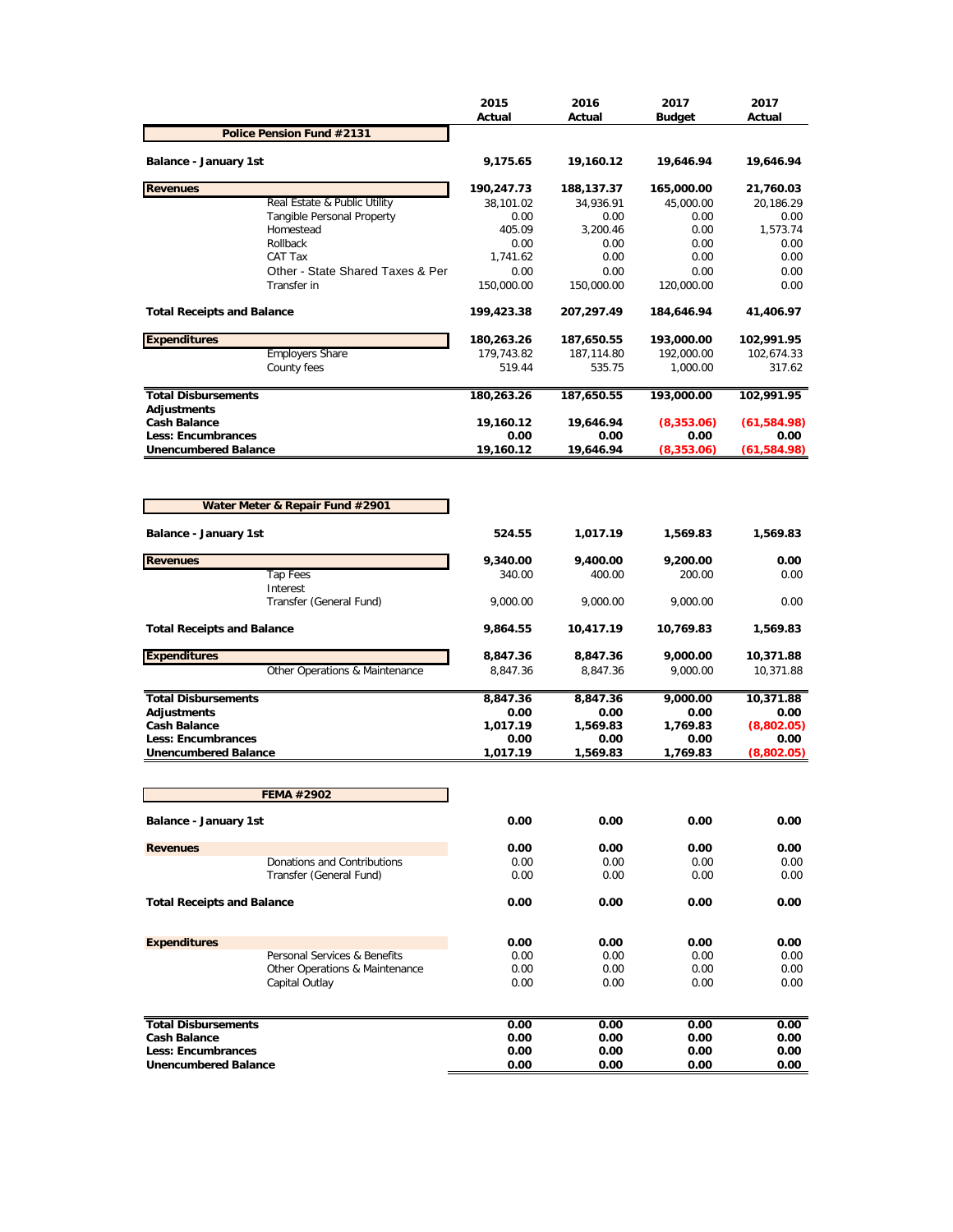|                                                          | 2015<br>Actual   | 2016<br>Actual    | 2017<br><b>Budget</b> | 2017<br>Actual    |
|----------------------------------------------------------|------------------|-------------------|-----------------------|-------------------|
| Mayor's Court Computer #2903                             |                  |                   |                       |                   |
| <b>Balance - January 1st</b>                             | 13,605.68        | 17,800.68         | 21,882.68             | 21,882.68         |
| <b>Revenues</b>                                          | 6,105.00         | 6,030.00          | 6,000.00              | 2,905.00          |
| <b>Court Fines</b>                                       | 6,105.00         | 6,030.00          | 6,000.00              | 2,905.00          |
|                                                          |                  |                   |                       |                   |
| <b>Total Receipts and Balance</b>                        | 19,710.68        | 23,830.68         | 27,882.68             | 24,787.68         |
| <b>Expenditures</b>                                      | 1,910.00         | 1,948.00          | 3,000.00              | 1,987.00          |
| Other Operations & Maintenance                           | 0.00             | 0.00              | 0.00                  | 0.00              |
| Capital Outlay                                           | 1,910.00         | 1,948.00          | 3,000.00              | 1,987.00          |
| <b>Total Disbursements</b>                               | 1,910.00         | 1,948.00          | 3,000.00              | 1,987.00          |
| <b>Adjustments</b>                                       | 0.00             | 0.00              | 0.00                  | 0.00              |
| <b>Cash Balance</b>                                      | 17,800.68        | 21,882.68         | 24,882.68             | 22,800.68         |
| <b>Less: Encumbrances</b><br><b>Unencumbered Balance</b> | 0.00             | 0.00              | 0.00                  | 0.00              |
|                                                          | 17,800.68        | 21,882.68         | 24,882.68             | 22,800.68         |
| Special Bond Retirement #3101                            |                  |                   |                       |                   |
| Balance - January 1st                                    | 272.11           | 1,050.42          | 15,555.48             | 15,555.48         |
| <b>Revenues</b>                                          | 475,000.00       | 1,349,828.00      | 1,805,000.00          | 0.00              |
| <b>Special Assessments</b>                               | 0.00             | 0.00              | 0.00                  | 0.00              |
| Bond/Note Proceeds                                       | 375,000.00       | 1,179,828.00      | 1,685,000.00          | 0.00              |
| Transfer In - Capital                                    | 100,000.00       | 170,000.00        | 120,000.00            | 0.00              |
| Interest                                                 | 0.00             | 0.00              | 0.00                  | 0.00              |
| <b>Total Receipts and Balance</b>                        | 475,272.11       | 1,350,878.42      | 1,820,555.48          | 15,555.48         |
| <b>Expenditures</b>                                      | 474,221.69       | 1,335,322.94      | 1,782,271.67          | 0.00              |
| Principal                                                | 457,534.49       | 1,309,702.80      | 1,756,471.67          | 0.00              |
| Interest                                                 | 16,687.20        | 25,620.14         | 25,800.00             | 0.00              |
| Other                                                    | 0.00             | 0.00              | 0.00                  | 0.00              |
| County fees                                              | 0.00             | 0.00              | 0.00                  | 0.00              |
| <b>Total Disbursements</b>                               | 474,221.69       | 1,335,322.94      | 1,782,271.67          | 0.00              |
| <b>Adjustments</b>                                       | 0.00             | 0.00              | 0.00                  | 0.00              |
| <b>Cash Balance</b>                                      | 1,050.42         | 15,555.48         | 38,283.81             | 15,555.48         |
| Less: Encumbrances<br><b>Unencumbered Balance</b>        | 0.00<br>1,050.42 | 0.00<br>15,555.48 | 0.00<br>38,283.81     | 0.00<br>15,555.48 |
|                                                          |                  |                   |                       |                   |
| <b>Bond Construction Fund #4101</b>                      |                  |                   |                       |                   |
| <b>Balance - January 1st</b>                             | 0.00             | 0.00              | 0.00                  | 0.00              |
| <b>Revenues</b>                                          | 0.00             | 0.00              | 0.00                  | 0.00              |
| Transfers - in                                           | 0.00             | 0.00              | 0.00                  | 0.00              |
| Other<br><b>Total Receipts and Balance</b>               | 0.00<br>0.00     | 0.00<br>0.00      | 0.00<br>0.00          | 0.00<br>0.00      |
|                                                          |                  |                   |                       |                   |
| <b>Expenditures</b>                                      | 0.00             | 0.00              | 0.00                  | 0.00              |
| Other Operations & Maintenance                           | 0.00             | 0.00              | 0.00                  | 0.00              |
| <b>Total Disbursements</b>                               | 0.00             | 0.00              | 0.00                  | 0.00              |
| <b>Adjustments</b>                                       |                  |                   |                       |                   |
| <b>Cash Balance</b>                                      | 0.00             | 0.00              | 0.00                  | 0.00              |
| <b>Less: Encumbrances</b>                                | 0.00             | 0.00              | 0.00                  | 0.00              |
| <b>Unencumbered Balance</b>                              | 0.00             | 0.00              | 0.00                  | 0.00              |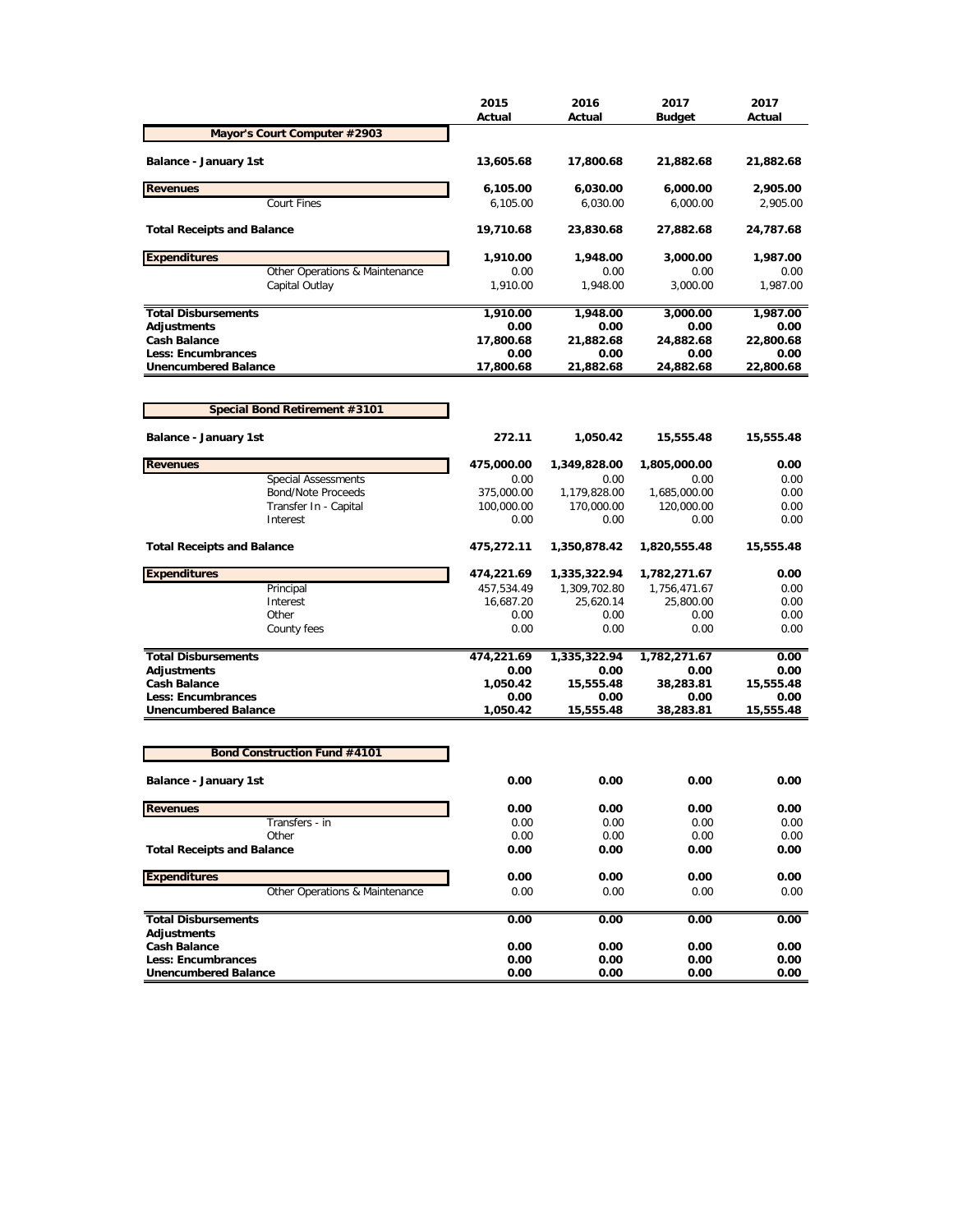|                                                          | 2015<br>Actual     | 2016<br>Actual          | 2017<br><b>Budget</b> | 2017<br>Actual         |
|----------------------------------------------------------|--------------------|-------------------------|-----------------------|------------------------|
| Issue I and II - Capital Funds #4201                     |                    |                         |                       |                        |
| Balance - January 1st                                    | 0.00               | 0.00                    | 0.00                  | 0.00                   |
| <b>Revenues</b>                                          | 0.00               | 0.00                    | 0.00                  | 0.00                   |
| <b>Special Assessments</b>                               | 0.00               | 0.00                    | 0.00                  | 0.00                   |
| Other                                                    | 0.00               | 0.00                    | 0.00                  | 0.00                   |
| Transfer - In<br><b>Total Receipts and Balance</b>       | 0.00               | 0.00                    | 0.00                  | 0.00                   |
| <b>Expenditures</b>                                      | 0.00               | 0.00                    | 0.00                  | 0.00                   |
| Sreets, Sidewalks, Highways & Curbs                      | 0.00               | 0.00                    | 0.00                  | 0.00                   |
| Dunham - Water & Sewer                                   | 0.00               | 0.00                    | 0.00                  | 0.00                   |
| <b>Transfers Out</b>                                     | 0.00               | 0.00                    | 0.00                  | 0.00                   |
| Adjustments                                              |                    |                         |                       |                        |
| <b>Total Disbursements</b>                               | 0.00               | 0.00                    | 0.00                  | 0.00                   |
| <b>Adjustments</b>                                       |                    |                         |                       |                        |
| <b>Cash Balance</b>                                      | 0.00               | 0.00                    | 0.00                  | 0.00                   |
| <b>Less: Encumbrances</b><br><b>Unencumbered Balance</b> | 0.00<br>0.00       | 0.00<br>0.00            | 0.00<br>0.00          | 0.00<br>0.00           |
|                                                          |                    |                         |                       |                        |
| Capital Improvement Fund #4901                           |                    |                         |                       |                        |
|                                                          |                    |                         |                       |                        |
| <b>Balance - January 1st</b>                             | 568,599.01         | 562,415.01              | 167,353.96            | 167,353.96             |
| <b>Revenues</b>                                          | 3,486,642.36       | 1,102,503.12            | 773,000.00            | 38,002.16              |
| Grants                                                   | 2,294,321.65       | 369,546.93              | 380,000.00            | 16,687.66              |
| Interest                                                 | 14,226.56          | 19,125.00               | 0.00                  | 0.00                   |
| Other<br>Sewer Fees                                      | 928,094.15<br>0.00 | 583,096.19<br>20,735.00 | 33,000.00<br>0.00     | 10,947.00<br>10,367.50 |
| Transfers - in                                           | 250,000.00         | 110,000.00              | 360,000.00            | 0.00                   |
| <b>Total Receipts and Balance</b>                        | 4,055,241.37       | 1,664,918.13            | 940,353.96            | 205,356.12             |
| <b>Expenditures</b>                                      | 3,492,826.36       | 1,497,564.17            | 775,000.00            | 427,694.48             |
| Capital Outlay                                           | 3,392,826.36       | 1,327,564.17            | 655,000.00            | 427,694.48             |
| Advances - Out                                           | 0.00               | 0.00                    | 0.00                  | 0.00                   |
| Transfer - Out/Debt Service                              | 100,000.00         | 170,000.00              | 120,000.00            | 0.00                   |
| <b>Total Disbursements</b>                               | 3,492,826.36       | 1,497,564.17            | 775,000.00            | 427,694.48             |
| <b>Adjustments</b>                                       | 0.00               | 0.00                    | 0.00                  | 0.00                   |
| <b>Cash Balance</b>                                      | 562,415.01         | 167,353.96              | 165,353.96            | (222, 338.36)          |
| <b>Less: Encumbrances</b>                                | 493,332.32         | 142,180.00              | 0.00                  | 100,683.22             |
| <b>Unencumbered Balance</b>                              | 69,082.69          | 25,173.96               | 165,353.96            | (323, 021.58)          |
| <b>Veteran's Memorial Fund #4902</b>                     |                    |                         |                       |                        |
|                                                          |                    |                         |                       |                        |
| <b>Balance - January 1st</b>                             | 8,272.11           | 6,888.56                | 5,772.51              | 5,772.51               |
| <b>Revenues</b>                                          | 1,621.92           | 694.45                  | 1,100.00              | 241.58                 |
| Transfers - in                                           | 0.00               | 0.00                    | 500.00                | 0.00                   |
| Other                                                    | 1,621.92           | 694.45                  | 600.00                | 241.58                 |
| <b>Total Receipts and Balance</b>                        | 9,894.03           | 7,583.01                | 6,872.51              | 6,014.09               |
| <b>Expenditures</b>                                      | 3,005.47           | 1,810.50                | 4,500.00              | 0.00                   |
| Other Operations & Maintenance<br><b>Transfers Out</b>   | 3,005.47           | 1,810.50                | 4,500.00              | 0.00                   |
|                                                          |                    |                         |                       |                        |
| <b>Total Disbursements</b>                               | 3,005.47           | 1,810.50                | 4,500.00              | 0.00                   |
| <b>Adjustments</b>                                       | 0.00               | 0.00                    | 0.00                  | 0.00                   |
| <b>Cash Balance</b>                                      | 6,888.56           | 5,772.51                | 2,372.51              | 6,014.09               |
| Less: Encumbrances<br><b>Unencumbered Balance</b>        | 135.00<br>6,753.56 | 0.00<br>5,772.51        | 0.00<br>2,372.51      | 0.00<br>6,014.09       |
|                                                          |                    |                         |                       |                        |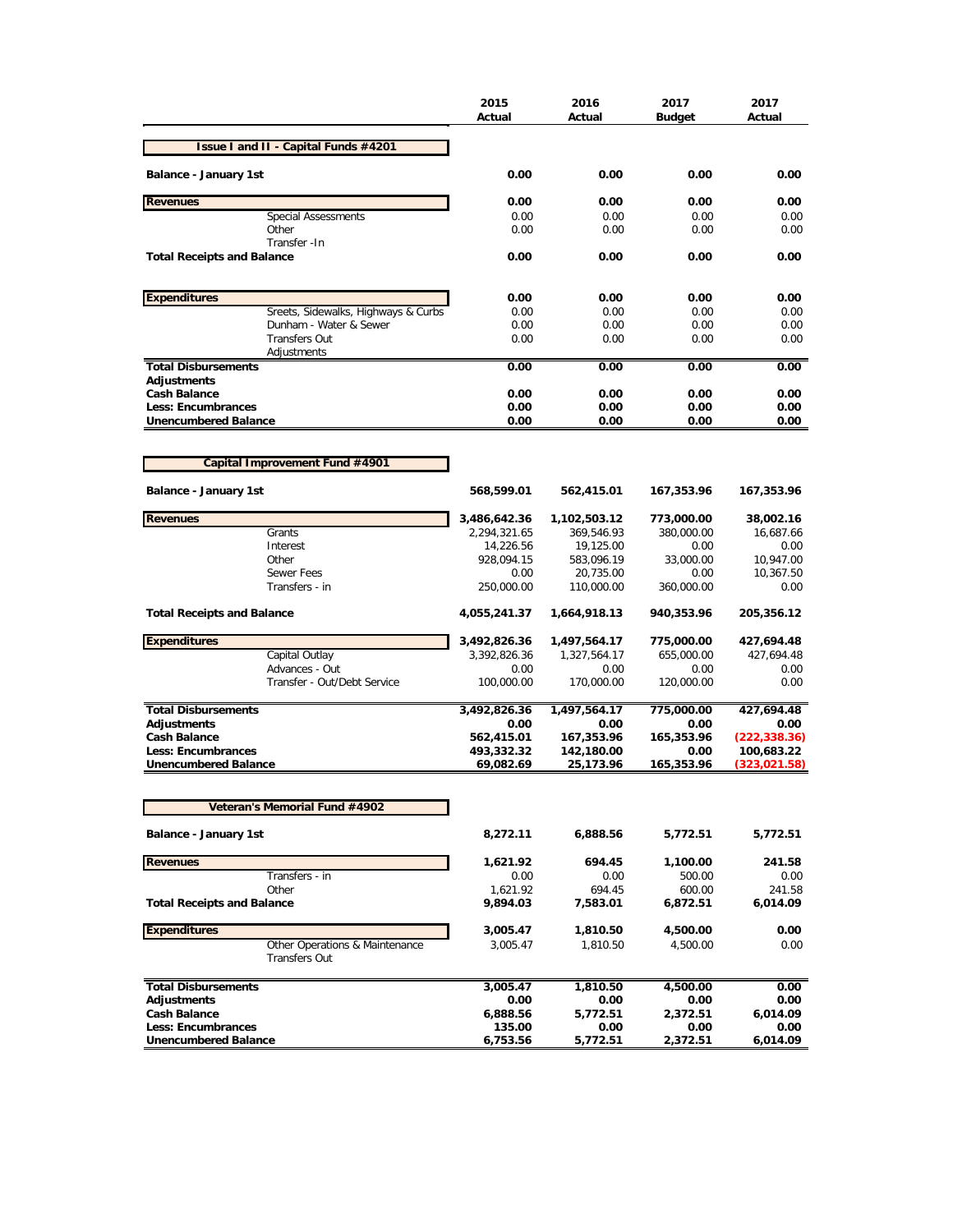|                                   | 2015<br>Actual | 2016<br>Actual | 2017<br><b>Budget</b> | 2017<br>Actual |
|-----------------------------------|----------------|----------------|-----------------------|----------------|
| <b>Building Bond Fund #7001</b>   |                |                |                       |                |
| Balance - January 1st             | 0.00           | 0.00           | 0.00                  | 0.00           |
| <b>Revenues</b>                   | 0.00           | 0.00           | 0.00                  | 0.00           |
| Transfers - in                    | 0.00           | 0.00           | 0.00                  | 0.00           |
| Other                             | 0.00           | 0.00           | 0.00                  | 0.00           |
| <b>Total Receipts and Balance</b> | 0.00           | 0.00           | 0.00                  | 0.00           |
| <b>Expenditures</b>               | 0.00           | 0.00           | 0.00                  | 0.00           |
| Other Operations & Maintenance    | 0.00           | 0.00           | 0.00                  | 0.00           |
| <b>Transfers Out</b>              | 0.00           | 0.00           | 0.00                  | 0.00           |
| <b>Total Disbursements</b>        | 0.00           | 0.00           | 0.00                  | 0.00           |
| <b>Cash Balance</b>               | 0.00           | 0.00           | 0.00                  | 0.00           |
| <b>Less: Encumbrances</b>         | 0.00           | 0.00           | 0.00                  | 0.00           |
| <b>Unencumbered Balance</b>       | 0.00           | 0.00           | 0.00                  | 0.00           |
| <b>Unclaimed Monies #9101</b>     |                |                |                       |                |
|                                   |                |                |                       |                |
| Balance - January 1st             | 50.00          | 50.00          | 50.00                 | 50.00          |
| <b>Revenues</b>                   | 0.00           | 0.00           | 0.00                  | 0.00           |
| Other                             | 0.00           | 0.00           | 0.00                  | 0.00           |
| <b>Total Receipts and Balance</b> | 50.00          | 50.00          | 50.00                 | 50.00          |
| <b>Expenditures</b>               | 0.00           | 0.00           | 0.00                  | 0.00           |
| Other Operations & Maintenance    | 0.00           | 0.00           | 0.00                  | 0.00           |
| <b>Total Disbursements</b>        | 0.00           | 0.00           | 0.00                  | 0.00           |
| <b>Adjustments</b>                | 0.00           | 0.00           | 0.00                  | 0.00           |
| <b>Cash Balance</b>               | 50.00          | 50.00          | 50.00                 | 50.00          |
| Less: Encumbrances                |                |                |                       |                |
| <b>Unencumbered Balance</b>       | 50.00          | 50.00          | 50.00                 | 50.00          |
|                                   |                |                |                       |                |
| <b>Building Bonds #9901</b>       |                |                |                       |                |
| Balance - January 1st             | 125,116.99     | 131,116.99     | 126,071.23            | 126,071.23     |
| <b>Revenues</b>                   | 6,000.00       | 2,500.00       | 0.00                  | 0.00           |
| Other                             | 6,000.00       | 2,500.00       | 0.00                  | 0.00           |
| <b>Total Receipts and Balance</b> | 131,116.99     | 133,616.99     | 126,071.23            | 126,071.23     |
| <b>Expenditures</b>               | 0.00           | 7,545.76       | 0.00                  | 2,050.00       |
| Other Operations & Maintenance    | 0.00           | 7,545.76       | 0.00                  | 2,050.00       |
| <b>Total Disbursements</b>        | 0.00           | 7,545.76       | 0.00                  | 2,050.00       |
| <b>Adjustments</b>                | 0.00           | 0.00           | 0.00                  | 0.00           |
| <b>Cash Balance</b>               | 131,116.99     | 126,071.23     | 126,071.23            | 124,021.23     |
| <b>Less: Encumbrances</b>         | 0.00           | 0.00           | 0.00                  | 0.00           |
| <b>Unencumbered Balance</b>       | 131,116.99     | 126,071.23     | 126,071.23            | 124,021.23     |